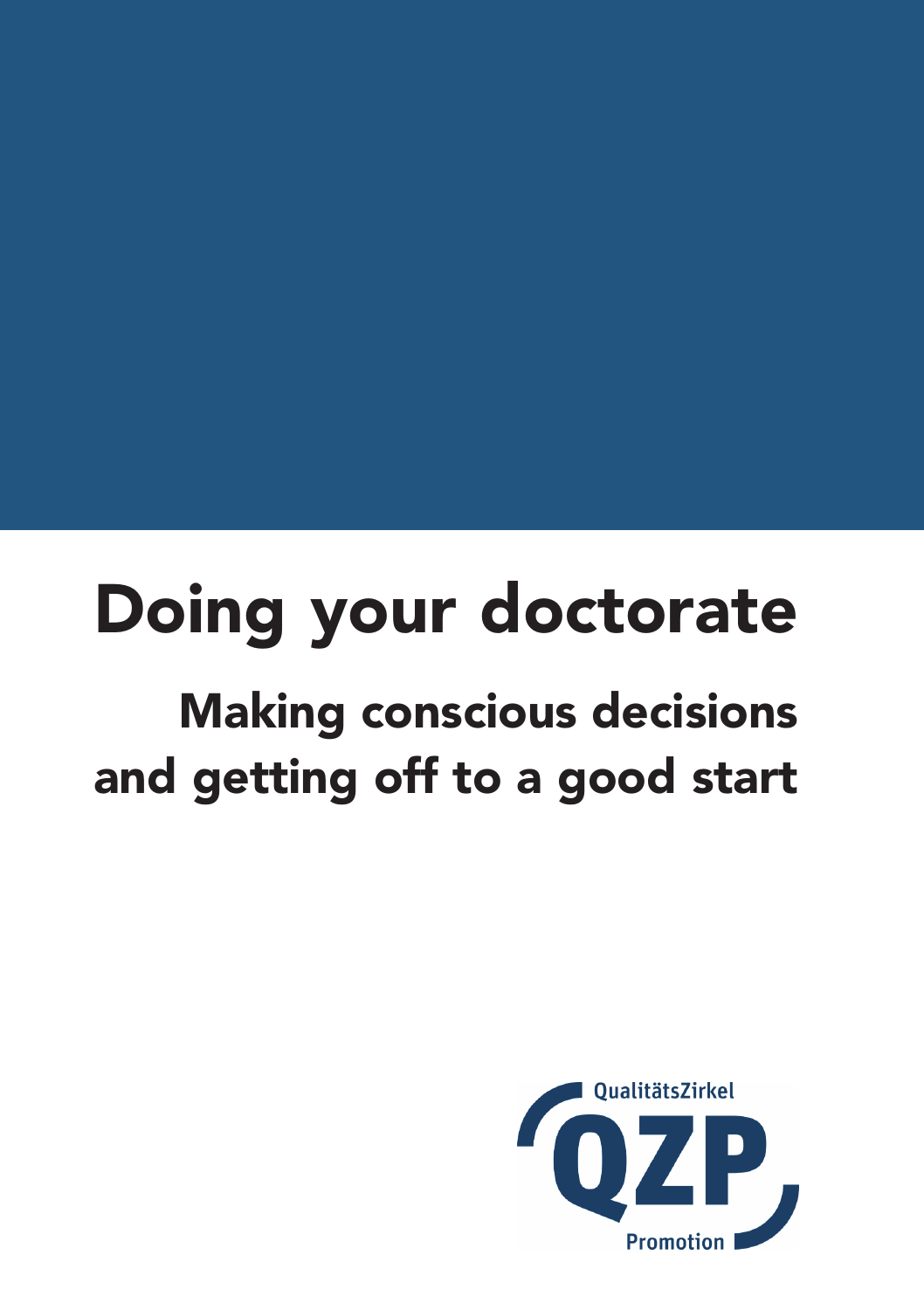#### This brochure was prepared by the following members of the network *QualitätsZirkel Promotion*:

Dr. Chmura, Nadine – Alumni Association of the German Academic Scholarship Foundation (formerly the University of Bayreuth Graduate School, University of Bayreuth) ☞ <https://www.studienstiftung.de/alumniverein/>

Dr. Jäger, Theo – Saarland University's Graduate Centre (GradUS) ☞ <https://www.uni-saarland.de/forschen/gradus>

Dr. Küster, Sybille – Goethe Research Academy for Early Career Researchers (GRADE), Goethe University Frankfurt a. M. ☞ <https://www.grade.uni-frankfurt.de>

Dr. Lundström, Kerstin – Giessen Graduate Centre for Social Sciences, Business, Economics and Law (GGS), Justus Liebig University Giessen ☞ <https://www.uni-giessen.de/fbz/zentren/ggs>

Dr. Meyer, Frank – Former Member, Student Counselling Centre (ZSB) of the University of Trier (formerly the International Graduate Centre, University of Trier)

Dr. Ruhl, Kathrin – Interdisciplinary Graduate Center (IPZ), University of Koblenz-Landau ☞ <http://www.ipz.uni-koblenz-landau.de>

Dr. Schindler, Agnes – Graduate Center (GUT), University of Trier ☞ <https://www.gut.uni-trier.de>

Dr. Schmid, Thomas - Graduate School of the Humanities (GSH), University of Würzburg ☞ <https://www.graduateschools.uni-wuerzburg.de/humanities/home/>

Dr. Sicks, Kai – Former Member, International Office, University of Bonn (formerly the Bonn Graduate Center (BGZ), University of Bonn)

Dr. Wagner, Bettina – Ingenium – Young Researchers at TU Darmstadt, TU Darmstadt ☞ <https://www.tu-darmstadt.de/ingenium>

Translation: Anthony Armiger II

Imprint: 1st Edition 2020 Publisher: QualitätsZirkel Promotion (QZP) www.qz-promotion.de Design: Alexandra Schneider, University of Trier

All internet links mentioned in the text were checked on 29 November 2019.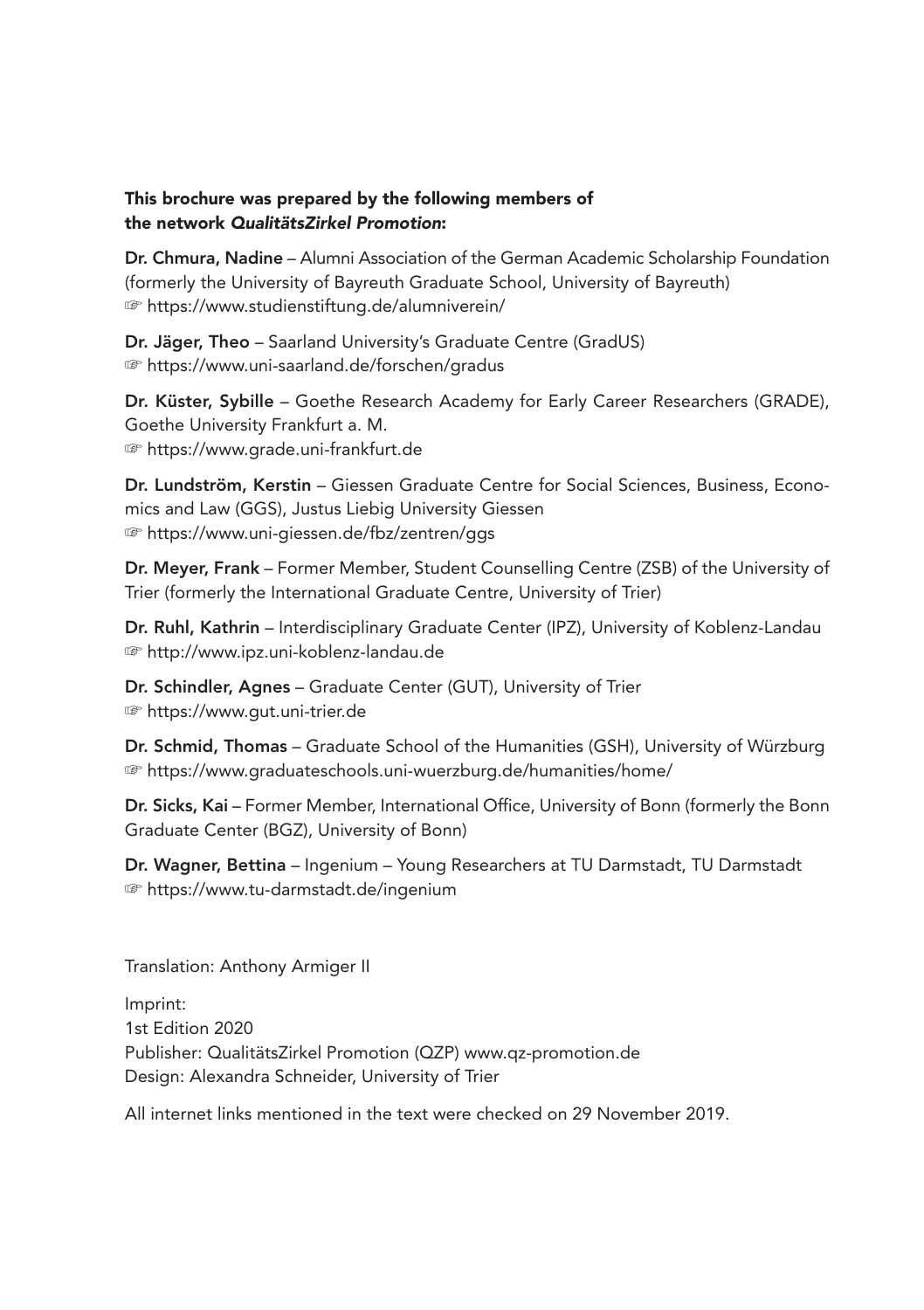## Table of Contents

| 1. Introduction / Foreword                                | 5  |
|-----------------------------------------------------------|----|
| 2. Motivation, professional and personal requirements     | 7  |
| 3. Tips for starting your doctorate                       | 15 |
| · Structuring your doctorate                              |    |
| · The supervision agreement as a means of structuring     |    |
| · Career planning is a must                               |    |
| · Internationalization of your doctorate                  |    |
| · Building networks                                       |    |
| $\cdot$ The exposé                                        |    |
| · Good scientific practice                                |    |
| 4. Formalities along the way                              | 24 |
| · Getting started: Searching for a topic and a supervisor |    |
| · Confirmation of supervision, admission and enrollment   |    |
| · The doctoral regulations                                |    |
| · Registering with your doctoral / graduate center or a   |    |
| graduate institution at your university                   |    |
| 5. Funding options for your doctorate                     | 28 |
| · Employment as a research associate                      |    |
| · Jobs in the field of research management                |    |
| Research assistant positions (Hiwis)<br>$\bullet$         |    |
| · Doctoral scholarships                                   |    |
| · External funding                                        |    |
| · Partial scholarships                                    |    |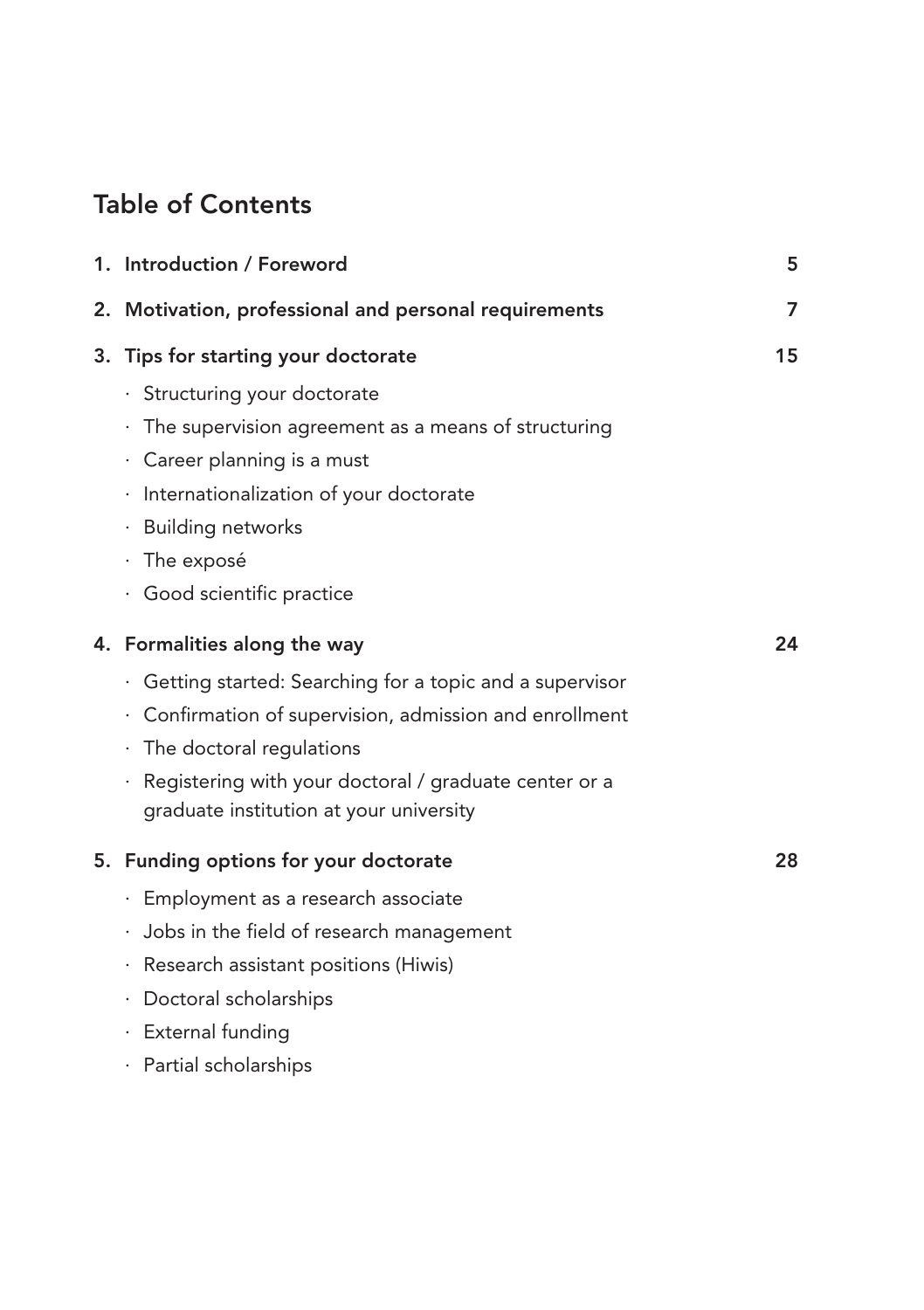|  | 6. A variety of ways to structure your doctorate                                                     | 36 |
|--|------------------------------------------------------------------------------------------------------|----|
|  | · Degree of structure of the doctorate                                                               |    |
|  | · Anchoring the doctoral structures                                                                  |    |
|  | The four relevant doctoral contexts / supervision contexts<br>$\bullet$                              |    |
|  | Doctorate in a structured program<br>$\bullet$                                                       |    |
|  | · Research collaboration or position within a research project<br>(possibly funded by third parties) |    |
|  | · Research associate / Position at a department chair or an institute                                |    |
|  | Independent/external doctorate / doctorate with scholarship<br>٠                                     |    |
|  | 7. Future prospects / Career opportunities and paths within and<br>outside academia                  | 43 |
|  | · Pursuing a professorship                                                                           |    |
|  | Careers in academic positions below a professorship and<br>$\bullet$ .<br>research management        |    |
|  | Ways to gain non-university employment<br>٠                                                          |    |
|  | 8. Conclusion                                                                                        | 49 |
|  | 9. Literature recommendations and internet links                                                     | 50 |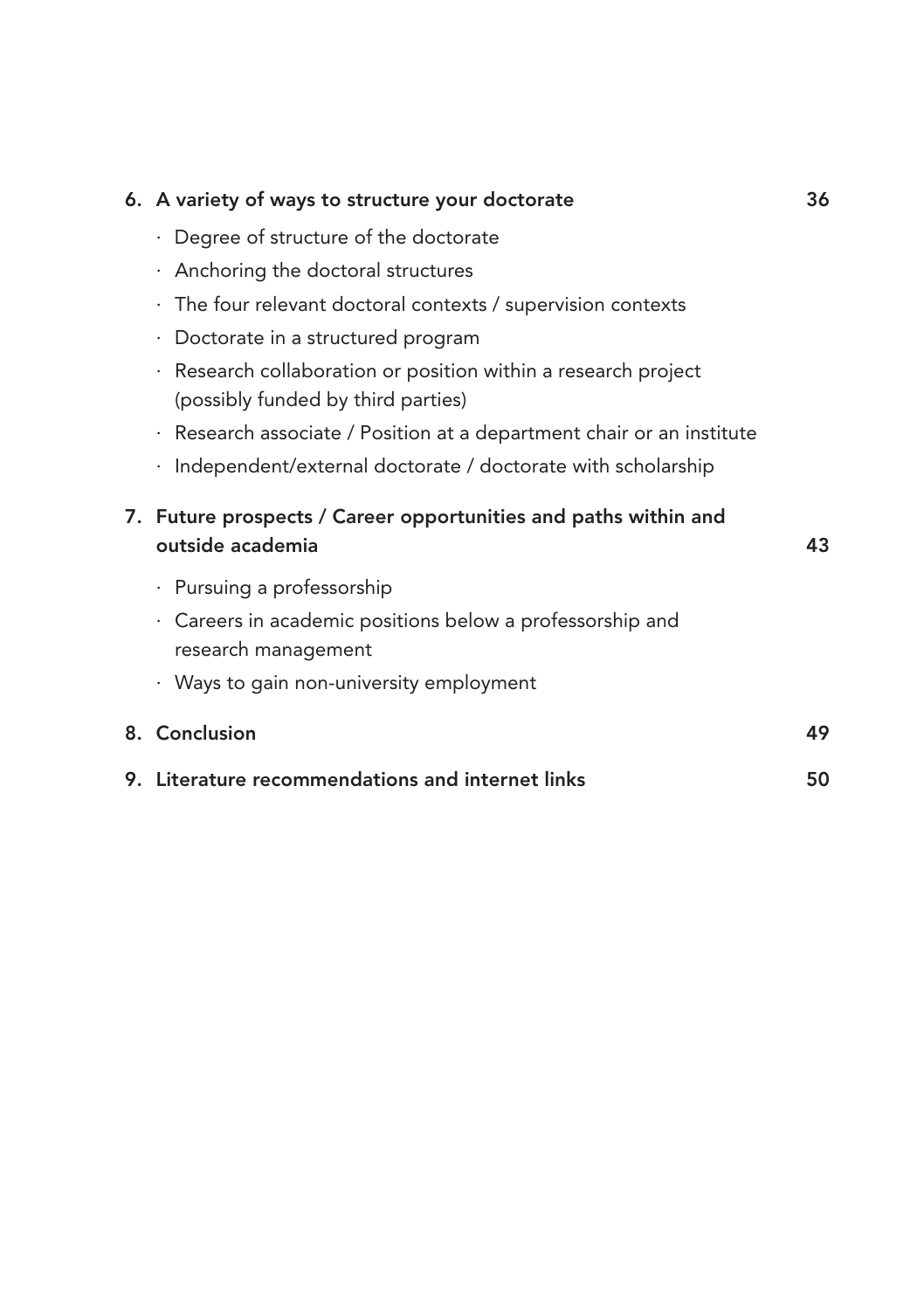## 1. Introduction / Foreword

If you decide to do a doctorate, you are in good company, because after Switzerland, Germany has the highest rate of doctorates worldwide. In Germany, more people of the same age group decide to do a doctorate compared to nearly all other countries in the world. On average, a doctorate takes four and a half years, although most models of duration and funding are still based on a period of three years. Currently, around 200,000 people are doing their doctorates at German universities and the number of doctorates awarded annually has risen steadily over the past decades, reaching 29,303 in 2016. <sup>1</sup> The former President of the German Academic Exchange Service (DAAD), Prof. Dr. Margret Wintermantel, is one of the representatives of higher education institutions and views this trend as positive because Germany, she argues, is a knowledge society and needs many clever minds with the highest levels of qualification.

On the other hand, it is not always the case that a doctorate leads to a highly lucrative position, for example at a university. The Council of Science and Humanities – the advisory body of the federal government on questions of higher education policy – points out (2014) that only 4% of current doctoral students will ultimately be able to take up a permanent contract position at a university. Furthermore, the path from making the decision to pursue a doctorate to the moment when the doctoral degree is awarded is long and often fraught with obstacles that need to be overcome in order to reach one's goal.

You see, the question "Do I want to do a doctorate?" is more complex than you might think at first glance. A number of aspects and questions need to be considered and weighed up before an answer can or should be given that ultimately sets the course for an entire stage of one's life.

With this brochure, we would like to help by explaining to you the requirements and prospects of a doctorate in such a way that the path to a doctorate becomes

<sup>1</sup> Federal Statistical Office (Destatis), 2018: [https://www.destatis.de/DE/Themen/Gesellschaft-](https://www.destatis.de/DE/Themen/Gesellschaft-Umwelt/Bildung-Forschung-Kultur/Hochschulen/Tabellen/promotionen-bundeslaender.html)[Umwelt/Bildung-Forschung-Kultur/Hochschulen/Tabellen/promotionen-bundeslaender.html](https://www.destatis.de/DE/Themen/Gesellschaft-Umwelt/Bildung-Forschung-Kultur/Hochschulen/Tabellen/promotionen-bundeslaender.html)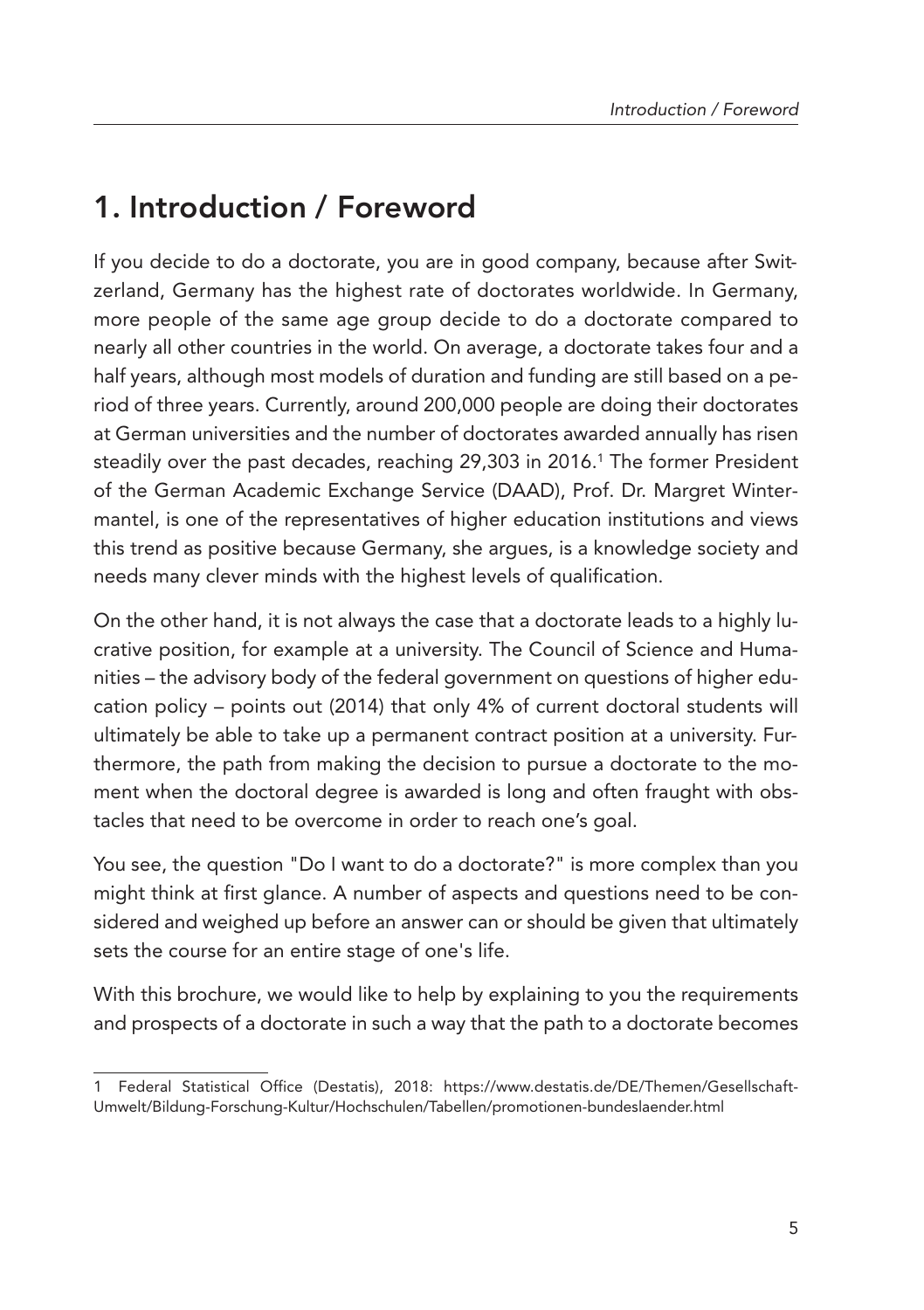more transparent. It provides information on the framework conditions and the doctoral process, the time and personal requirements, as well as the career prospects after completing your doctorate. This should make it easier for you to answer the question "Do I want to do my doctorate?"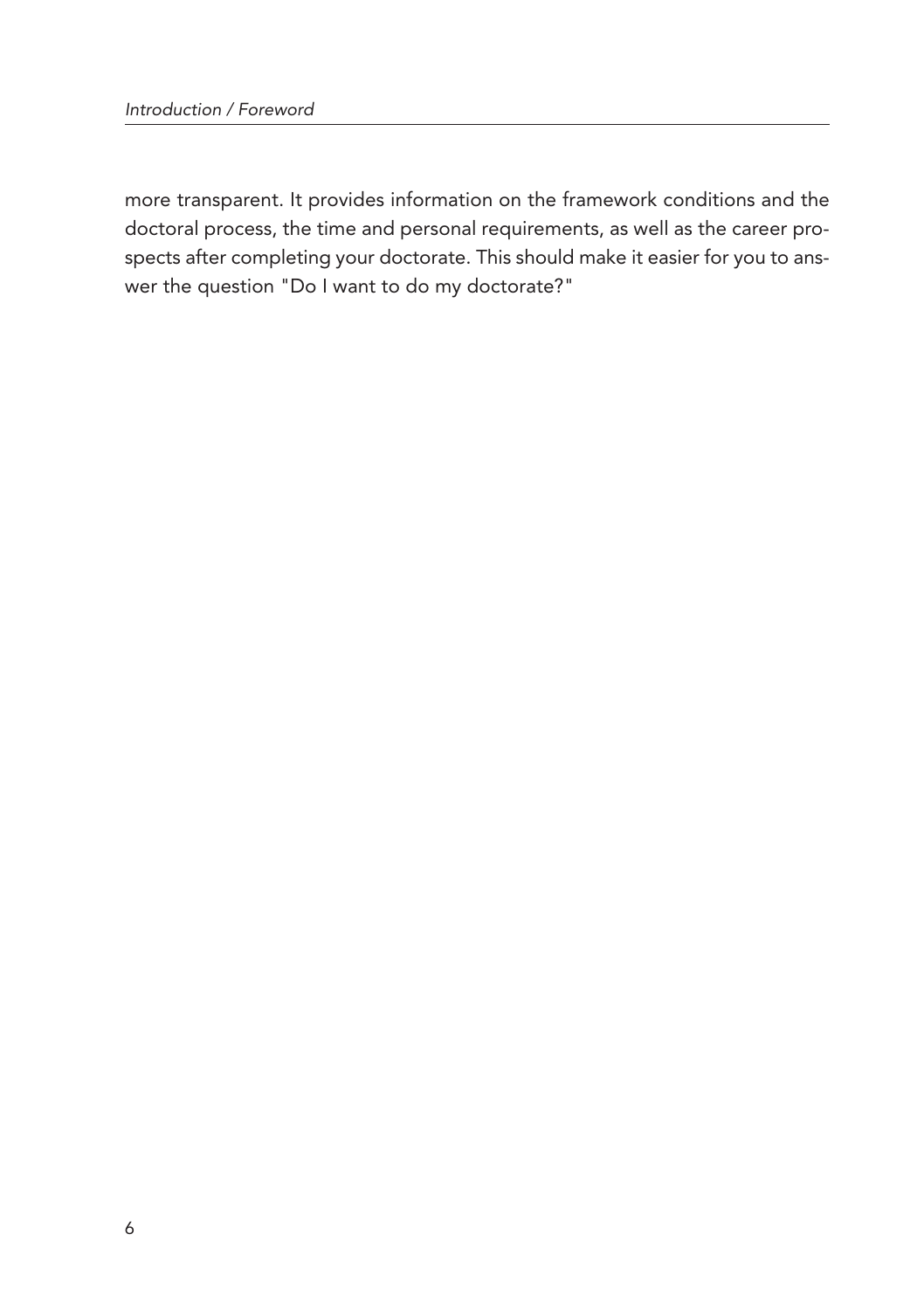## 2. Motivation, professional and personal requirements

Why do you want to pursue a doctorate? What is it about a doctorate that interests you and what are your aims for writing a doctoral thesis? What is your motivation?

#### *Do you have a strong interest in research and are you looking for an academic career on this basis?*

Then you will need an optimal research environment. You should therefore – as best as you can – ensure that this is the case at your intended department chair, professorship or research institute. You should inquire about possibilities to prepare your thesis within the framework of a graduate institution or a structured doctoral program (see also chapter 6 "Doctoral Structures"). These institutions can offer you an inspiring, research-intensive context, as they often bring together a large number of people working on a similar topic. The suitability of the research profile of your supervisor is also very important. Is your supervisor relevant in the field in which you are interested? If you have this question, it may be worth seeking the advice of doctoral candidates who are already supervised by him or her. You should also ask yourself whether there are other mentors or networks available besides your supervisor who would help you advance your research. If necessary, you will have to decide whether you would like to change universities for "your" topic (possibly also abroad) or whether you would rather cut back or adapt the focus of your doctoral thesis in order to stay in a certain place or with a certain supervisor.

Especially in view of the academic career prospects after your doctorate, it is important to assess how the dissertation topic you are aiming for is embedded in the relevant professional environment. In the case of more marginal topics, the career opportunities following the doctorate may be more limited than in the case of a topic that is located at the "core" of the subject and is represented by a number of professorships at German universities. If you are looking for a pro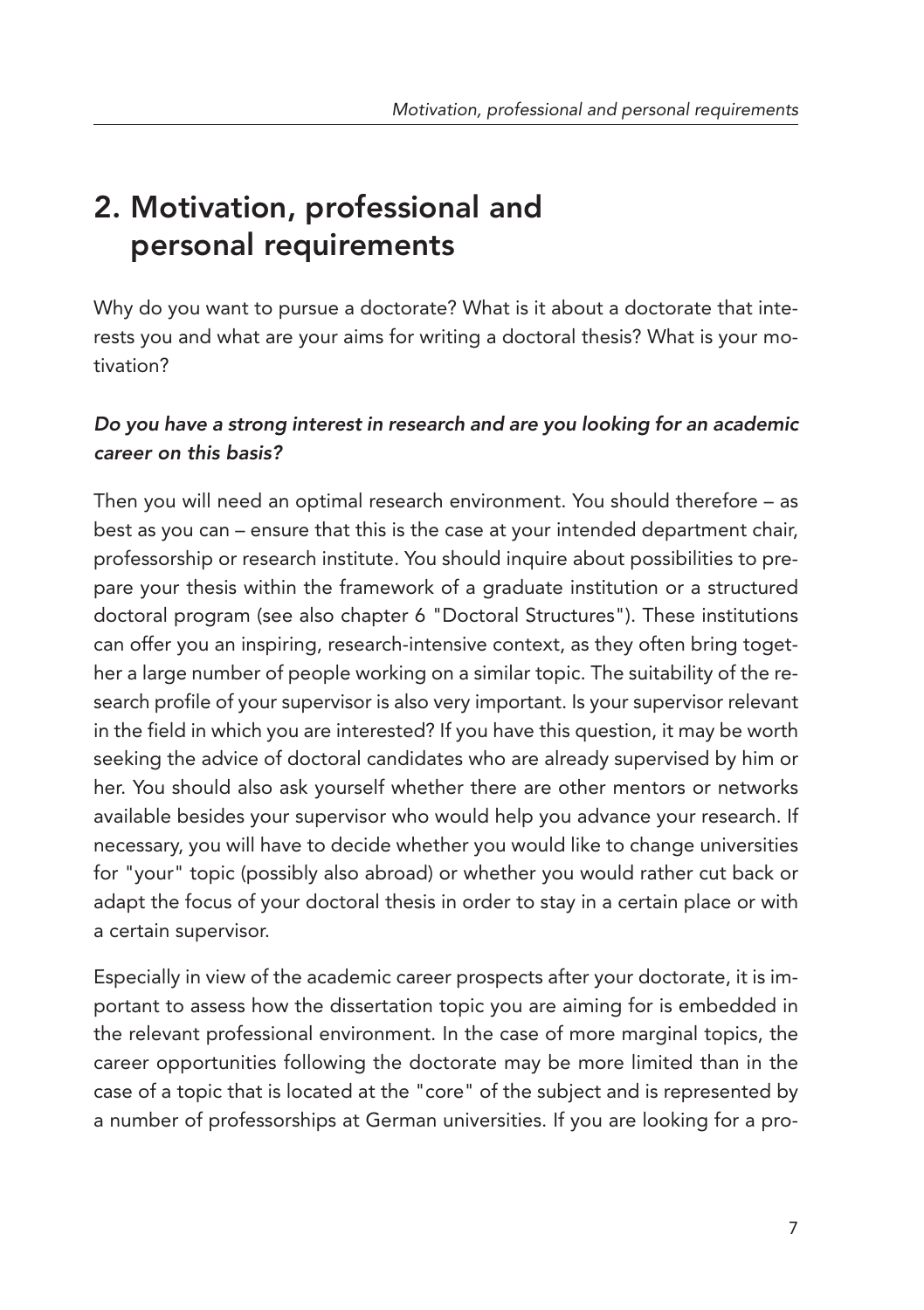fessorship, you need teaching experience; therefore, make sure that you are able to teach in your chosen doctoral program or department. Participating in courses to improve your teaching performance can also increase your chances of a career in science and research. Moreover, the opportunity to publish research results and discuss them with the academic community is a prerequisite for successfully pursuing an academic career. When choosing your supervisor and the professional environment, you should try to assess or inquire as to whether you would have the opportunity to publish your research results, for example within the framework of an academic series located at the institute or department chair.

As you may have noticed yourself by attending research colloquia or specialist conferences, the academic world, like all professions, is characterized by certain manners and conventions of behavior and communication. Question your willingness to get involved with the "academic community", including its habitus and forms of behavior, because in addition to professional recognition, this side of the field of activity can also be decisive for whether you would operate successfully and feel comfortable in this area.

Even with great professional competence and extraordinary research achievements, it is quite possible that your dream of a professorship will not come true or that the path to it will be tedious and accompanied by uncertainty. In most cases, you need to be very patient when pursuing a career in science and research. In this regard, it is important that you ask yourself whether you have the personal prerequisites, such as considerable stamina and a good degree of perseverance, which will enable you to get through even precarious times and overcome possible setbacks on the path within science and research. After all, it is wise in any case to draw up a "Plan B" in the event that you do not obtain an academic position at a university. Be clear about possible alternative career paths that would be attractive to you!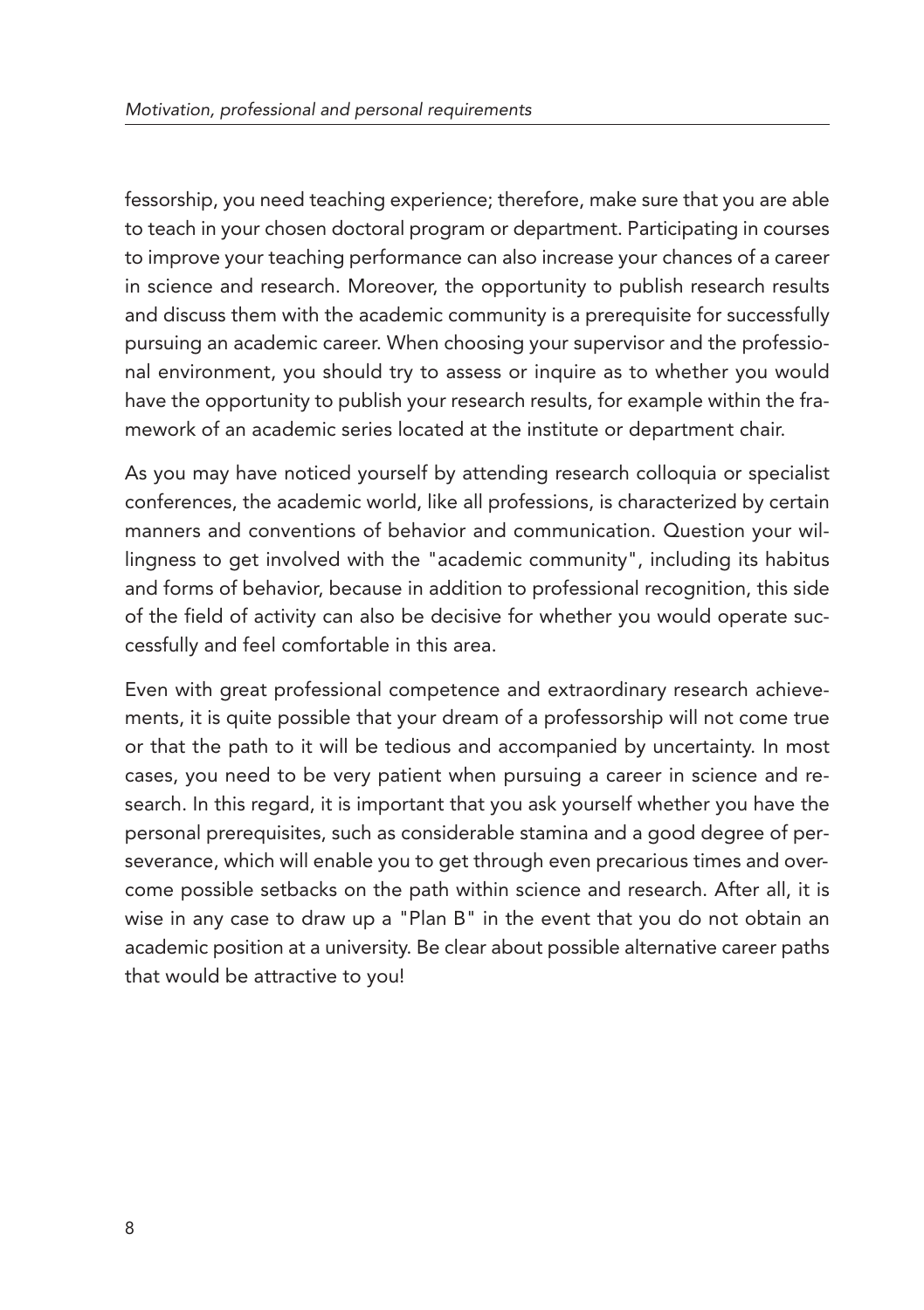#### *Are you highly interested in research and would you like to work in a researchrelated field without pursuing an academic career?*

In recent years, a number of areas of employment have emerged at universities and non-university institutions that open up good prospects for those pursuing this path. In the field of research management, for example, highly qualified individuals with research experience are sought who can contribute their expertise as coordinators or heads of graduate institutions, research networks or as employees at universities (e.g., administrative offices, departments). If you are interested in this professional field, it may make sense to be more pragmatic with regard to the time and resources you devote to your doctorate than in the case of work that is designed for a career in science and research. While you are still working on your doctorate, take advantage of the opportunities offered by professional development programs with regard to your desired field of work. For instance, courses on project management or communication between research and the non-university public can be interesting and effective.

If you see your professional future in a research-related field, funding your doctorate through career-oriented employment may be more effective than a scholarship, since you will be able to make good use of your professional experience and build up helpful networks during your doctorate. A position at the university would be most helpful, as it gives you direct insight into the university and research structures. Try to take on coordination tasks during your doctoral studies, such as preparing for conferences, and practice your skills in committee work.

#### *Do you intend to do your doctorate in order to be professionally successful outside the university, for example in business?*

For a non-academic career, it is obvious to use your time and energy more pragmatically with regard to the research topic and its scope. Also with a view to attending conferences and the number of scientific publications on which you want to work parallel to your dissertation, "less can be more" if you are aiming for a non-university career. Take advantage of the opportunities to acquire skills during your doctorate that will help you to enter a non-university career. Future employ-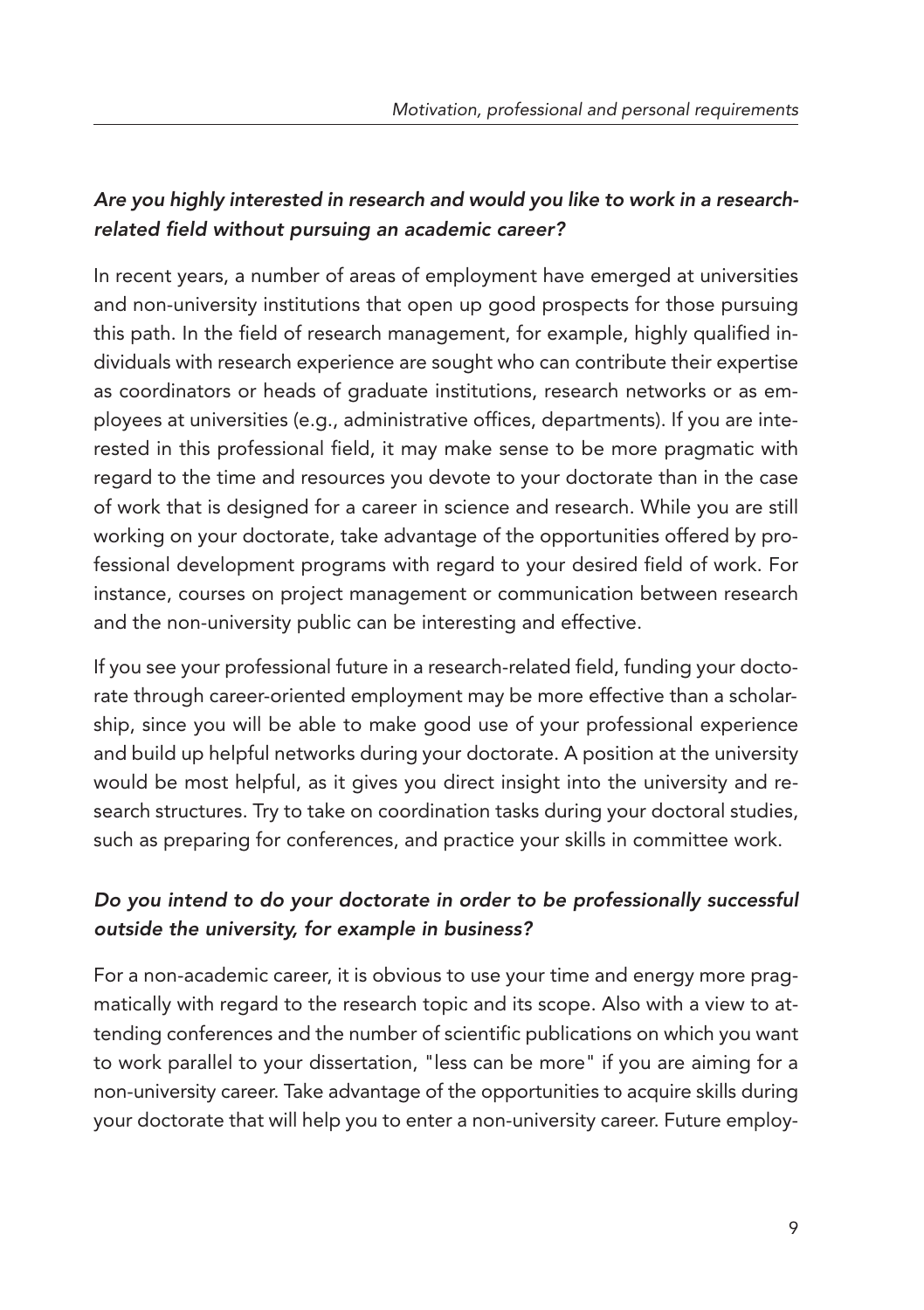ers often expect you to have distinctive skills in project management, effective communication and networking. Find out about the offers of the graduate institution at your university and make use of its relevant events! If your career path is intended to lead you out of your university, it is advisable to look for professional experience or a connection to the desired field of work during your doctorate. You should also take this into account when considering funding options for your doctorate. With the qualification goal "non-academic career", a job-related activity can be more meaningful than a scholarship. In some specialist fields, doctorates in cooperation with business are common and at such project locations you have close contact with the client of the project, gain insights into commercial project management and can practice non-university communication and thinking patterns. Perhaps you could consider this form of a so-called business doctorate, in which the company where you take up a job and gain professional experience simultaneously funds your doctorate and gives you the time you need?

#### *Did a professor at your institute give you the opportunity to do your doctorate after completing your studies, possibly in conjunction with a job offer?*

An offer such as this is first and foremost an appreciation of your person and work and therefore something you should be proud of. But especially in this situation, which you may not have expected at all, it is all the more important to consider whether the offer suits your actual professional interests. You should also carefully consider the general conditions for yourself, because the offer of a doctorate is not always accompanied by a job that specializes in the respective field. If you are not employed, it is your responsibility to ensure adequate and suitable funding for your doctoral project (see also Chapter 5 "Funding"); this may take some time. Nevertheless, funding that is still uncertain at the beginning of the project does not have to be a reason not to carry out your research project. But even if you are offered a position as an employee, take the time to reflect and avoid slipping into a position that you may not be able to leave unscathed later. The acceptance of the job offer implies your multi-year commitment to a specific professorship and institute. If possible, you should inquire with other re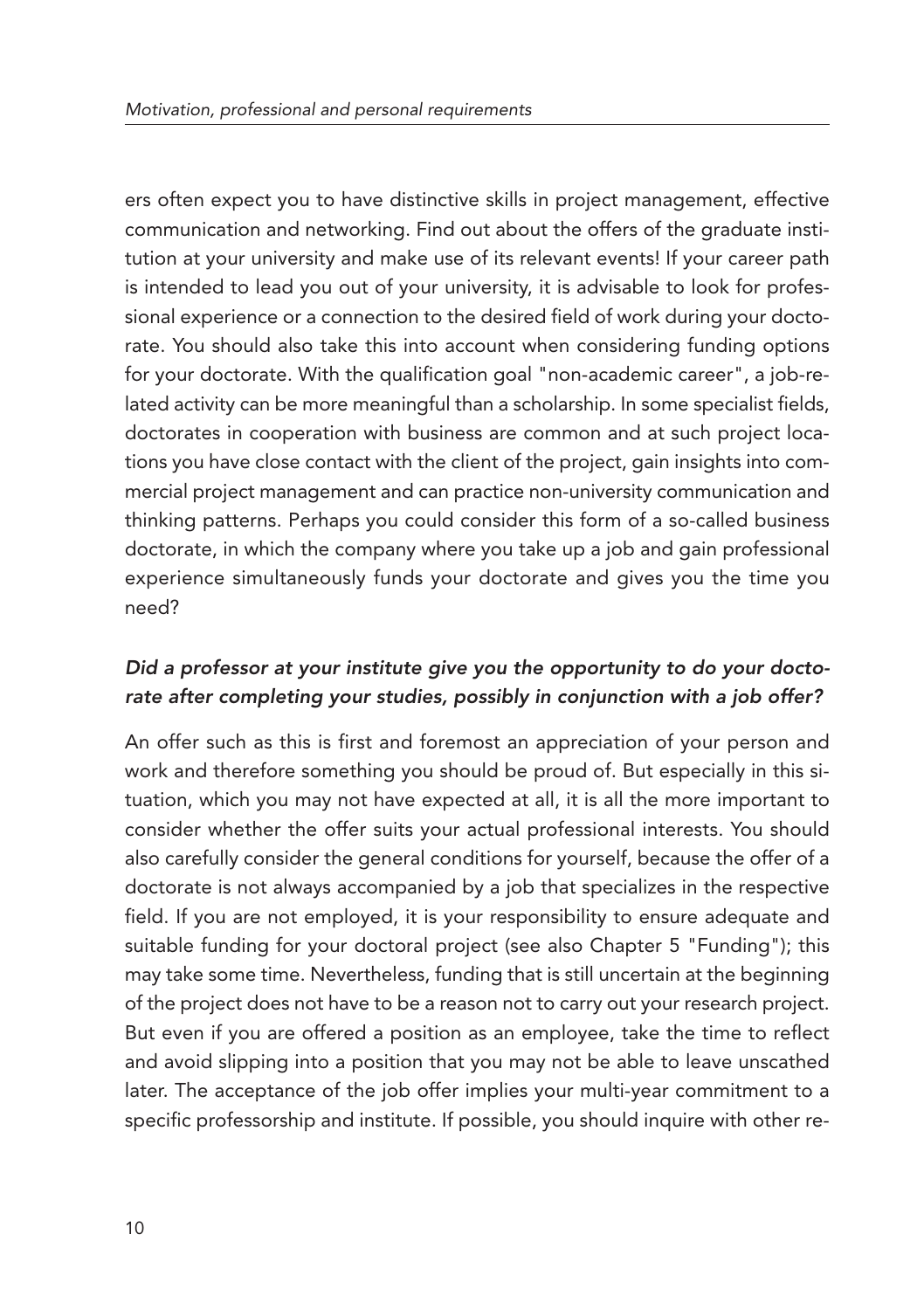search associates about the situation at the department chair or institute, which can include the existing resources for research and conference visits as well as the organization of work, compulsory attendance and interpersonal communication. Clarify what tasks you need to take on in the areas of teaching and administration, including their scope, in addition to working on your dissertation. Finally, it will also be important for you to ask yourself whether by accepting the vacancy you are more in line with your own wishes or those of your professor. Are you worried about upsetting or offending the person who supports you if you reject the offer? Be as honest as possible to yourself and also to the person who gave you the chance, because a premature commitment can put you in a position that you may not be able to handle, that runs counter to your actual interests, or that is likely to damage a trust that has grown between you and the person in charge. If you are able to deal proactively with your possible doubts and reservations and, if necessary, eliminate them, you will be all the more motivated to accept the job offer!

#### *After completing your studies, do you feel rather undecided and not yet fully aware of the path you want to take? Are you considering a doctorate because you don't know which other step you should take or because you can't decide on your next qualification or job yet?*

In this case, it is important that you assess your situation realistically: Are intensive research and the writing of a dissertation really tasks for which you have the necessary desire and motivation? Do you have enough stamina for an "embarrassment solution doctorate"? Think about what career or career prospects you associate with a completed doctorate and ask yourself whether there could be career and other development prospects for you that would be an alternative to a dissertation. Particularly in a phase in which you would like a thorough and new orientation, it can be of great benefit to you if you turn to the counselling centers at your university, e.g., in graduate institutions. In addition to professional advice, these institutions often also offer events that provide an overview and orientation on the further career path of those interested in a doctorate.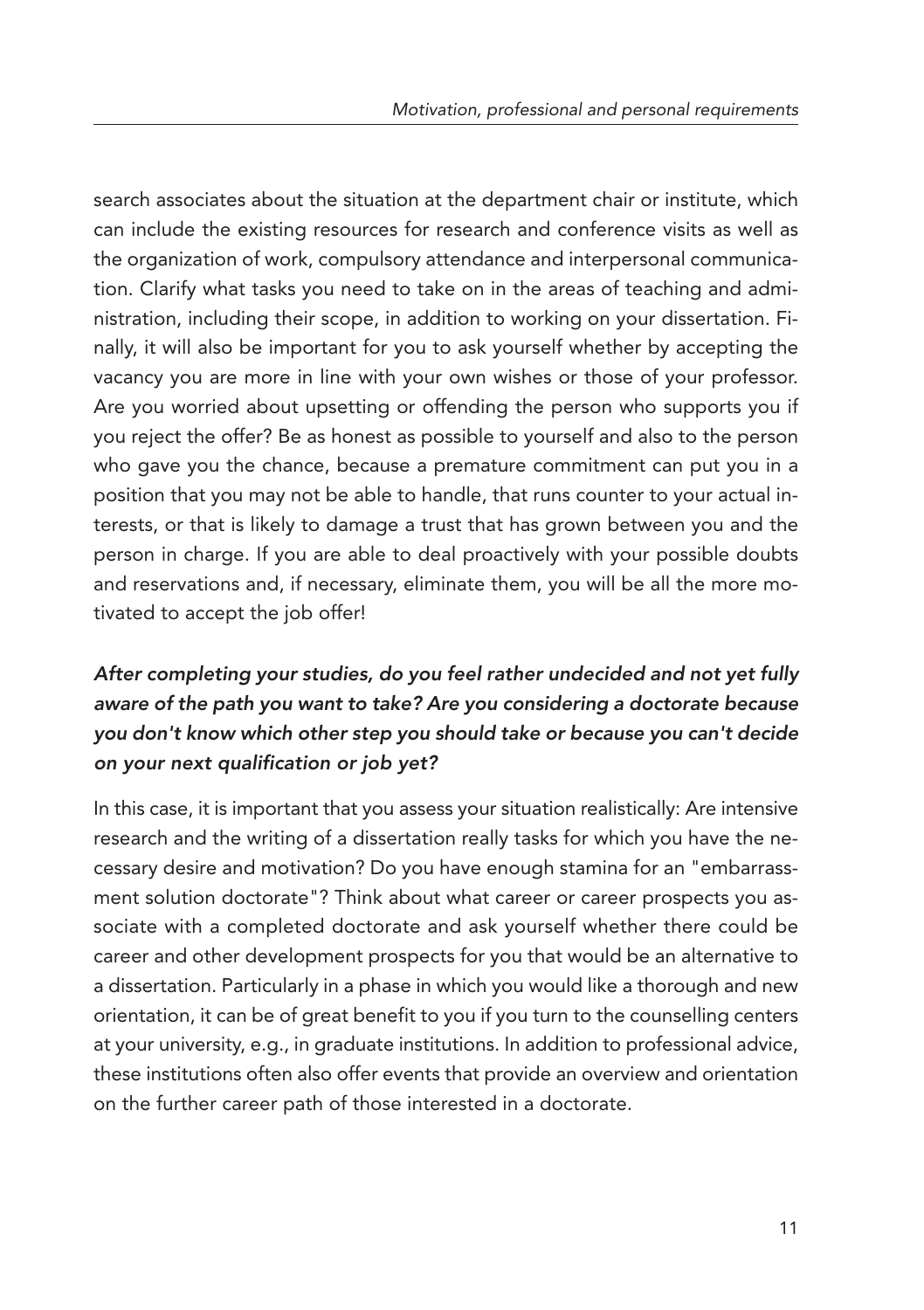Clearly, there are very diverse and varied motivations for a doctorate. Another point on which you should gain clarity is the subject-related and methodical qualification that forms the basis for a promising doctorate in your field. At the beginning of your doctorate, you are expected to have already mastered considerable parts of this "tool of the trade" in your field, which is indispensable for a major research project. Thus, you should have a general overview of the thematic and methodological range of your field of research and be able to locate your possible dissertation topic within it. Are there any scientific methods or techniques that you are not yet familiar with, but which you need to carry out your dissertation project? What contact points are there, for example in your working group, with your first supervisor or in a graduate institution, which can support you in obtaining the necessary methodological advanced qualification within an appropriate time frame?

Particularly against the backdrop of the cases of plagiarism and scientific misconduct that have been widely discussed in the media in recent years, it is important that you find out what good scientific practice means in your field. Familiarize yourself with the relevant rules so that you can recognize the boundaries between honest and problematic scientific work and prevent possible misconduct in your research (see also Chapter 3 "Starting").

The dissertation is an independent research project. Have you gained enough experience in planning and working on your dissertation independently? Clarify with your first supervisor what degree of autonomy and personal responsibility is expected of you! Do you feel fit in scientific writing and in the presentation of research results? In the course of your dissertation, you will certainly present and discuss your research topic and your preliminary results at symposia and conferences for junior researchers. A convincing presentation of your work will enable you to position yourself in your professional community, which can also be of great advantage with regard to your next career steps after completing your dissertation. Take advantage of the qualification opportunities offered by the graduate institutions at your university in the field of scientific writing and presentation! In addition, it is important for your own progress that you build up a network that makes it easier for you to start your doctorate, accompanies you through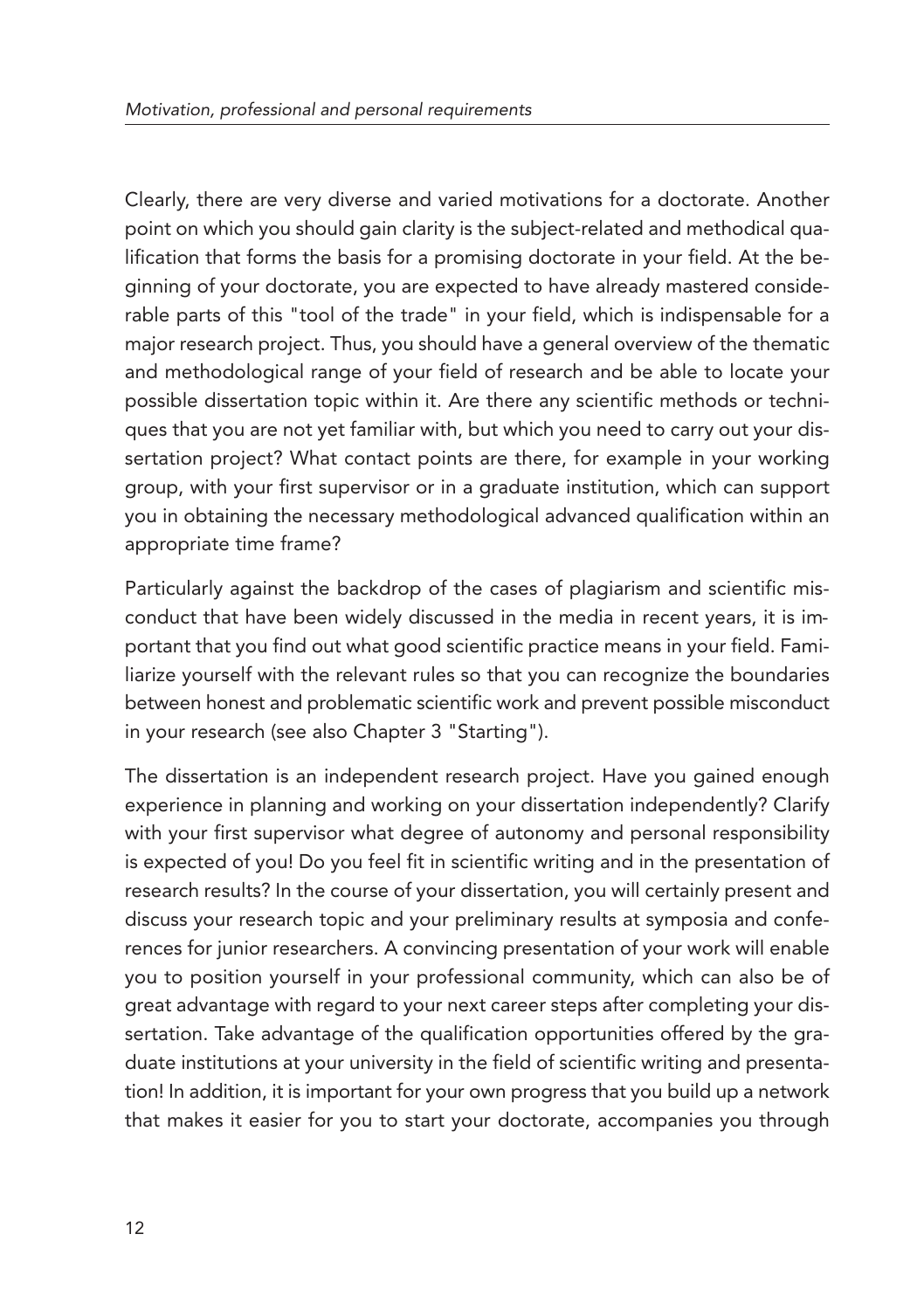the dissertation phase and also supports you in the time between graduation and the next step in your personal and professional planning. Build up this network in such a way that you can also discuss and clarify subject-related and methodological questions with your peers!

In addition to motivation and thematic and methodological knowledge, the personal requirements you have at the beginning of your doctorate also play a decisive role in the successful completion of this qualification phase. The decision to do a doctorate has great influence on the way you live your life in the years ahead. Check whether you have the personal prerequisites necessary to complete a doctoral thesis and whether this decision is in line with your non-academic life planning.

A number of issues need to be addressed here:

- What does my life and family planning look like?
- Am I a resilient person and capable of being self-motivated and self-disciplined?
- Do I possess stamina and a certain degree of frustration tolerance?
- Do I have good time- and self-management?
- Do I have a time-consuming hobby? Am I prepared to limit this temporarily?
- Do I often need vacation or can I get along without vacation for a year?
- Do I need a lot of free time? Can I put friendships and family aside?
- Can I possibly get along with relatively little money?
- Are years of precarious employment and insecure career opportunities a problem for me?

Many of the above questions refer to the complex nature of work-life-balance. Be aware that the work on a dissertation will often be accompanied by phases of considerable stress and time pressure. On the other hand, there is the desire for research, the recognition of your research achievements by the "scientific community" in your field, and a relatively high degree of autonomy and personal responsibility that characterizes the scientific field and makes it attractive for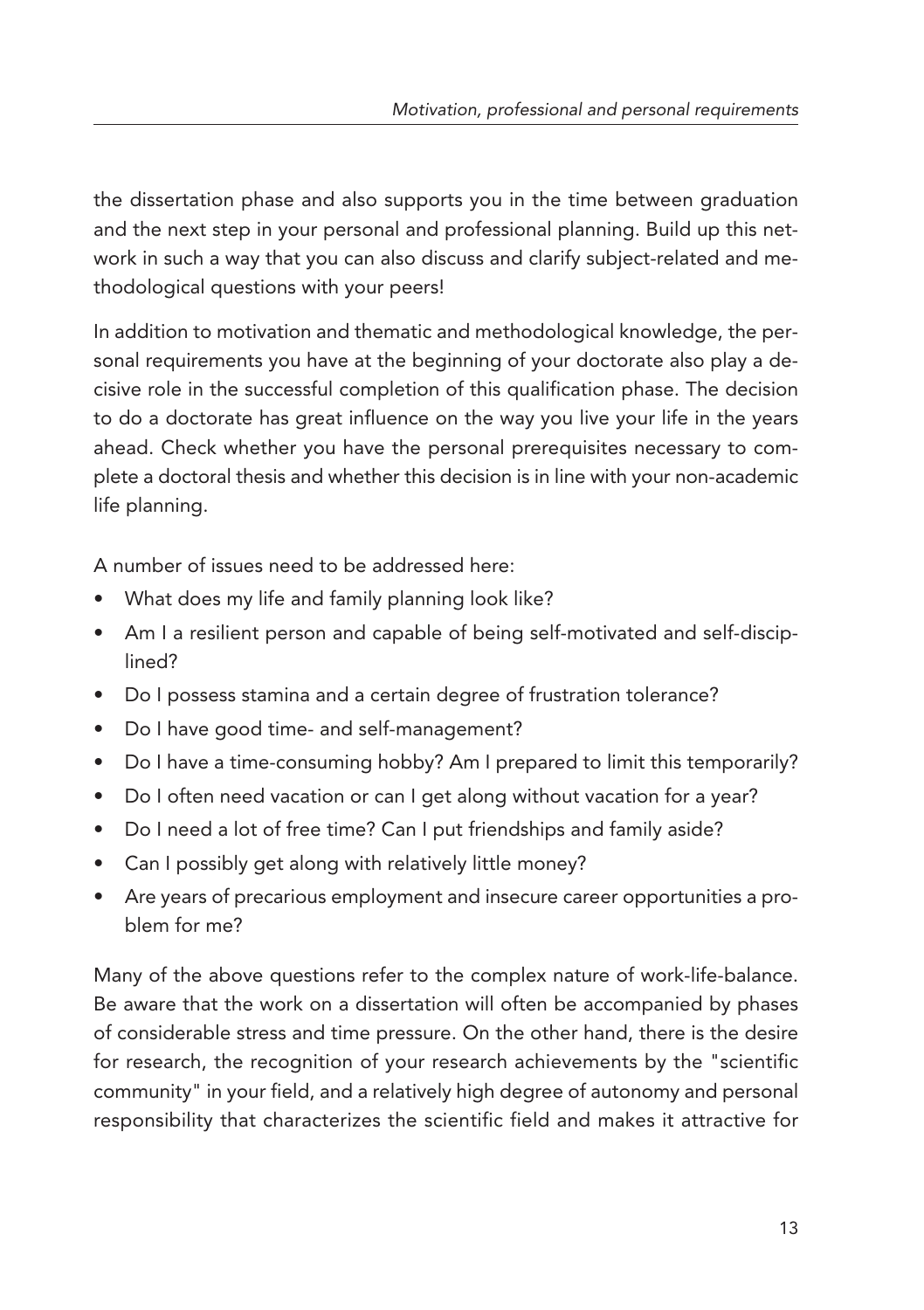many people. Be aware of the complexity of this situation and consider whether you want to meet the high personal requirements that go along with writing a doctoral thesis. By opting for a doctorate, you will be integrated into the university system in a different way and often with higher working time requirements than at the time of your studies. Within this system, however, there is room for maneuver, which you can use through sound advance planning and the merger with like-minded people in order to improve the conditions under which you can complete your doctorate and achieve a beneficial work-life balance. Take the time to actively deal with the demands and "impositions" of your doctorate, but also consider the possibilities and positive aspects that academic qualification brings with it.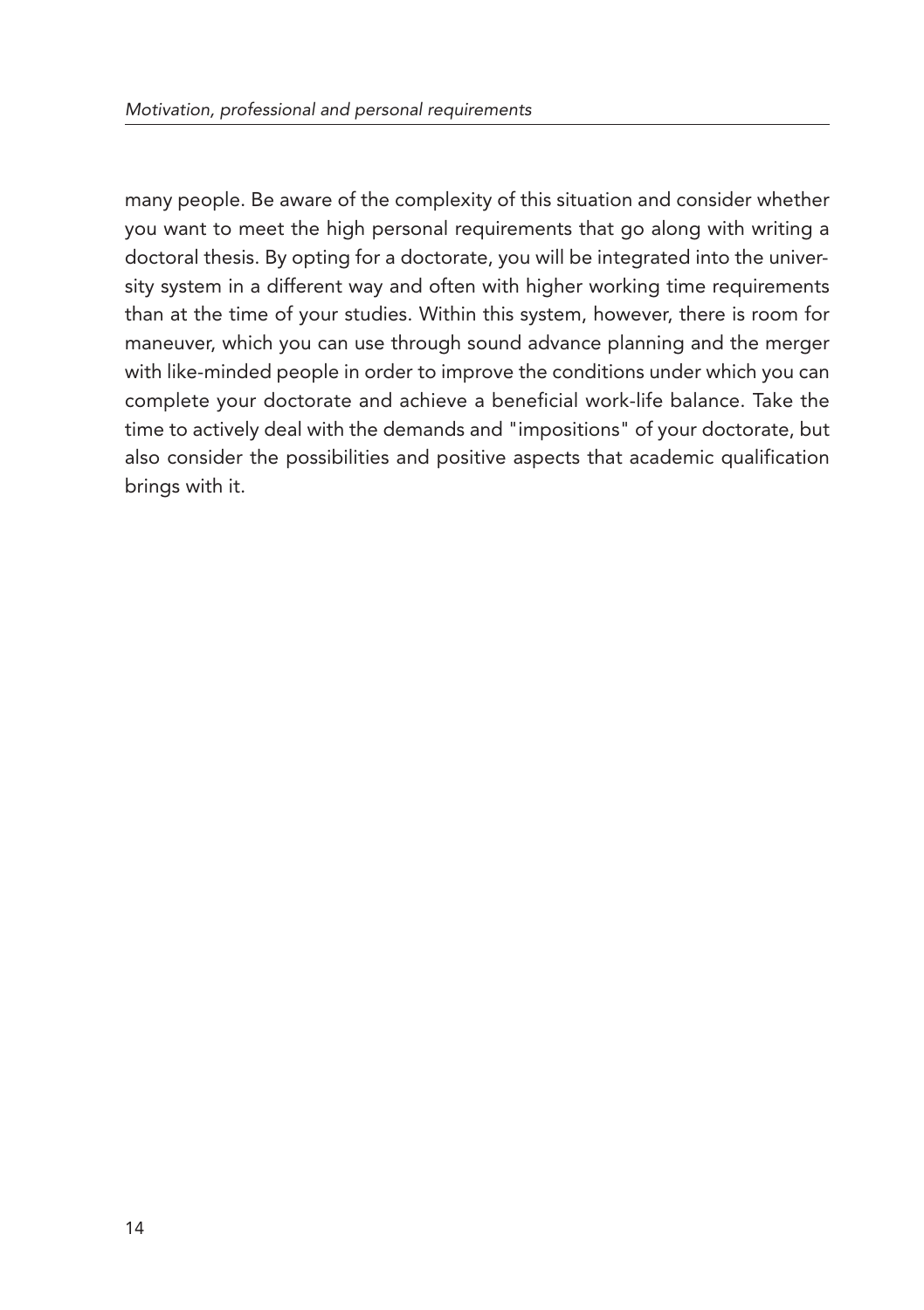## 3. Tips for starting your doctorate

#### *Structuring your doctorate*

The usual three to five years of doing your doctorate (depending on the form of employment and funding) may seem very long at the beginning of your doctoral thesis. Don't be fooled by this initial impression; a doctorate needs this time. In order to make the most of it, you should develop a plan at the beginning of your doctorate as to how you would like to manage your own project. Always consider the following factors, which could strongly influence your planning:

- Dependencies on persons and certain conditions that you need for your research (supervisors, working group, study participants, data, technical equipment, facilities such as laboratories or other spatial and temporal conditions);
- Career goals for the period following your doctorate that require other qualifications or experience in addition to in-depth specialization (e.g., internships, teaching experience, stays abroad, conference visits, applications for research funding);
- Starting a family or compatibility with the family (e.g., maternity/paternity leave, adult care, work ban during pregnancy, childcare while working).

Of course, not all of these factors are foreseeable at the beginning of a doctorate. However, taking them into account when planning will help you to get a clearer picture of what you might want to accommodate during your time as doctoral candidate.

If you have not already done so before starting your doctorate, you should always read the doctoral regulations that apply to you in your department, research training group, doctoral program, etc. when planning your project. As a rule, the doctoral regulations also specify whether certain prerequisites must still be fulfilled during the doctoral period.

If so, you should take this into account when structuring your doctorate. In some departments, doctoral programs or graduate institutions at certain universities,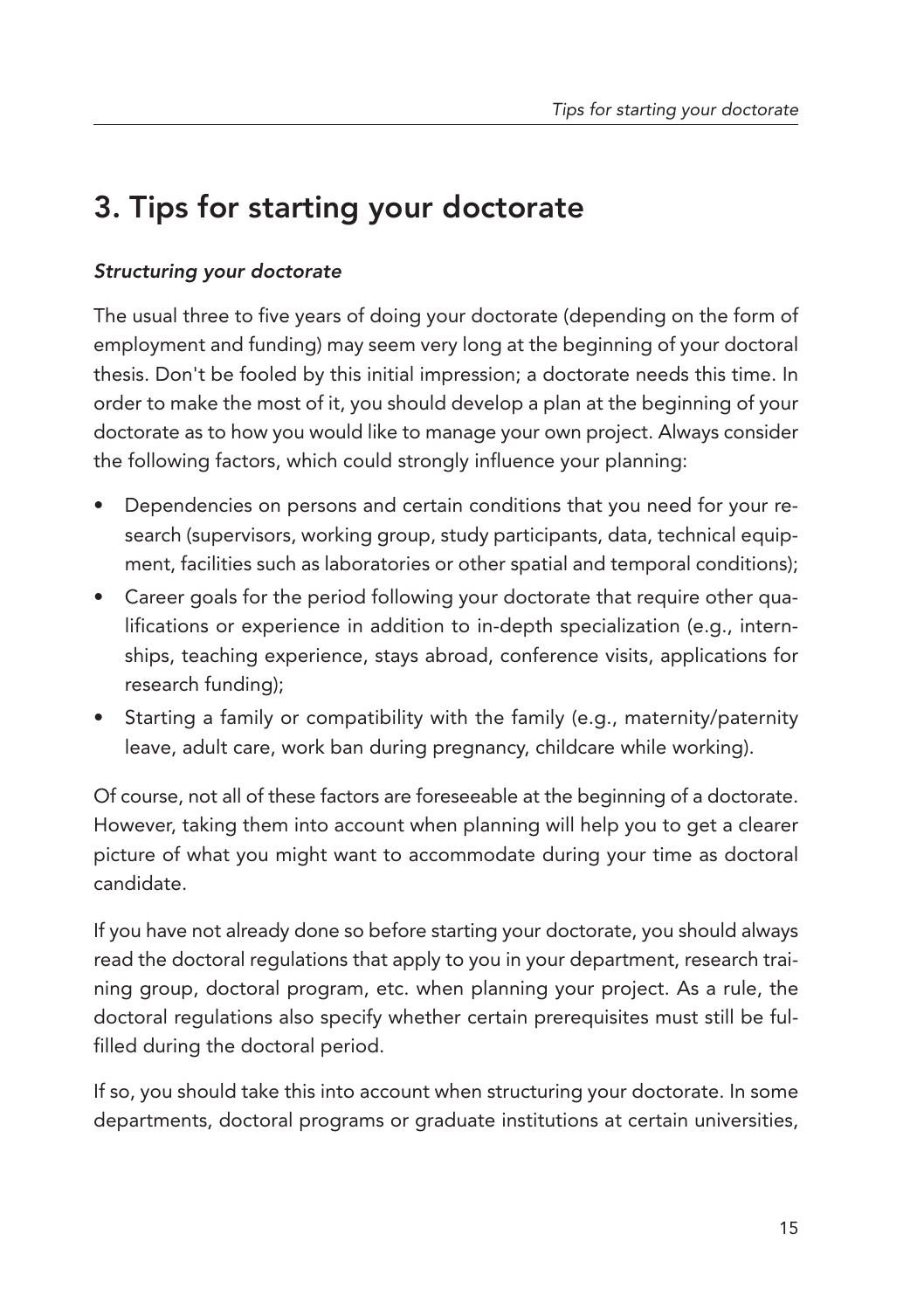for example, you will have to complete a doctoral program or curriculum and even earn ECTS or other credit points. You should include such points in your project plan so that you can complete the courses at a time that is convenient for you to progress in your project. It is generally recommended that you build a good foundation for time and project management at the beginning of your doctorate, as you should regularly adapt the time and project plan to the research process in the course of your doctorate. Therefore, ask your institution and university whether they offer courses on time management and/or project management (ideally with a focus on the doctorate). Many graduate institutions, career centers or HR training and development departments at universities offer such courses nowadays. In addition, employees can often book courses for university staff through the training programs of the universities or the respective state.

#### *The supervision agreement as a means of structuring*

How close the cooperation with your supervisor or supervisors will be, both in the planning and in the implementation of your project, depends strongly on the form of work in which you will do your doctorate (working group vs. individual doctorate), but also on the individual supervision style of your supervisor(s), the respective culture of the field and your own need for feedback. The supervisory relationship is a relationship between both sides, the supervisor and the doctoral student, the functioning of which is shaped by the individuals and the resulting interactions between them. It is highly recommended to sign a supervision agreement in order to reach a common understanding about the project and its progress and to define a common "roadmap" and the respective responsibilities. This usually includes the following points:

- Formal details concerning the names of the participants, title of the project, subject area, doctoral institution;
- Commitment to good scientific practice;
- Frequency and general conditions of the meetings with your supervisor (location, scheduling process, etc.);
- Agreements on the supervision to be provided by the supervising persons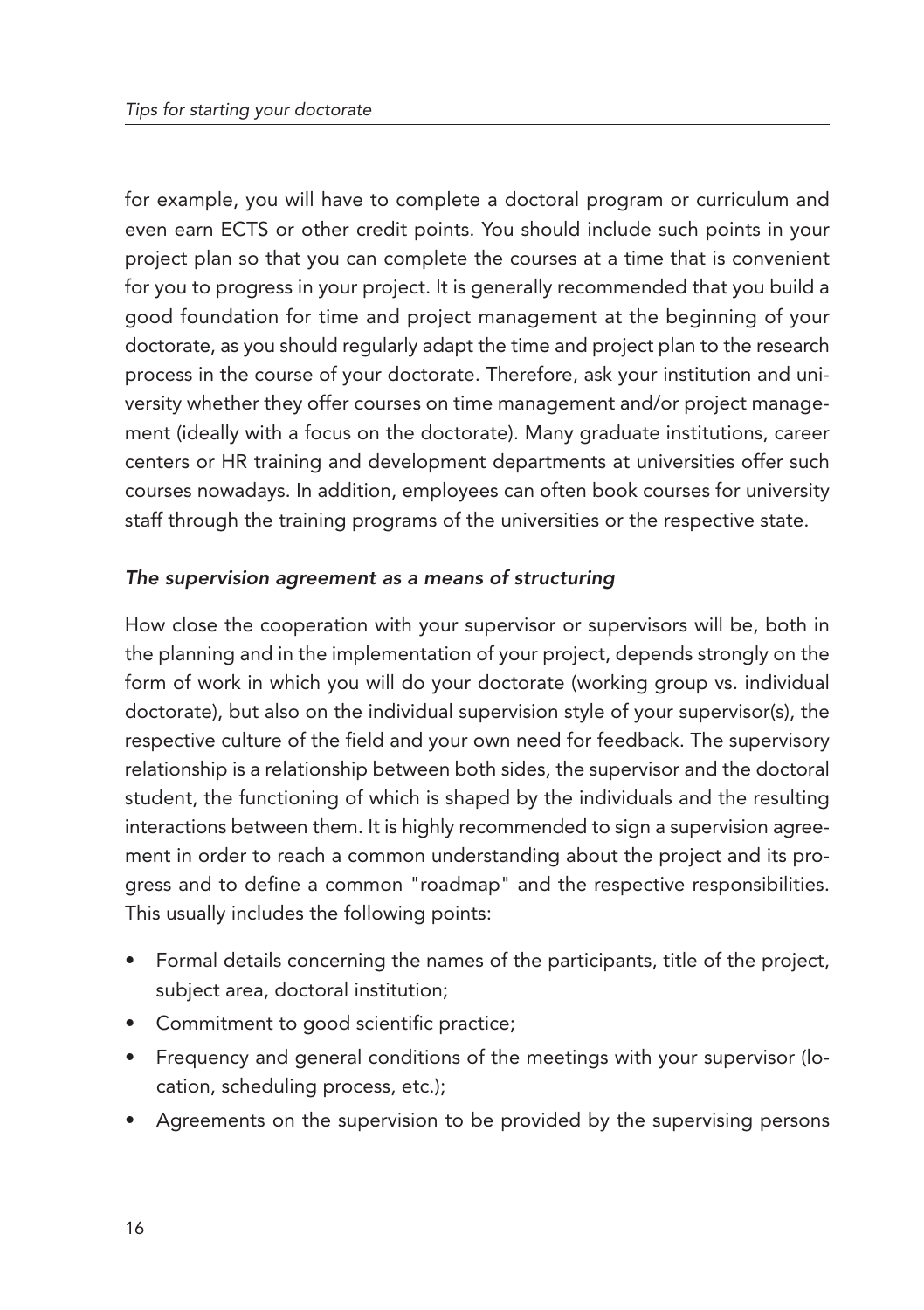(e.g., in what form the supervision takes place: Conversation, reading chapters, publishing together, etc.);

- Agreements on the performance of the doctoral candidate(s) (if necessary, protocols of supervision consultations, regular reports on the status of the dissertation, submission of texts as well as certain qualification goals such as conference visits or professional development);
- Work plan for the entire duration of the doctorate;
- If applicable, information on the funding of the doctorate (position, scholarship, project funds, private);
- Special measures or regulations to balance family and academic activities:
- Contact persons and procedures in case of conflict;
- Severability clause and signatures of the supervising person(s) and the doctoral candidate.

Ideally, both parties should complete and sign the supervision agreement together at the beginning of the doctorate. In the course of the doctorate, however, the supervision agreement should always be adapted to the given situation and the newly developed goals and needs. It is recommended that you do this at least once a year with your supervisor or supervisors.

Although a supervision agreement is structured like a contract, it is not legally binding (e.g., in the sense of an employment contract). This means that neither party can take legal action to ensure that the agreed regulations are complied with. Nevertheless, the supervision agreement is a document that can be referred to in a legal dispute. If, for example, things have happened which have led to a litigation, the supervision agreement serves as proof of the jointly established regulations under dispute and can support a verbal claim.

In principle, the supervision agreement serves to structure and document the dialogue between doctoral candidates and supervisors. This enables both parties to read up on the regulations agreed upon at any time, to orient themselves on them or to remind the other side should difficult situations arise.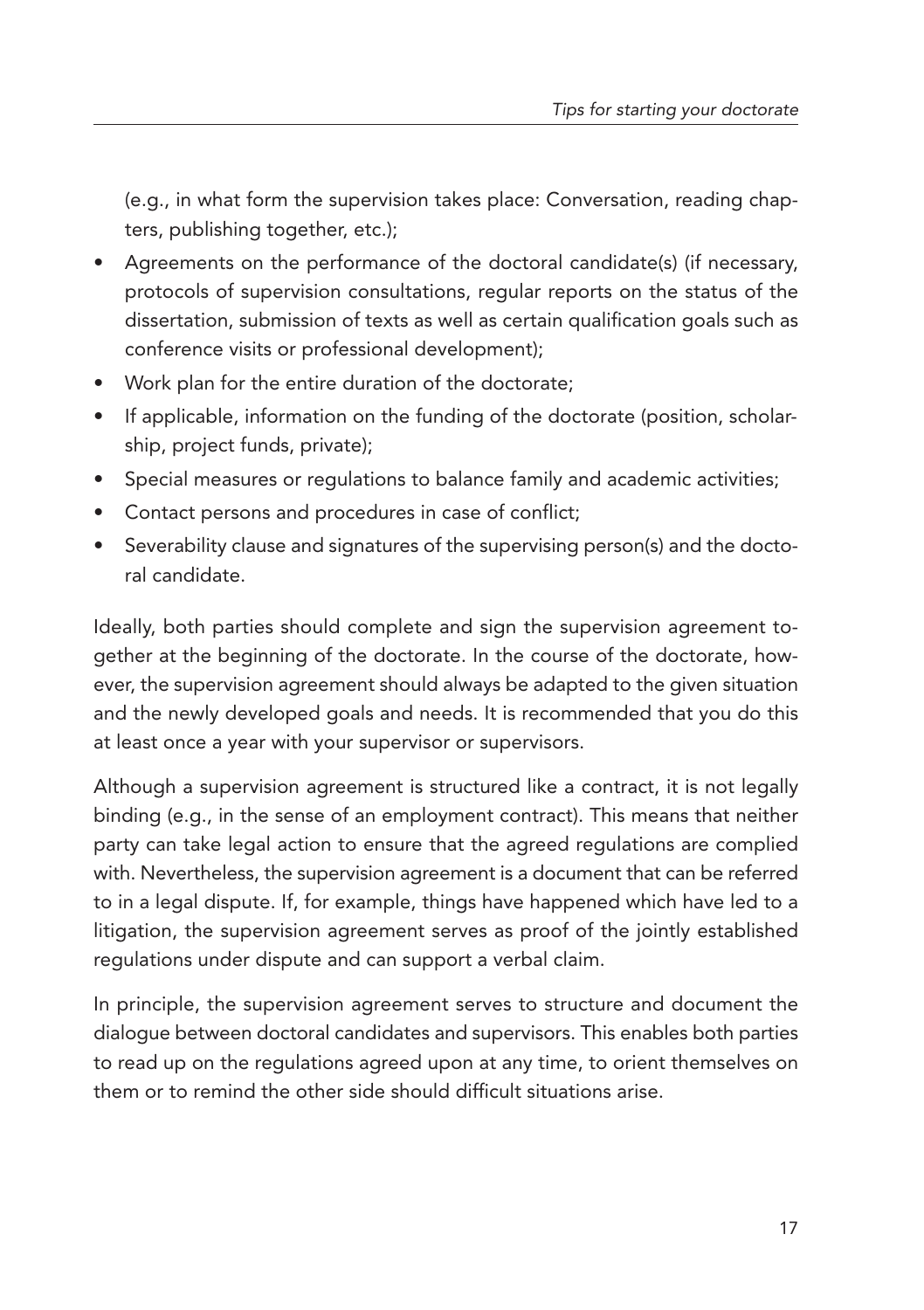#### *Career planning is a must*

The pursuit of a doctorate is a qualification period that focuses not only on submitting a dissertation but also on professional qualification. You should therefore consider at the outset whether you would like to stay in academia after your doctorate or whether you would rather pursue a career outside academia. Even if you are not sure whether you can answer this question at the beginning of your doctorate, you should consider at an early stage which options are possible for you at all. A workshop or individual coaching for career planning can help you to define your goals more clearly for yourself and to get to know and understand the qualification requirements that you should fulfill in order to achieve your goals (see also Chapter 7 "Career").

#### *Internationalization of your doctorate*

When planning your doctorate, you should also consider whether trips or stays abroad are suitable for you or are useful or even necessary in the context of your research. These are funded in particular by scholarships abroad, e.g., from the DAAD, but also from other scholarship institutions (see also Chapter 5 "Funding"). International experience is generally assessed positively and is recommended in many fields to support future careers. Therefore, you should consider at an early stage which options for gaining experience abroad might suit your professional and personal situation. If your research focus is clearly at your home university and the culture of your respective field does not require it, shorter trips abroad of several days, e.g., to conferences, workshops or summer schools, may be a good option for you. If the culture of your field has an international orientation, if you want to include an international second referee in your project, if you want to visit an international research institution or if you have career goals abroad, one or more stays abroad of several weeks or months may be advisable. For example, you can become a visiting researcher at a foreign university or take part in an exchange program for lecturers or researchers. In this way, you can gain valuable insights into the structures of foreign higher education systems and into the research of other institutes; your home university would nevertheless re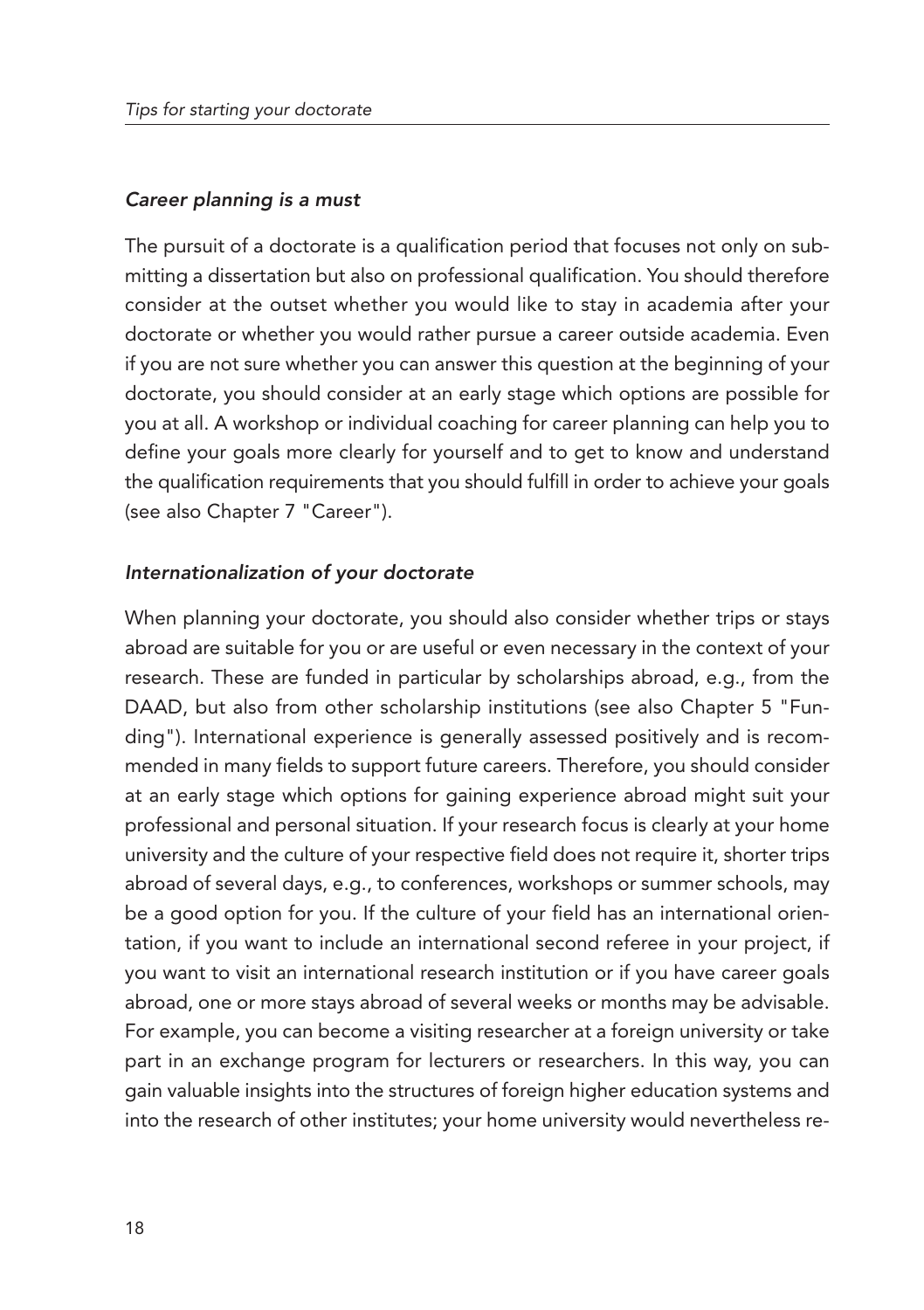main your sole doctoral location in the sense of the university that will award you the doctorate.

A special form of internationalization during the time of your doctorate are binational doctoral procedures such as a joint PhD or a cotutelle doctorate. In both cases, these are doctoral procedures offered jointly by two universities in different countries. In the first case it is a jointly organized doctoral program to be completed as a doctoral candidate, and in the second case, it is an individual agreement to jointly supervise a doctoral student. In principle, every doctoral candidate is free to pursue a cotutelle doctorate, whereas a joint PhD can only be acquired within the framework of a fixed program.

A binational doctorate usually contains the following key points:

- You have two primary supervisors, one person in each country;
- Your university draws up a contract specifically for you with the partner university (model contracts already exist for this);
- You must spend a contractually stipulated period of time (several months up to 50% of the doctoral period are possible) at the partner university;
- Both universities have certain requirements for the dissertation and the examinations that you must fulfill;
- The intended binational doctorate (which is not a double doctorate!) is only valid if you fully meet the requirements of both universities. If you only meet the requirements of one side, you may not be able to receive a degree.

Due to the complexity of the formalities involved in a cotutelle doctorate, you should in any case talk closely to your supervisor and seek detailed advice on the subject from the relevant offices (international offices, graduate institutions or responsible administrative offices and dean's offices).

#### *Building networks*

It is important for your own career planning to build up a network. Developing good relationships with people in your research environment not only promotes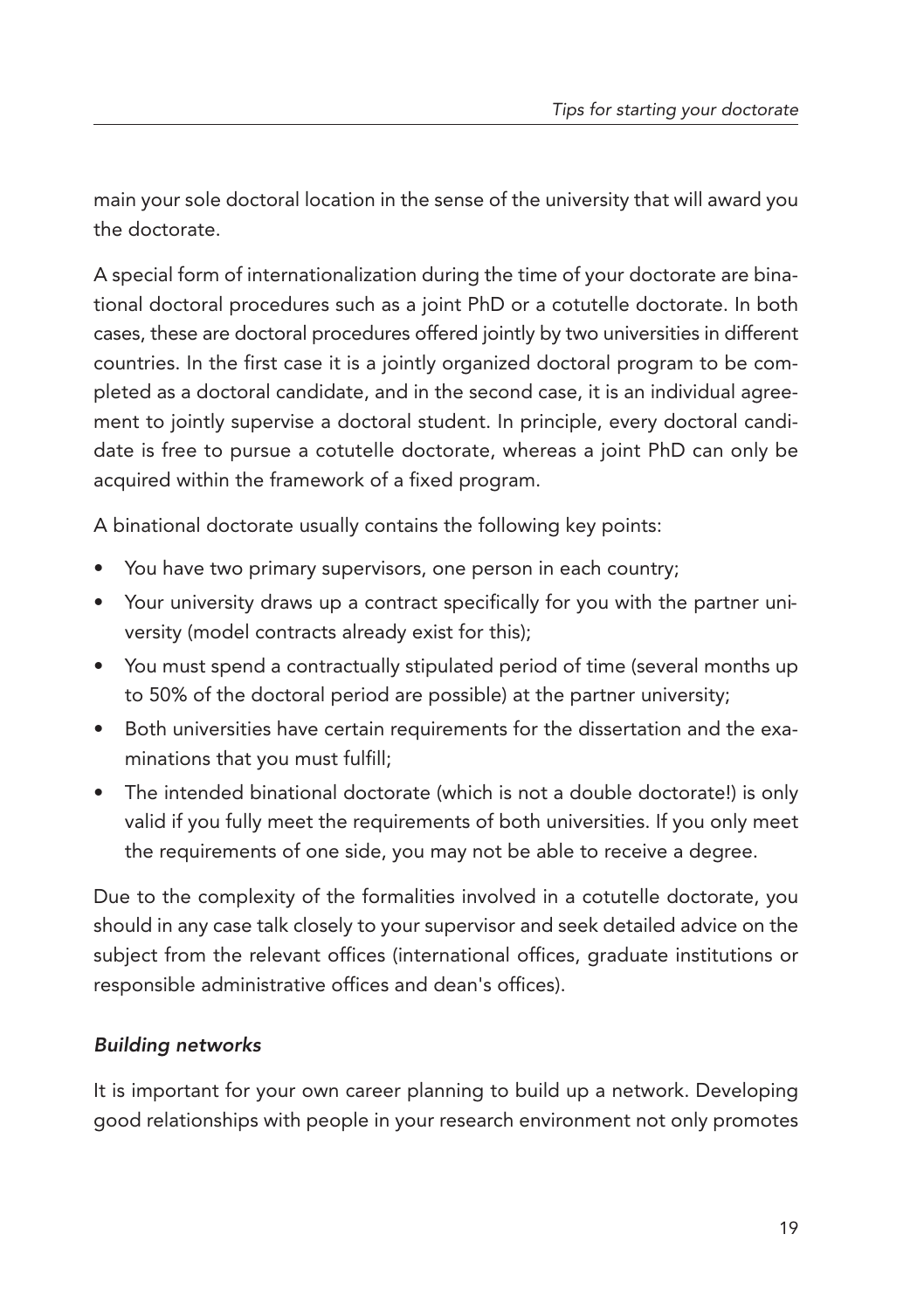your professional but also your personal development. Especially for a possible career in science and research, it is essential to become a part of the academic community. In all fields, research also means cooperation with others, so that you can use your network to expand your own area of competence and research opportunities.

In particular, however, we recommend networking at the same level, i.e. with other doctoral candidates and early career researchers, in order to successfully complete your doctorate. Exchange ideas with your colleagues and share good and bad experiences with them. You can profit enormously from the experiences and approaches of your fellow doctoral candidates. Network with peers; many universities and institutions even provide fixed arrangements for this. This offer often ranges from informal gatherings that take place on a regular basis or committees for doctoral candidates to financially supported peer-mentoring groups. Some institutions and universities also have doctoral councils or similar official university committees in which doctoral candidates can represent their interests vis-à-vis the university. In some fields, there are also networks of young academics that offer opportunities for exchange at the subject-specific level.

Another option for organized networking is, for example, THESIS e.V. [\(www.the](www.thesis.de)[sis.de\)](www.thesis.de). THESIS is a unique, Germany-wide network of doctoral candidates who exchange ideas with each other beyond their own university. THESIS supports early career researchers with a range of different offers such as regional and nationwide workshops, local meetings, excursions, etc. The association also sees itself as a communication platform that bundles information, opinions and developments for junior researchers.

#### *The Exposé*

Getting started with a doctorate can be very different in the various disciplines. Therefore, the tips for starting a doctorate are not always equally applicable and should always be considered in relation to one's own individual situation. A good example to illustrate the differences between the disciplines is identifying a topic (see also Chapter 4 "Formalities"): particularly in the engineering, natural and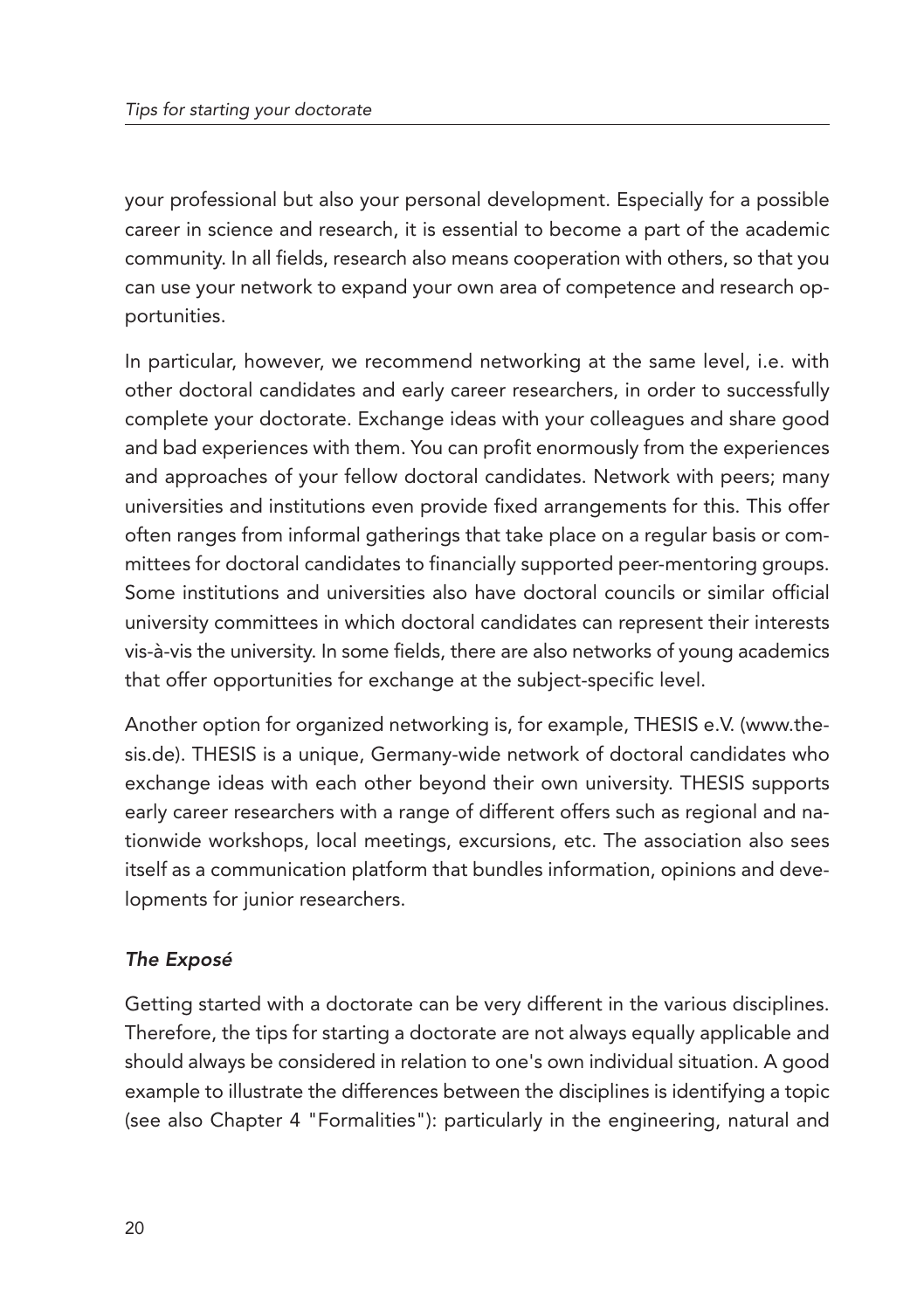life sciences, the topic often already exists, for which a suitable doctoral candidate is then sought, e.g., by means of a job advertisement. In the social sciences and humanities, on the other hand, the doctoral candidate usually chooses the topic himself/herself.

Therefore, if you are doing your doctorate in subjects in which you choose your topic yourself, it is advisable to prepare an exposé of your intended project at an early stage. The exact timeframe for an exposé is not fixed in every case, but depends on the aim you wish to achieve with the paper. In addition to the individual benefits (which should not be underestimated) for your own scientific development and that of your project, which the written structuring and formulation of your research project has, there are several formal purposes for which you need an exposé:

- Application to a desired (primary) supervisor or a desired supervisory team;
- Admission requirements for acceptance to doctoral studies at a department/ faculty or at a graduate school that has the right to award doctorates;
- Application for employment as a research associate;
- Application for a doctoral position in a structured doctoral program (Research Training Group, graduate school, etc.);
- Application for a doctoral scholarship through a foundation.

In most cases, you will need the exposé during the application process. In some departments and at certain institutions, it is also a necessary prerequisite for admission as doctoral candidate. In any case, an exposé is an important means with which you can prove your innovative strength and your abilities in scientific work and writing. In the course of your doctorate, there are always occasions when it is helpful to have access to an exposé that was prepared at the beginning, such as, for example, applying for funding for conferences or stays abroad, or other opportunities which may come up in the course of your doctorate.

For all the purposes you are pursuing with the exposé, you are well advised to ensure that the text is of high quality. The following important tips can help you: be sure to adhere to the structure of this type of text. Above all, the exposé should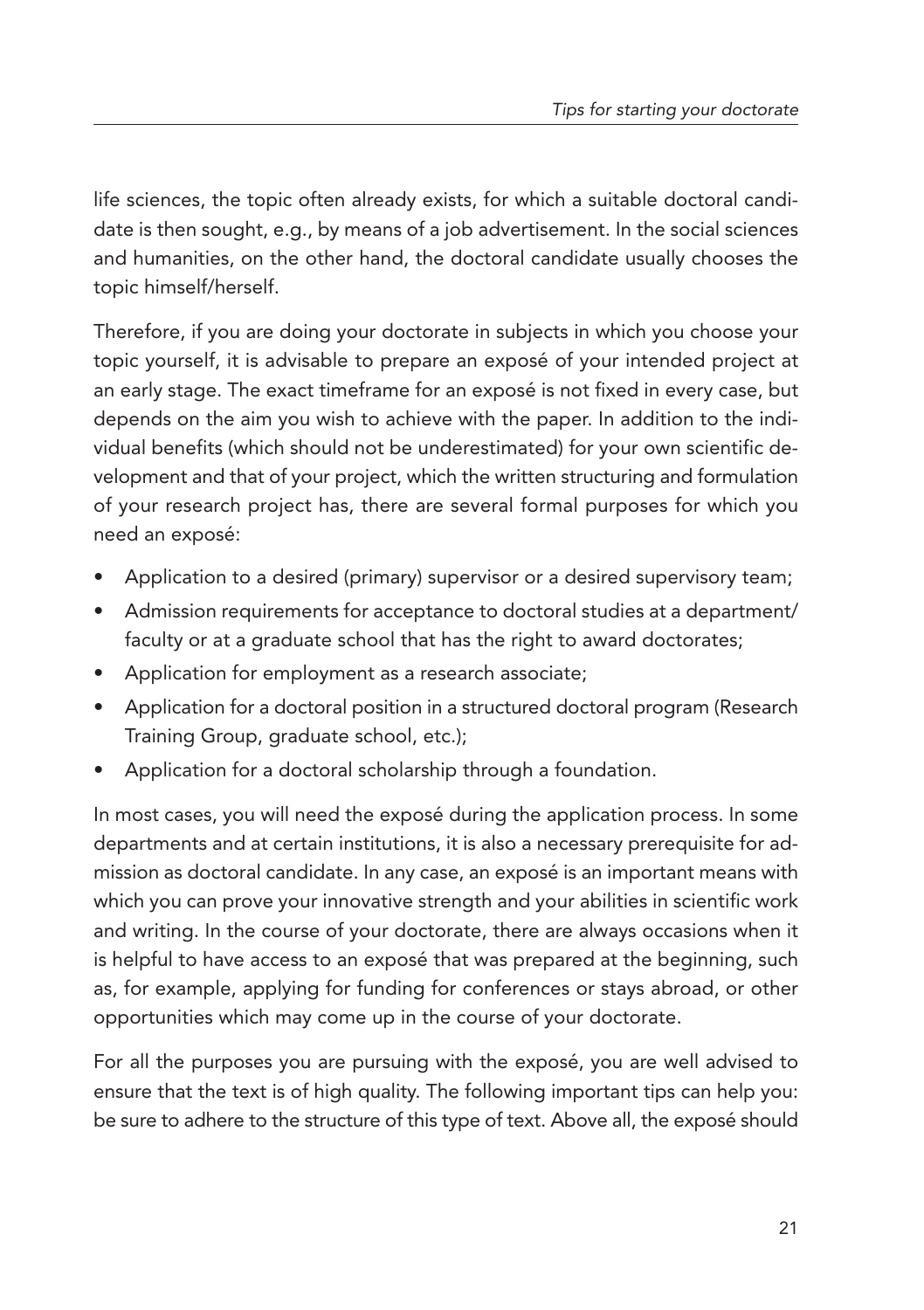clearly indicate which insights you want to gain from your research. In addition, the exposé defines the steps necessary for the research project as well as the method and timeline for its implementation. If this structure is not recognizable, important steps are missing or formal errors occur, readers can quickly turn these shortcomings into exclusion criteria. An exposé is usually structured as follows:

- 1. The issue addressed by the proposed doctoral project;
- 2. Current state of research on the topic;
- 3. The concrete question of your planned dissertation, including the research interest, the declared goal of the thesis and possible hypotheses;
- 4. Theory(s) on which your thesis is based;
- 5. The method(s) you use;
- 6. Sources or material you use in your work and how to access them;
- 7. Preliminary outline or project plan;
- 8. Timeline.

Be sure to use correct spelling. Many careless typos or spelling mistakes indicate a lack of accuracy and, in a worst-case scenario, may even be interpreted as linguistic or thematic inaccuracy – and thus as a negative assessment of you as a an early career researcher.

Always have your exposé checked by readers (ideally those who are familiar with the subject). Ask your readers to pay attention to the coherence of the text, to the comprehensibility, logic and persuasiveness of the argumentation as well as to the correct use of technical terms. When writing, attach importance to straightforward language that is appropriate for the culture of the field within which your topic is based.

Pay attention to brevity and conciseness. An exposé is not a dissertation, but only the sketch or plan of such a dissertation. Accordingly, an exposé should not exceed 5-20 pages. In view of the reader's limited time, you should therefore avoid redundancies and detailed descriptions if these are not absolutely necessary.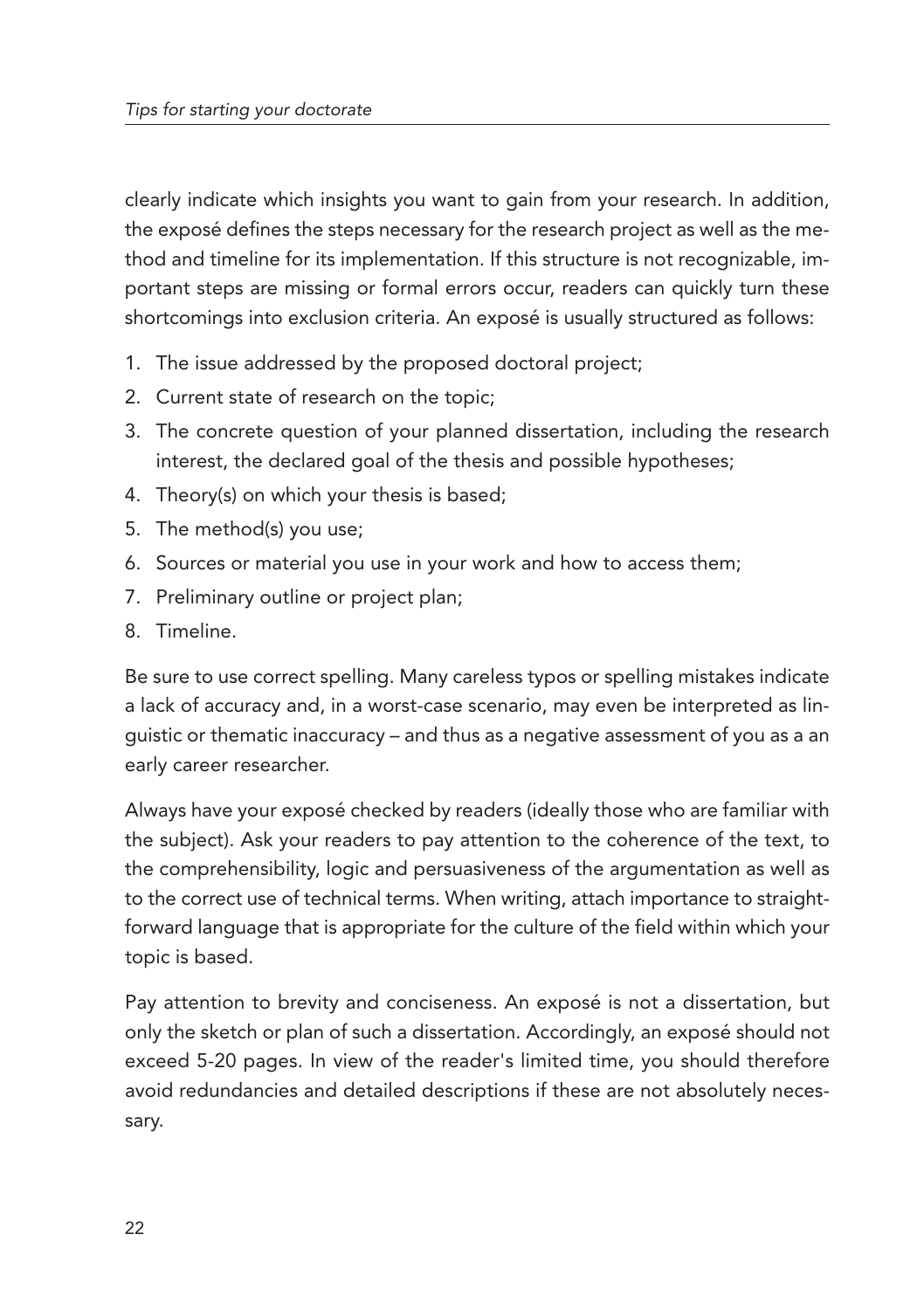#### *Good scientific practice*

Before you begin your research, it is important and highly advisable to keep in mind the "rules of good scientific practice" (see below). Even if you already know the basics of good scientific practice from your studies, you should definitely familiarize yourself with the topic. Good scientific practice is fundamental within the academic community. Only those who adhere to the rules can be part of the academic community. Violations of the rules are not always intentional, but often due to ignorance. Such a breach of the rules does not necessarily have a legal consequence for you, but it almost always affects your reputation within the "academic community" and can very quickly lead to exclusion and thus inevitably to the end of your career in this field.

The *Deutsche Forschungsgemeinschaft* (DFG, German Research Foundation) has published a memorandum entitled "Securing Good Scientific Practice" and a "Procedural Guide to Good Scientific Practice" to safeguard good scientific practice, which you should always read at the beginning of your doctorate. 2

<sup>2</sup> Download at [www.dfg.de/foerderung/grundlagen\\_rahmenbedingungen/gwp/](www.dfg.de/foerderung/grundlagen_rahmenbedingungen/gwp/)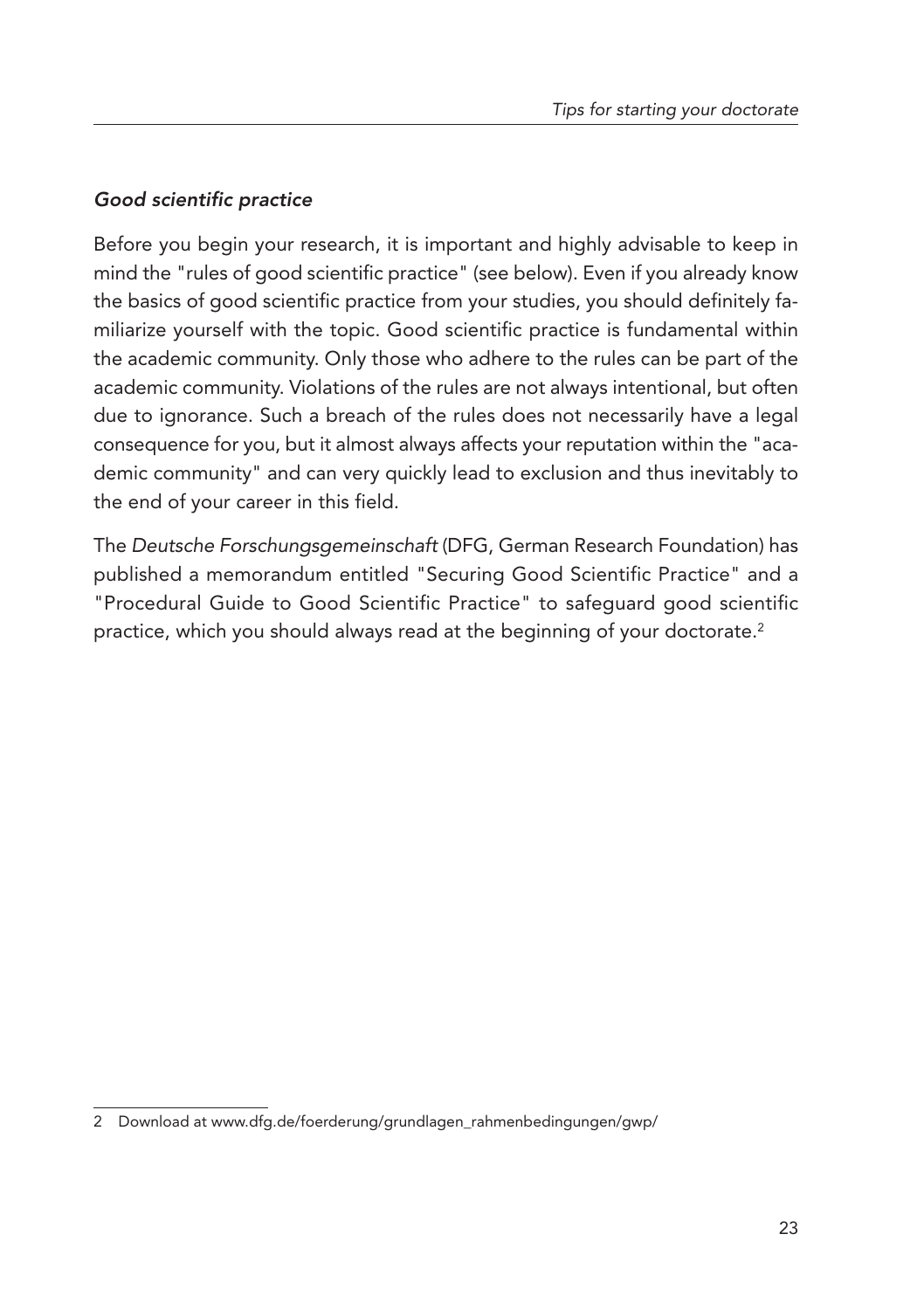## 4. Formalities along the way

#### *Getting started: Searching for a topic and a supervisor*

The doctorate begins with two closely related steps: the search for a supervisor and the search for a topic. It is crucial that both steps precede the further formalities, because without a supervisor and without a topic you usually cannot achieve formal acceptance as a doctoral candidate.

For the initial contact with the supervisor, it is advisable to consider a research field within which the doctoral project is to be located. How precise the development of your own thoughts and your research idea should be depends, among other things, on the field of research (but even within a field of research, the expectations can vary from supervisor to supervisor). In some disciplines – especially in the humanities and social sciences – the independent development of the research project of a doctorate is a decisive part of the doctoral process. In other disciplines, on the other hand, such as experimental laboratory sciences, doctoral students often work on a project that is already defined by its basic features.

In any case, you should define the exact scope of the project in close consultation with your current or your potential doctoral supervisor. Make sure your supervisor gives you a clear commitment. Some higher education institutions require a written supervision agreement (see also chapter 3 "Starting"). Even if this is not the case at your university, it would be worth considering contacting your supervisor to determine whether or not certain framework conditions of the supervisory relationship should be specified on the basis of such an agreement.

In most instances, it is not necessary to appoint a second supervisor at the beginning of your doctorate. This is usually only necessary in an advanced phase or even in the final phase of the doctorate. There are, however, certain supervisory constellations (e.g., for interdisciplinary research topics) in which a second supervisor and/or a second reviewer can and should be appointed at an early stage. The early involvement of a second supervisor has, among other things, the advantage that you can benefit from further academic expertise.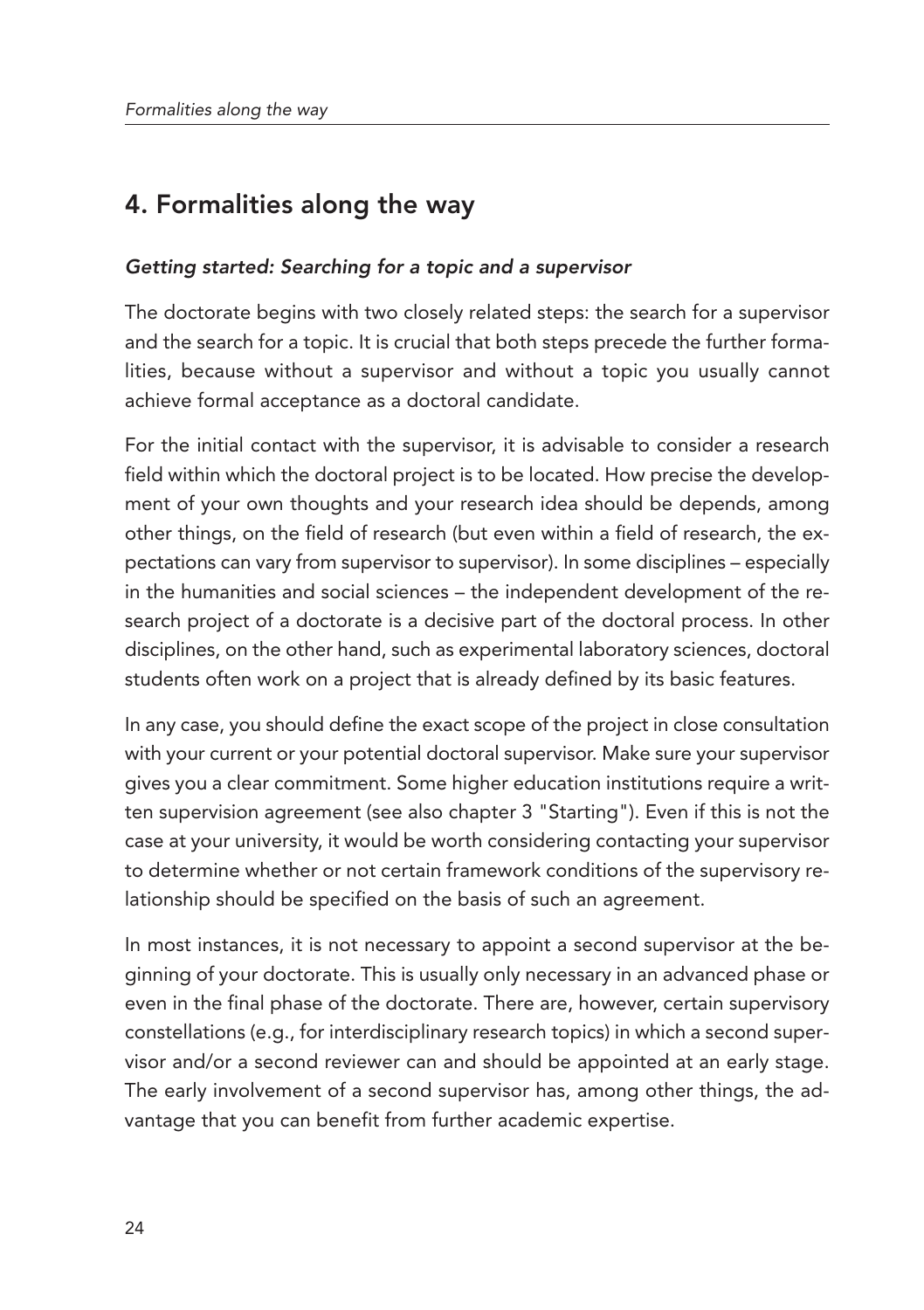The inclusion of one or more other supervisors should always be agreed on with the first supervisor.

#### *Confirmation of supervision, admission and enrollment*

A decisive difference between the bachelor's/master's program and the doctorate is that, in terms of examination law and organization, the examination office is no longer responsible for the program, but rather bodies which are entitled to award doctorates, such as deans' offices, faculties/departments, graduate schools or other graduate institutions.

As soon as a confirmation or agreement of supervision has been received from a supervisor or an institution entitled to award a doctorate, you will be able to apply for your official admission as a doctoral candidate. It is important that you do not hesitate to take this formal step once you have received your confirmation of supervision, because at the end of the day unexpected obstacles may stand in the way of your admission, which you should better clear up sooner rather than later, e.g., the possible problem that another doctoral candidate wishes to register with the same or a very similar research topic, that specific study or examination work still needs to be completed or that an aptitude test procedure must be passed.

In order to be admitted as a doctoral candidate, you should now contact the office or secretariat of the institution entitled to award a doctorate that is responsible for you. You can often already find the necessary forms and a list of the documents to be submitted online. These documents usually include your previous university degree certificates (and in some cases proof of enrollment = "Immatrikulation"). At some universities, enrollment as a doctoral candidate is not mandatory – at least not in the initial phase of the doctorate, so that in many cases it is possible to "officially" start the doctoral thesis without being enrolled at all.

In any case, you should make sure that you achieve official admission as doctoral candidate at an early stage, as this could help you significantly in the further execution of your doctoral thesis in the event of any difficulties that may arise at a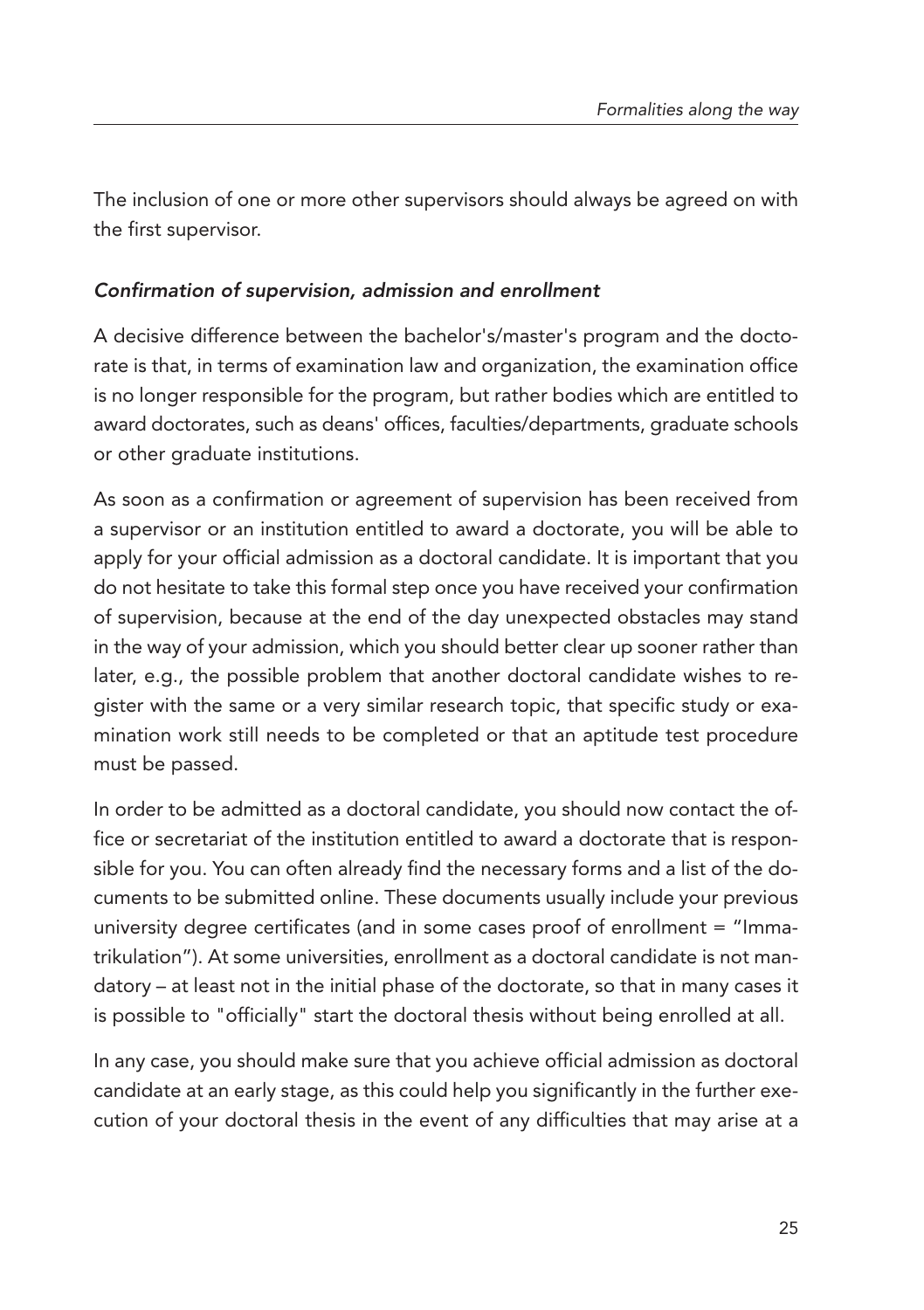later date (e.g., the absence of a supervisor, interim changes to the doctoral regulations, etc.). Even when applying for a doctoral scholarship, some foundations require an enrollment certificate or another form of proof of acceptance or admission as part of the application package.

#### *The doctoral regulations*

It is important that you familiarize yourself with the valid doctoral regulations right from the start of your doctorate. Some dean's offices/institutes/faculties hand over the currently valid doctoral regulations to doctoral candidates when they register for their doctorate, or at least inform them where they can find them. However, the doctoral regulations are not always referred to at the beginning of the doctoral program. Assuming that this only becomes relevant when the doctoral thesis is submitted or shortly before the final administrative procedure is launched, many doctoral candidates initially neglect to review the doctoral regulations that apply to them.

In most cases, the principle is that the doctoral regulations that are valid at the time of admission will continue to apply even if changes are made to them while the doctorate is in progress. As a rule, when the doctoral regulations are changed, at least one transitional regulation is defined that states how long the previous regulations will remain in force. In many cases, the institutions entitled to award a doctorate even guarantee indefinite protection of the regulations in force at the start of the PhD phase.

#### *Registering with your doctoral / graduate center or a graduate institution at your university*

Depending on the type of doctorate (structured or non-structured doctorate; as an employee, scholarship holder, member of a graduate program, external doctoral candidate, etc.), PhD candidates are either integrated or not integrated into continuing education and advisory structures in very different ways (see also Chapter 6 "Doctoral structures"). Most higher education institutions, however, offer professional development courses and advisory services that accompany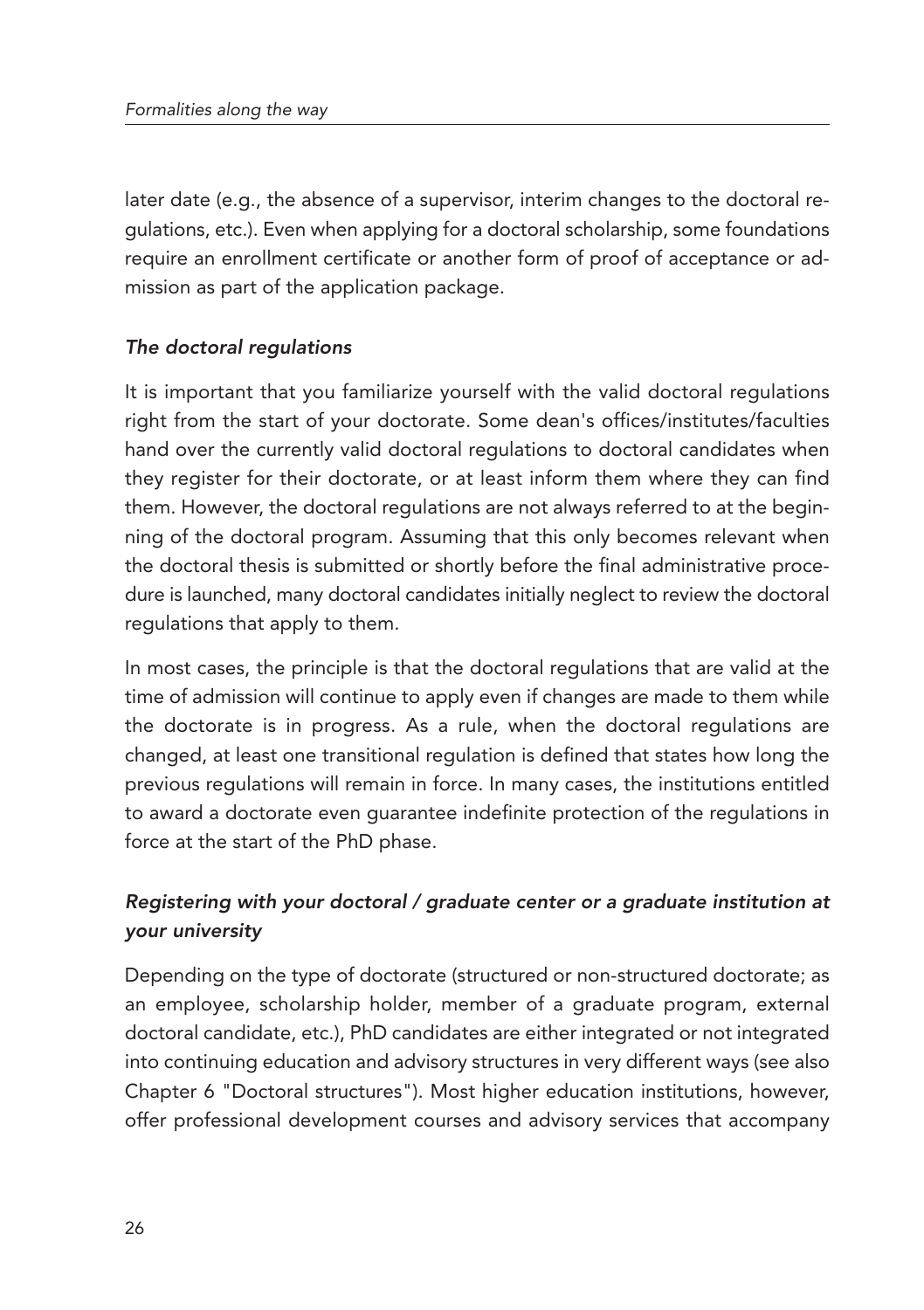doctoral studies and are accessible to all PhD candidates, regardless of the type of doctorate. Registration at such key doctoral centers or graduate institutions (usually on one's own initiative) is highly recommended.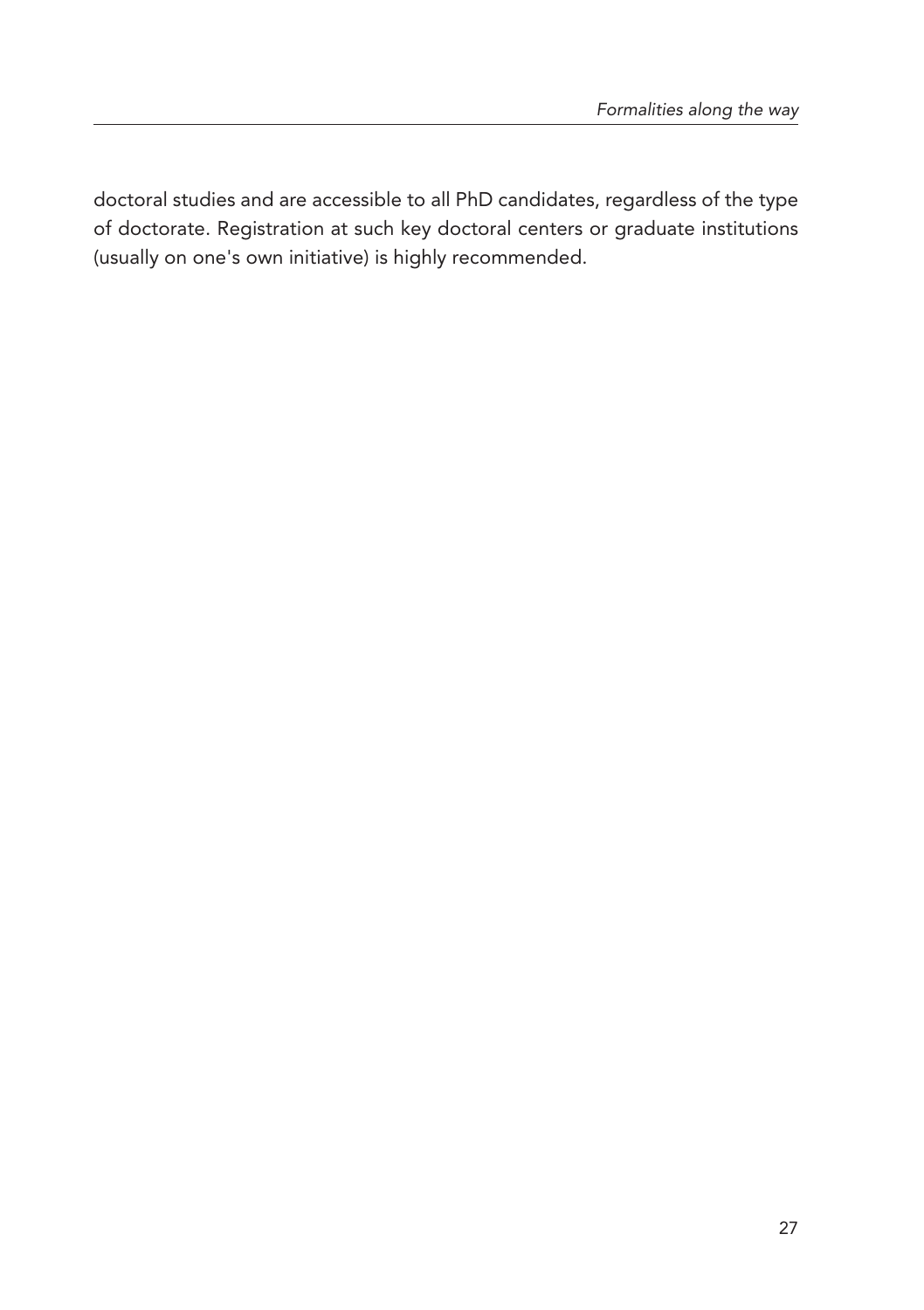## 5. Funding options for your doctorate

The question of funding plays an important role when deciding on whether to pursue a doctorate. There are various ways of earning a living during the PhD, and these in turn have an impact on the way the doctorate is carried out, especially with regard to the time applied to the doctorate and the frequency of contact with the supervisor. In addition, the type of funding has something to do with the professional career you have in mind. Regardless of whether you want to establish yourself in science and research or in the free labor market, it is advisable to position yourself in the respective field as early as possible, gather experience and build up networks.

In many cases, doctoral funding is "mixed funding", i.e. the type of funding changes during the doctorate and does not always come from the same source. In many cases, the funding periods for employment positions or scholarships is not sufficient to cover the entire duration of the doctorate. Furthermore, transitions, for example, when applying for a scholarship, must be bridged.

Below you will find an overview of the most common types of funding for a doctorate and the possible advantages and disadvantages:

- Research associate;
- Jobs in the field of research management;
- Research assistant positions (Hiwis);
- Doctoral scholarship;
- External funding;
- Partial scholarships.

The possibility of balancing doctorate and family often also plays a role when choosing a position or source of funding. Employment at a university usually offers flexibility with regard to working hours; most universities also have their own day-care centers for the children of students, doctoral candidates and staff, as well as separate programs and offers designed to facilitate work-life balance.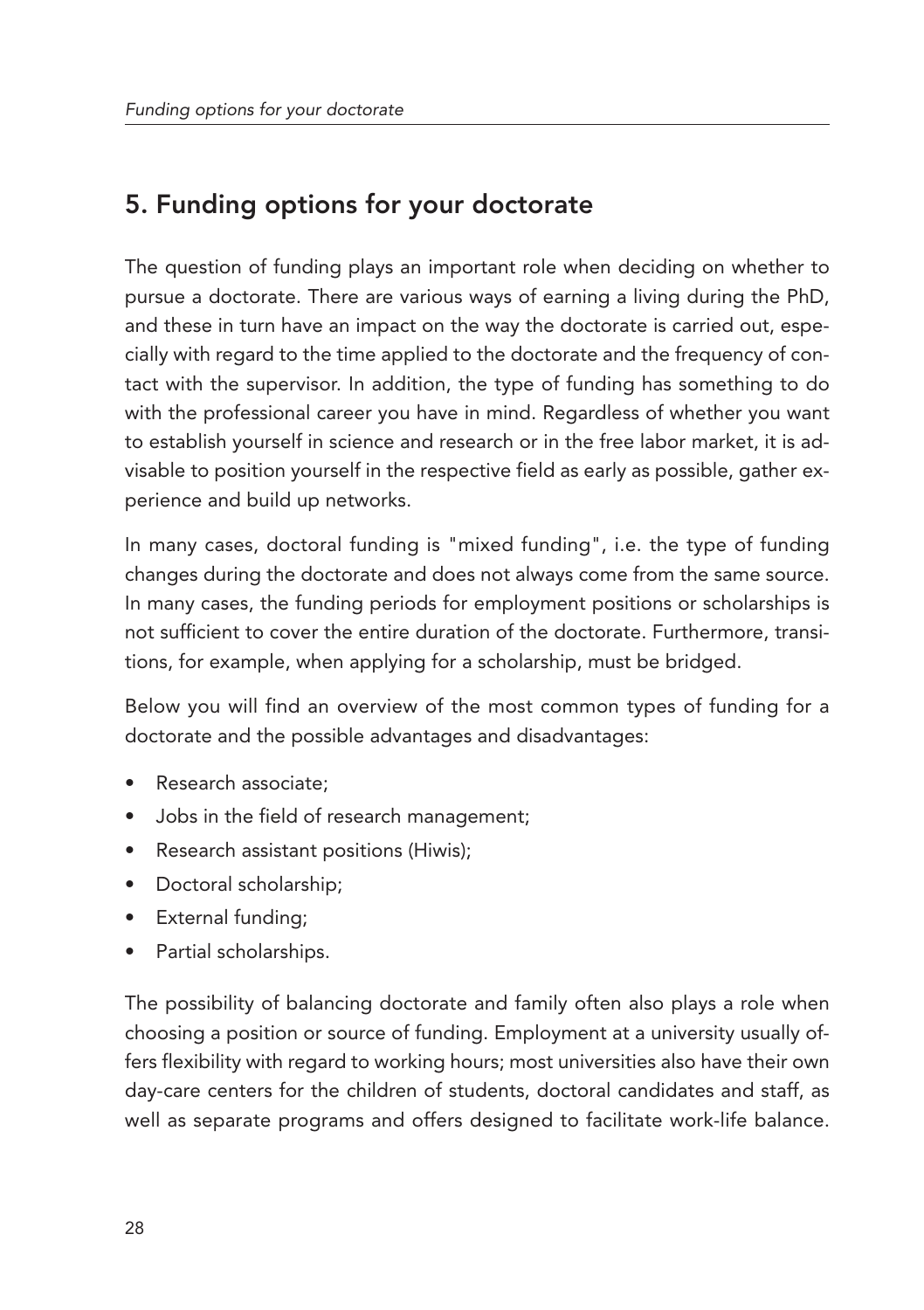Most scholarship providers grant monthly family allowances and support for childcare costs.

#### *Employment as a research associate*

Jobs as research associates at universities have different professional profiles and focus areas. According to several studies, they are the most common type of funding for a doctorate. <sup>3</sup> Employee positions can be roughly divided into three categories (see below). <sup>4</sup> What all categories have in common is that the earnings are based on the collective agreement for the public sector of the federal states, and for doctoral candidates, the salary level TV-L E 13 is usually provided. The scope of the position, its duration and its tasks can be found in the respective job advertisement; this also indicates in which of the three categories the position is to be found. In the case of employment, the *Wissenschaftszeitvertragsgesetz* (WissZeitVG – Science Time Contract Act), which regulates the employment duration for academic personnel, must be observed. Roughly speaking, doctoral candidates can be employed as academic staff for a limit of up to six years during their doctoral studies. In addition, there are many detailed and special regulations. It is therefore recommended that you inform yourself about the law on the website of the Federal Ministry of Education and Research (BMBF), obtain information from the personnel department of your own university regarding the position in question and include the time limit in the planning of the doctoral proiect.

<sup>3</sup> Cf. Statistisches Bundesamt (Hrsg.): Promovierende in Deutschland. Wintersemester 2014/2015, Wiesbaden 2016, p. 39: [https://www.destatis.de/Migration/DE/Publikationen/Thematisch/Bildung](https://www.destatis.de/Migration/DE/Publikationen/Thematisch/BildungForschungKultur/Hochschulen/Promovierende.html) [ForschungKultur/Hochschulen/Promovierende.html](https://www.destatis.de/Migration/DE/Publikationen/Thematisch/BildungForschungKultur/Hochschulen/Promovierende.html) Cf. Hauss, K. et al.: Promovierende im Profil: Wege, Strukturen und Rahmenbedingungen von Promotionen in Deutschland. Ergebnisse aus dem Profile-Promovierendenpanel. ifQ-Working Paper No. 13, Berlin 2012: [www.forschungsinfo.de/Publikationen/Download/working\\_paper\\_13\\_2012.pdf,](www.forschungsinfo.de/Publikationen/Download/working_paper_13_2012.pdf) p. 124.

<sup>4</sup> Staff positions with a research-oriented or academic focus are also advertised at (technical) universities or universities of applied sciences. In some cases, these are grouped into lower salary brackets and the range of tasks may be different.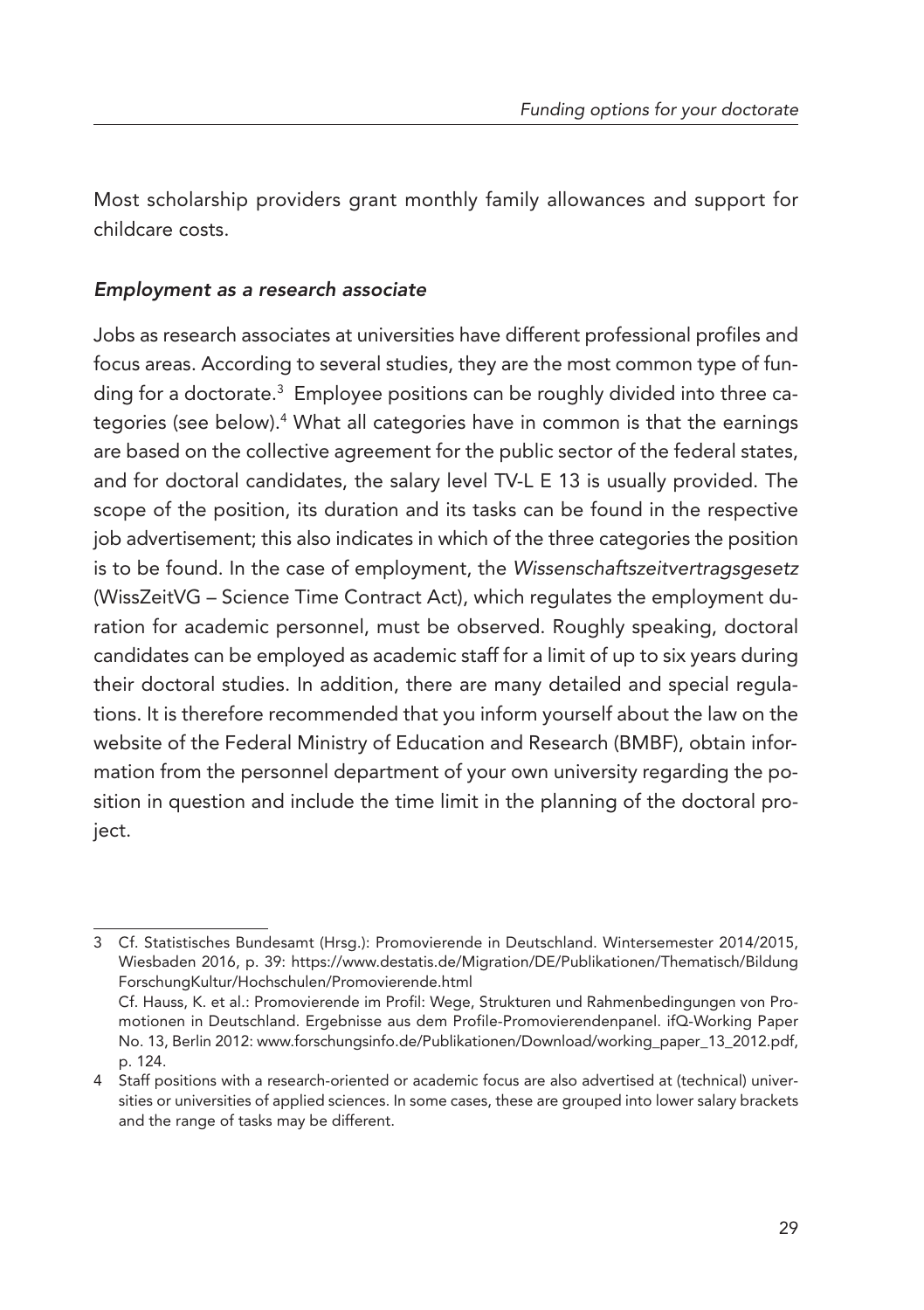- Jobs at institutes or departments are regarded as "classic" qualification positions and are assigned to a professorship. Depending on the federal state, they include a different amount of teaching, and the range of tasks usually also includes supervising students and student research projects, taking part in examinations, working on the various tasks of the respective professorship, possibly joining faculty or university committees and possibly working on one's own research project. Since the latter is not necessarily part of the job profile, it is advisable to clarify whether this is the case if this is not stated in the job advertisement. The scope of the job varies between the disciplines; in the humanities and social sciences, for example, a part-time position can usually be expected; full-time positions are mainly to be found in the area of computer science/electrical engineering (cf. Hauss et al. 2012, p. 127). In the case of institute positions, your boss or superior is usually also your doctoral supervisor. This has a positive effect on the frequency of exchanges, but can also have disadvantages with regard to the propagation of possible conflicts (of interest). By being integrated into the "university business" and its academic networks, institute positions are ideal when it comes to pursuing an academic career.
- Established researchers, often professors, secure project positions from thirdparty funding sources (e.g., German Research Foundation (DFG), Federal Ministry of Education and Research (BMBF), large foundations, funding programs of the European Union, and companies); these can be individual positions, but also larger projects with a variety of employment opportunities. The main focus of a project position is on the content of the project, which in turn is usually linked to the doctorate. Depending on the sponsor or project scope, a limited amount of teaching is part of the official tasks or a focus on research is envisaged. This type of position is also ideal for an academic career and a doctorate.
- Lecturers for specific tasks are hired to impart practical skills and knowledge; some of them take on similar tasks as the staff of the above-mentioned institutes and are also assigned to a professorship. A special feature, however, is that they have a particularly high proportion of teaching time and none for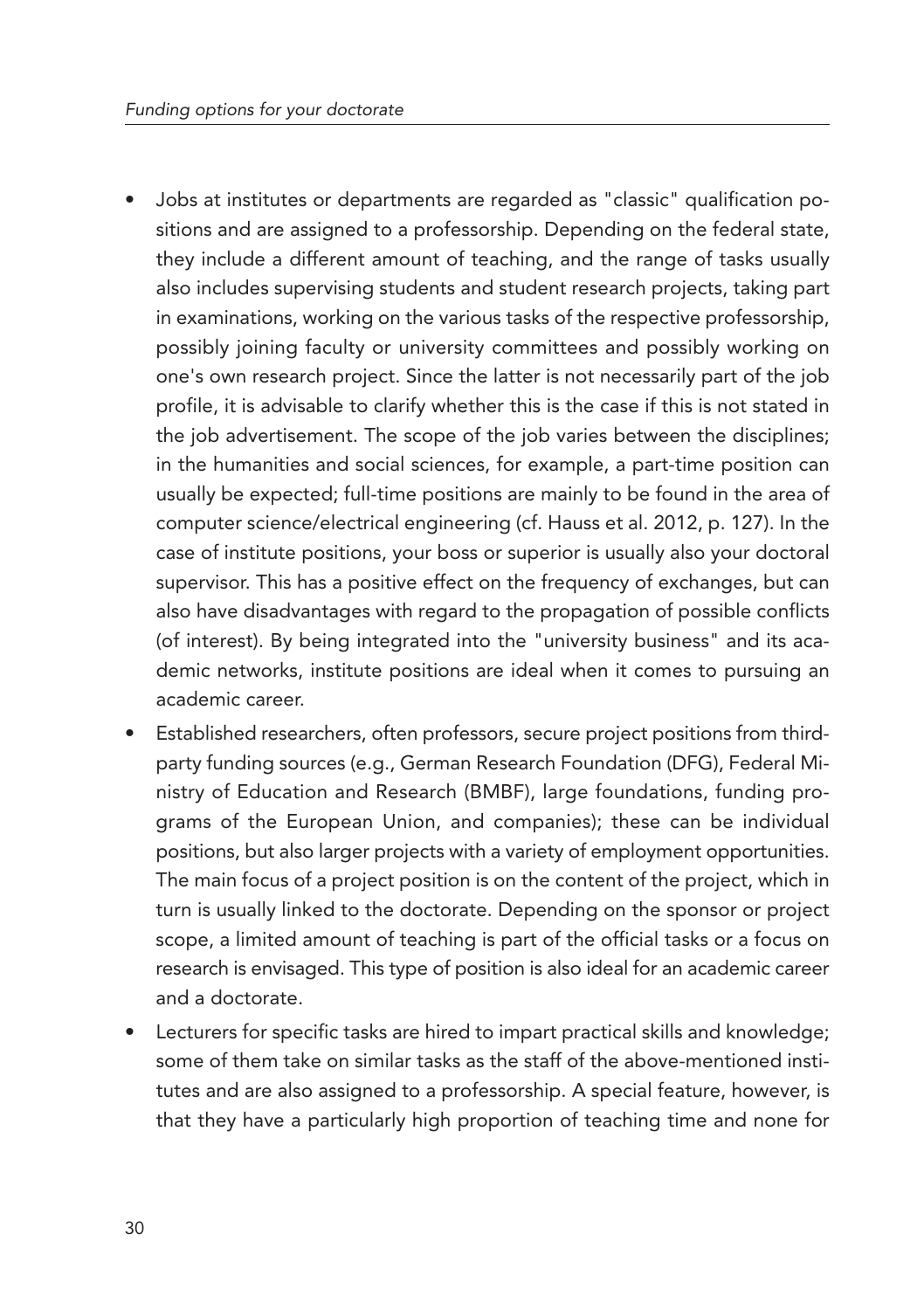their own professional development. Although such positions are possible for the purpose of funding a doctorate, they are not recommended because of their structure.

#### *Jobs in the field of research management*

Research management positions have a completely different structure than the previously mentioned positions: they involve conceptual and organizational tasks that are often also located in central university facilities. These positions do not provide for continuing academic training, and involvement in teaching is normally not one of the official tasks either. Even if the workplace is the university, the job profile is associated with activities that are not related to doctoral studies and there is no given involvement in the academic field. These positions are suitable for the qualification period only to a limited extent, but pave the way for management roles and less for a traditional academic career.

#### *Research assistant positions ("Hiwis")*

In some cases, employment as a research assistant with a degree is a way of entering the field of higher education, e.g., if the assistant applies for employment as a research associate, where contacts already exist, relevant experience is available and the initial conditions thus improve. Doctoral candidates employed as *"Hiwis"* also provide services in research and teaching, i.e. tasks that are similar to those of the associates. The salary of an assistant is calculated according to the hours stipulated in the employment contract and is not subject to the public sector wage agreement of the respective federal state. There is no nationwide uniform hourly rate, but this is determined by the federal states (and varies according to university in individual federal states). In principle, however, an assistant earns less than an associate. *"Hiwis"* cannot be employed for more than 19 hours per week, which further limits the earning potential in this position. The contract period is variable and often depends on the availability of funds. A job as a research assistant is therefore not a permanent solution, but rather a stepping stone or a source of temporary funding.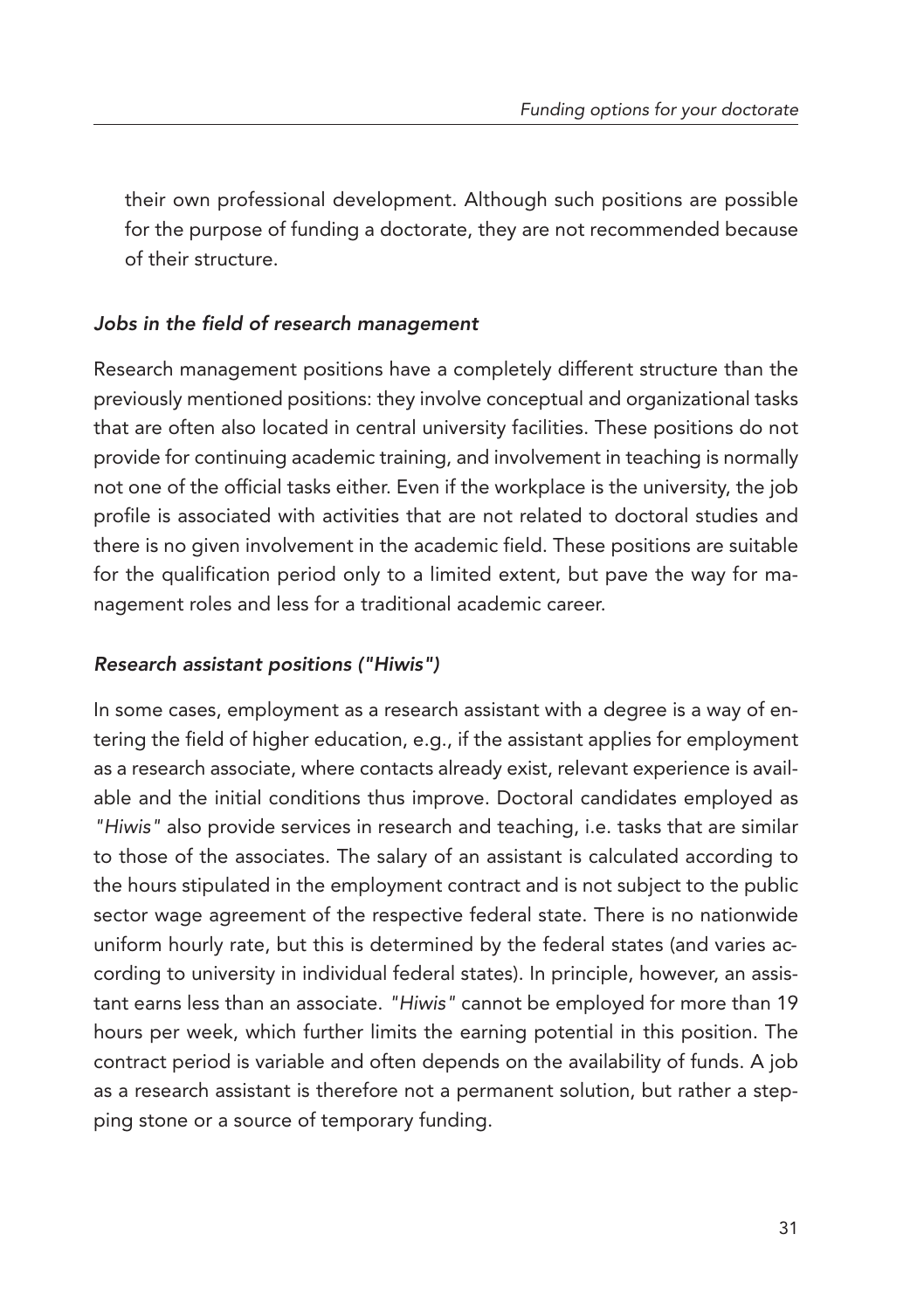#### *Doctoral scholarships*

A scholarship enables you to concentrate fully on your doctoral project and represents an achievement due to the successful, extensive selection process. The application requires, among other things, an exposé, timetable, expert assessment, curriculum vitae, copies of certificates and proof of admission as a doctoral candidate or enrollment. In addition to financial support, almost all funding institutions also provide non-material aid, e.g., through professional development programs or a network. Moreover, many sponsors offer funding for working periods abroad besides these doctoral scholarships. The disadvantage of grants is that they are not subject to social contributions; for example, health insurance must be paid by the doctoral candidate herself/himself. Apart from this, scholarship holders do not pay into unemployment and retirement funds, which means that they are not entitled to unemployment benefits after the funding expires. Scholarships normally offer the possibility of additional income up to a certain amount. However, the scholarship rate will be reduced accordingly if the specified additional earnings limit is exceeded. Many scholarship holders work on an hourly basis as research assistants, which means that they have closer ties to the university and can be covered by health insurance through this position. In addition to the financial aspect, the option of part-time employment also offers the advantage of establishing networks and gaining professional experience in the field in which you would like to work after your doctorate. Please note that with most doctoral scholarships, it is not possible to combine these as partial scholarships with an extensive part-time job.

There are a number of scholarships available to finance your doctorate, which can be awarded by a foundation or institution and funded by the private sector or commercial industry. Firstly, there are scholarships that are linked to specific topics and subject areas; secondly, there are scholarships as part of a structured program (e.g., Research Training Group, graduate school, research school, etc.); and thirdly, there are scholarships that doctoral candidates from all fields can apply for (see also Chapter 6 "Doctoral Structures"). Due to the diversity of scholarships, only a few can be presented here. For an individual search tailored to you and your project, we recommend using the following databases: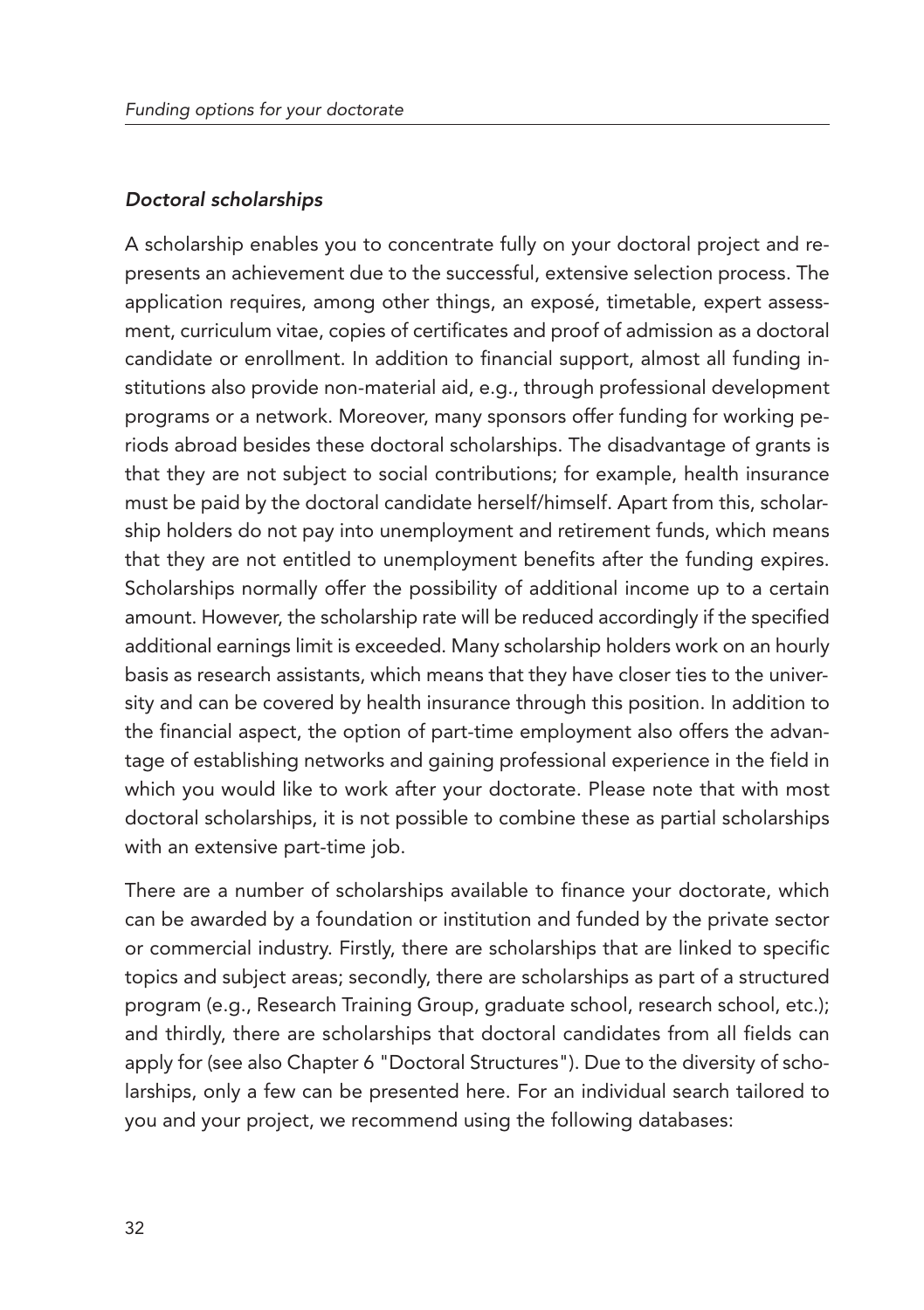- *Stipendienlotse*<sup>5</sup> (the scholarship database of the Federal Ministry of Education and Research (BMBF))
- ELFI, the Electronic Research Funding Information System<sup>6</sup>;
- *Stifterverband*<sup>7</sup> (joint German initiative started by companies and foundations to promote improvements in the fields of education, science and innovation).

Some federal states run scholarship programs and provide universities with a certain number of doctoral scholarships, which they advertise themselves. In addition, the universities often have their own funding programs, which support the entire PhD or only individual phases, for example, graduation or start-up scholarships. Please contact your university to find out which in-house or state programs are available and what the conditions and deadlines are.

The organizations for the advancement of gifted students<sup>8</sup> assembled under the umbrella of the BMBF award the majority of doctoral scholarships. Doctoral candidates from all fields (in some cases also medicine) can apply for a scholarship with their project there. There are several similarities among the 13 funding organizations for gifted students: the monthly scholarship installment, possible additional benefits (e.g., family allowance, childcare costs) and the duration of the scholarship are the same. In addition, they all offer non-material support in the form of supervision, networking, a range of events and for stays abroad and the possibility of extending the scholarship for doctoral candidates with child/children. All applicants must pass through a multi-stage selection procedure and submit extensive documentation. It is important to know that, in addition to good grades, applicants must also exhibit social or volunteer commitment. There are differences between these institutions with regard to the focus of their content, which you should take into account when making your selection: there are ideologically neutral as well as politically, religiously oriented funding organizations, as well as organizations linked to the trade unions or the economy.

<sup>5</sup> <https://www.stipendienlotse.de>

<sup>6</sup> <https://www.elfi.info>

<sup>7</sup> <https://www.stifterverband.org/foerdersuche>

<sup>8</sup> <https://www.bmbf.de/de/die-begabtenfoerderungswerke-884.html>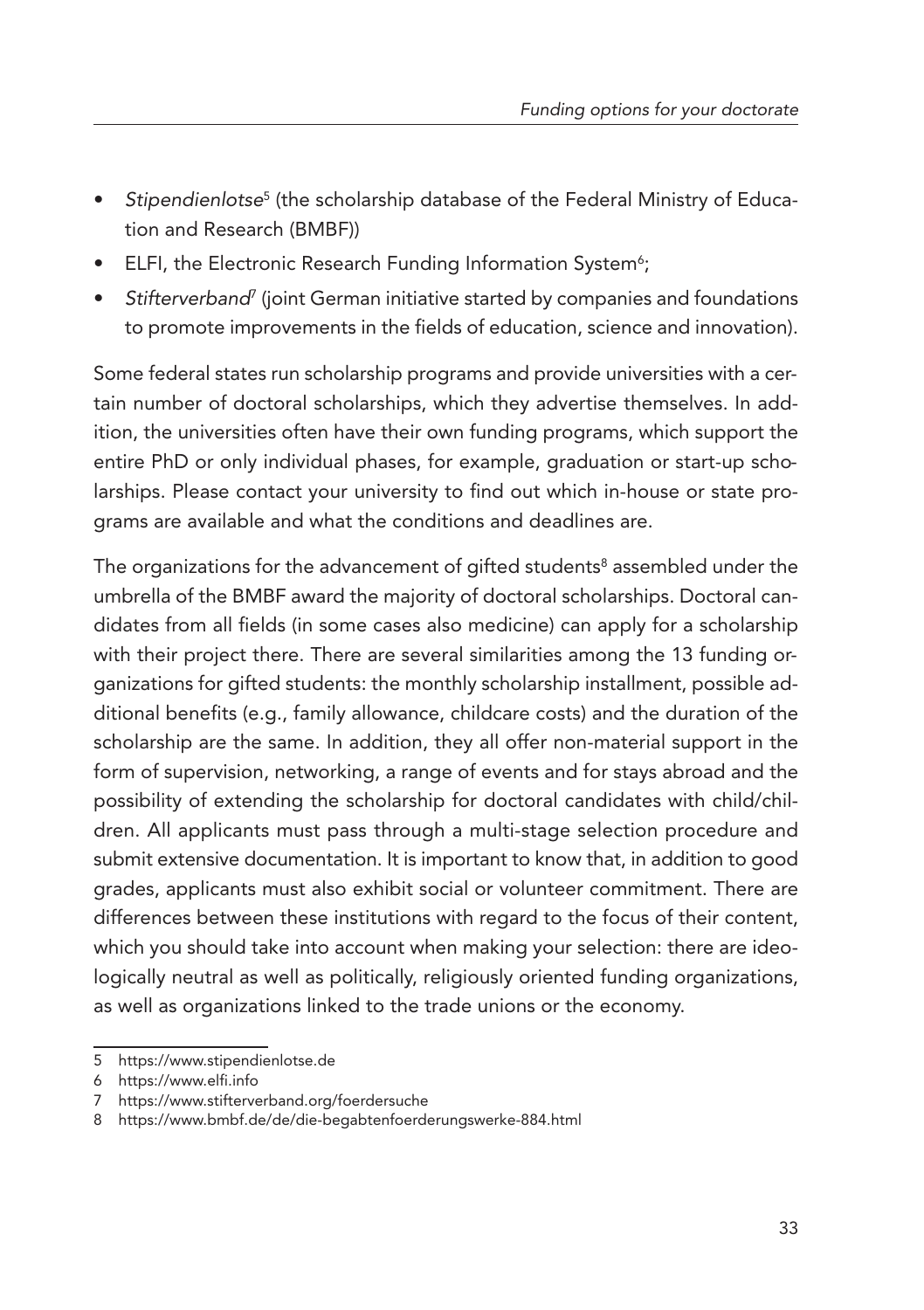#### *External funding*

In general, it is possible to obtain a doctorate with external funding, i.e. to work outside the university and only come to it for the purpose of meeting with your supervisor. Specific challenges can arise if the employer has an interest in the doctorate or if the job is explicitly intended to serve the doctorate. In the case of so-called industrial doctorates, there may be differences of opinion with regard to the rights to the data, discrepancies with regard to confidentiality versus publication obligations and different interests between supervisors and companies. You can prevent this by addressing these topics at the beginning and setting out the agreements in writing. The university's guidelines regarding good scientific practice must be observed (see also Chapter 3 "Starting").

The job situation on the free labor market is extremely heterogeneous both with regard to the compatibility of professional employment and doctorate as well as with regard to remuneration. Here, it is important to examine on an individual basis how the doctorate can be implemented, the scope of the position and whether it is possible to link the content of the profession with the topic of the doctorate. Research-oriented employment is offered by non-university research institutions (which usually also remunerate after or on the basis of the public sector wage agreement of the federal states) or the research departments of large corporations.

Funding your PhD by working outside the university may present you with significant challenges in terms of self- and time management, and it is not uncommon for your work on your doctorate and your gainful employment to clash to a certain extent. It is important to be clear about this challenge in advance and to confront it. At the same time, external employment offers clear opportunities for qualification in the free labor market after graduation, especially for those who are not aiming to pursue an academic career.

#### *Partial scholarships*

You can apply for partial scholarships on various occasions on top of your income. If, for example, you are planning a research stay abroad, there are separate scho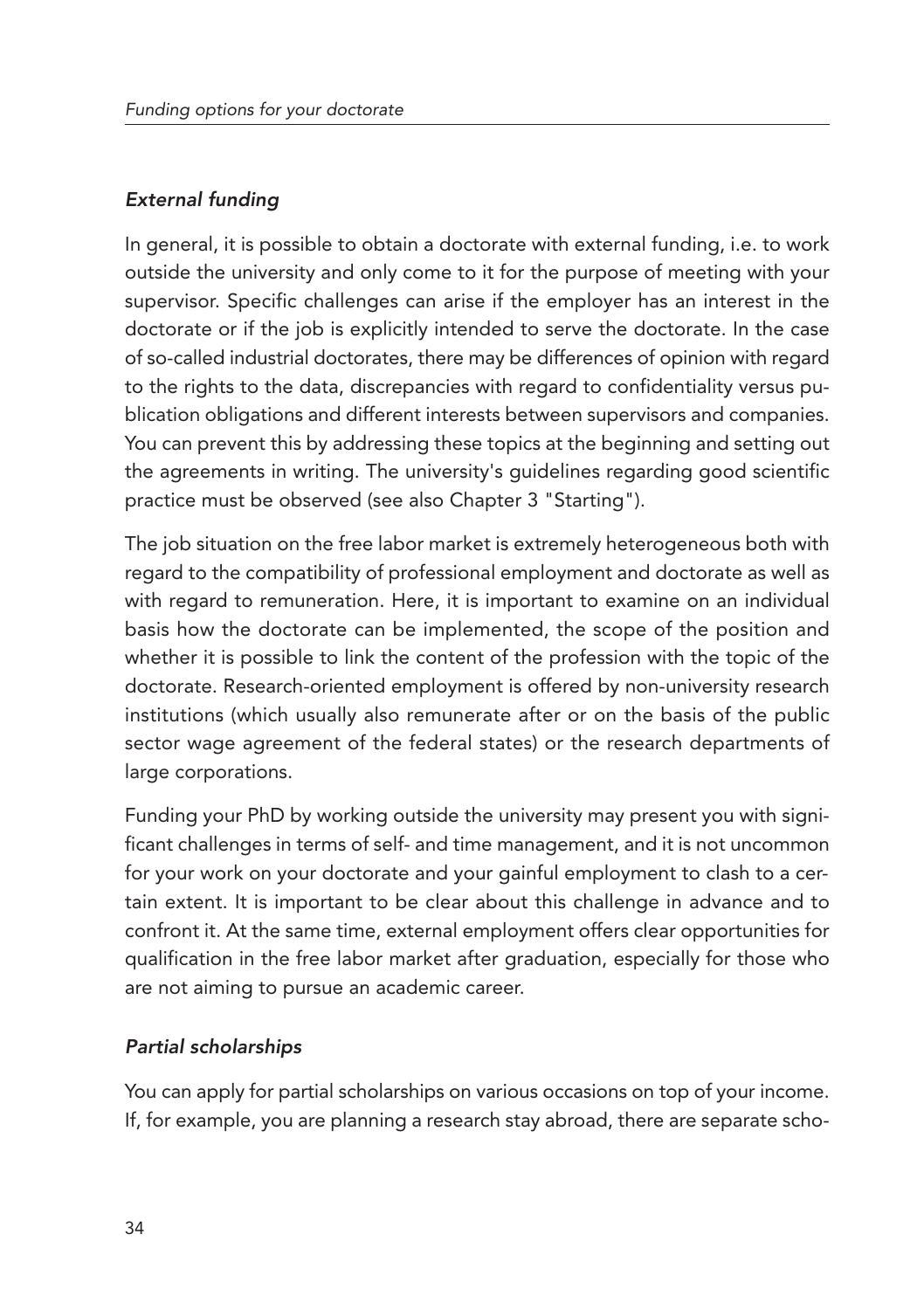larships from the DAAD, which cover travel expenses and some living expenses. Furthermore, various foundations and university programs make it possible, for example, to apply for grants to attend conferences or to publish a dissertation. On the one hand, such partial scholarships are a good way of keeping the costs of a doctorate down and, on the other hand, they are a valuable addition to your CV. It is important that you inform yourself about the application requirements at an early stage in order to have enough time to prepare the documents and to avoid missing the application deadlines, some of which are several months in advance.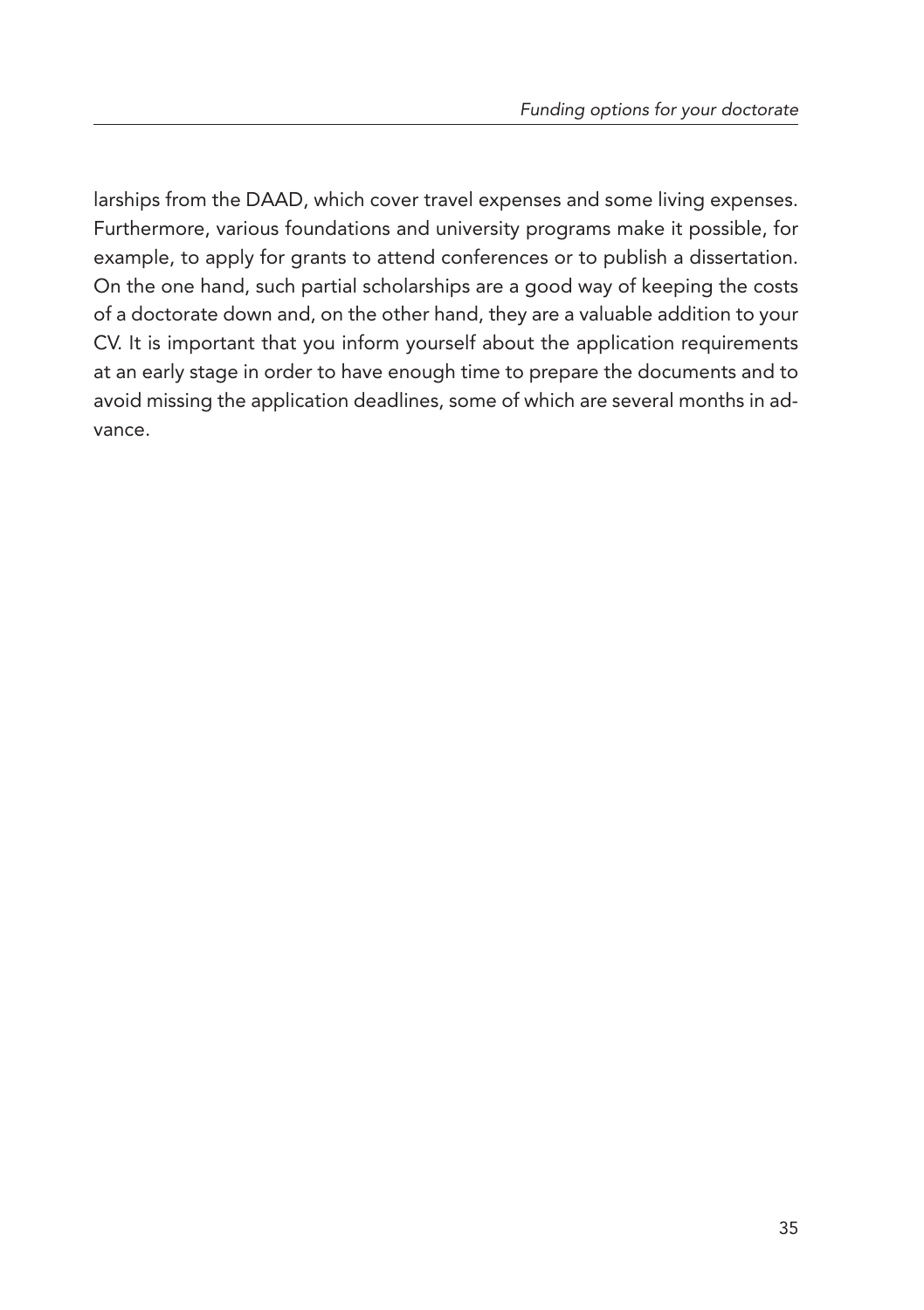## 6. A variety of ways to structure your doctorate

Before you decide to take up a doctorate, you must ask yourself whether you intend to do your PhD within the framework of one of the various doctoral structures or in the traditional "independent" or external way, i.e. without predetermined involvement in a structuring doctoral context and, if necessary, with only one supervisor.

There are traditionally different doctoral and supervising contexts at universities, e.g., research positions at a department chair/institute or, since the early 1990s, the so-called Research Training Groups of the *Deutsche Forschungsgemeinschaft* (DFG, German Research Foundation), etc. In recent years, however, most universities have established and expanded structuring doctoral institutions, such as graduate schools, graduate academies, graduate centers, etc., which have had a lasting impact on doctoral and supervisory cultures, set new standards and promoted the professionalization of supervisory relationships. What all graduate institutions have in common is that they structure doctoral studies much more effectively, especially through their supervision and qualification programs. Depending on the university, these institutes are embedded in different ways and offer a variety of services. Some institutions, for example, cover all faculties/departments of their university, while others have a clear subject-specific or thematic orientation.

#### *Degree of structure of the doctorate*

The interpretation of a structured doctorate can vary at different university locations and also among supervisors. The decisive factor here is the degree to which the individual supervision context is structured, which manifests itself above all in the following areas:

- 1. The intensity of the supervision and the fact that it is usually based on a standard;
- 2. The range of academic and qualification and professional skills programs;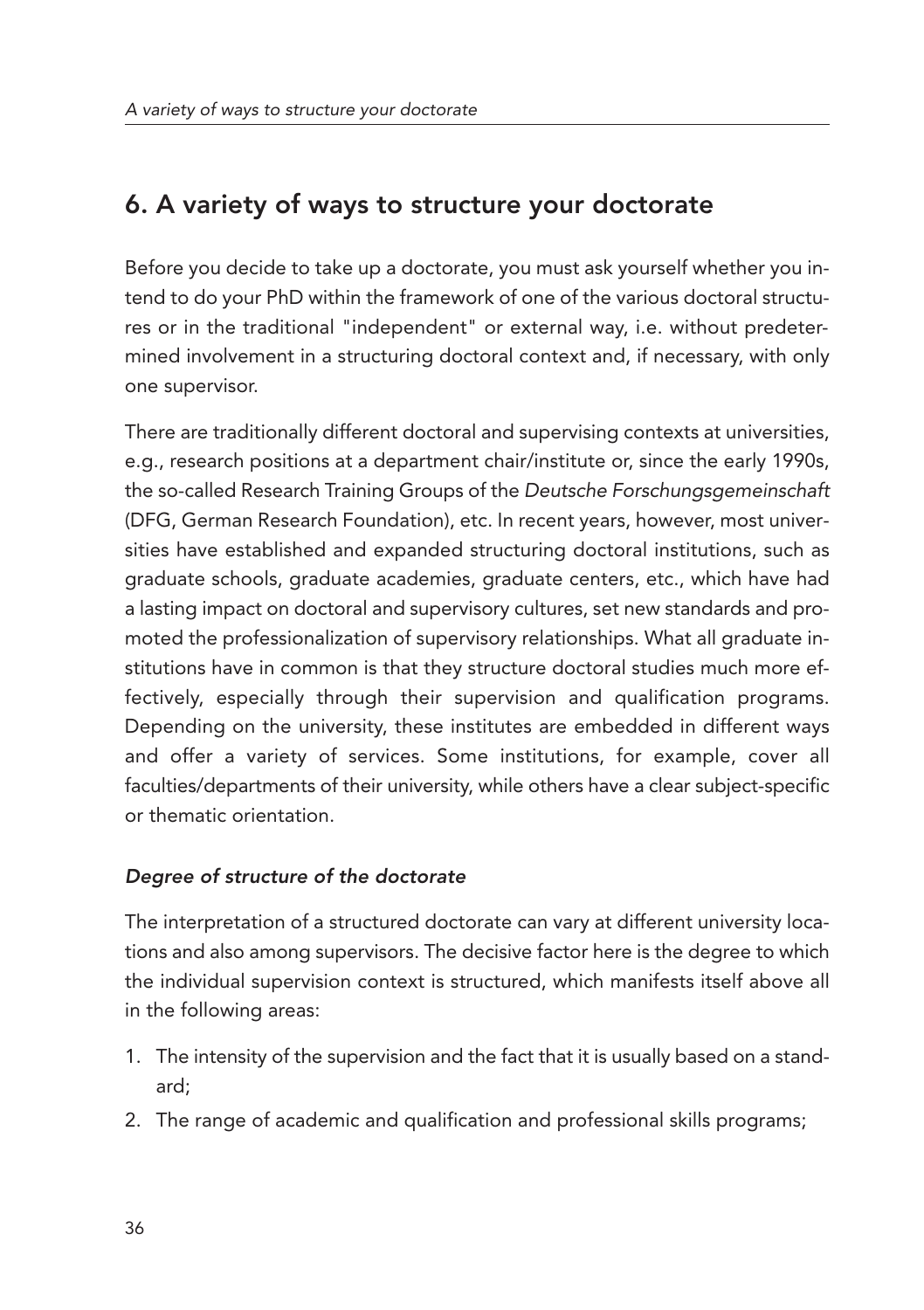3. The information, support, funding, scholarship and networking offerings, etc. 9

#### *Anchoring the doctoral structures*

Inform yourself at an early stage, especially at the local graduate institutions, about the possibly different doctoral opportunities and instituations at your location. Discuss with your prospective supervisor or supervisors and find out for yourself which degree of structure is most suitable for you personally, for your research project, and for your further academic or non-university career path. Different doctoral structures are usually laid down in the respective doctoral regulations:

- At most locations, faculties/departments formally carry out a doctorate according to their respective doctoral regulations and doctoral candidates receive services from the graduate institutions that structure and sponsor the doctorate;
- At a few universities, there are also doctoral institutions with their own doctoral regulations, which are generally geared to an even more intensive structuring, and in some cases even with their own doctoral degree programs.

If the most suitable doctoral context for you is not offered at your university location, it may be possible to find it at another university.

#### *The four relevant doctoral contexts / supervision contexts*

More specifically, these are structured in descending order<sup>10</sup>:

• Doctorate in a structured program, e.g., within a Research Training Group, a graduate school, or a special doctoral program;

<sup>9</sup> On the different financial aspects of the respective supervision contexts, see also chapter 5 "Funding".

<sup>10</sup> It should be noted that this list represents preliminary information, i.e. it focuses on some core characteristics and should not be regarded as definitive; moreover, these characteristics vary at the individual university locations, institutes or departments depending on the general conditions there.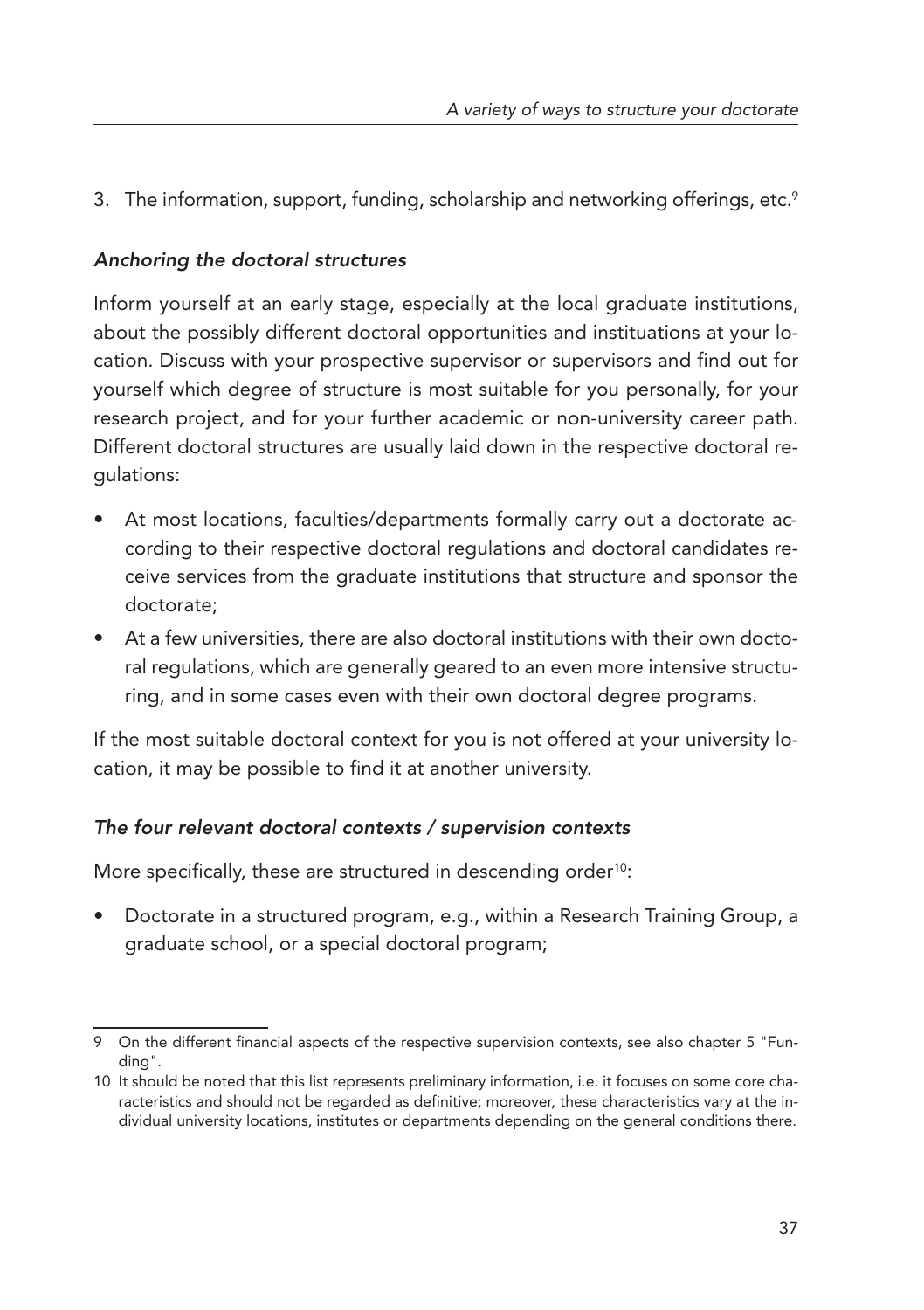- Research collaboration or job within the framework of a research project (possibly funded by third parties);
- Research associate or job at the department chair/institute;
- Independent/external doctorate or doctorate with a scholarship.

A survey among doctoral students on their doctoral and working conditions in these different doctoral contexts has shown, among other things, that the respective doctoral and working conditions can be very different and that each context can have advantages and disadvantages at the same time. <sup>11</sup> However, there is apparently no universal, significant influence on the supervision satisfaction of doctoral candidates; the intensity of supervision is particularly high in structured doctoral studies and research projects.

The decisive factor for one's own satisfaction with the chosen form of doctorate is certainly an in-depth examination of one's own work habits and needs before starting the doctorate. It is helpful to think about the following questions: how much structure do I want or do I need for the work on my doctorate? Which structures would best support me, and which would possibly hinder me? Which individual advantages and disadvantages can I foresee for myself personally in advance and what consequences will arise as a result of these?

#### *Doctorate in a structured program*

A structured program specifically supports the doctoral candidate and the doctoral project in various ways:

- Close supervision provided by a team consisting mostly of several people, possibly also interdisciplinary, along with an agreed-upon consultation timetable;
- The selection of supervisors and referees is usually limited;

<sup>11</sup> Jaksztat, S., Preßler, N., Briedis, K.: Promotionen im Fokus. Promotions- und Arbeitsbedingungen Promovierender im Vergleich, HIS: Forum Hochschule, 15/2012: [https://www.dzhw.eu/pdf/pub\\_fh/fh-](https://www.dzhw.eu/pdf/pub_fh/fh-201215.pdf)[201215.pdf](https://www.dzhw.eu/pdf/pub_fh/fh-201215.pdf)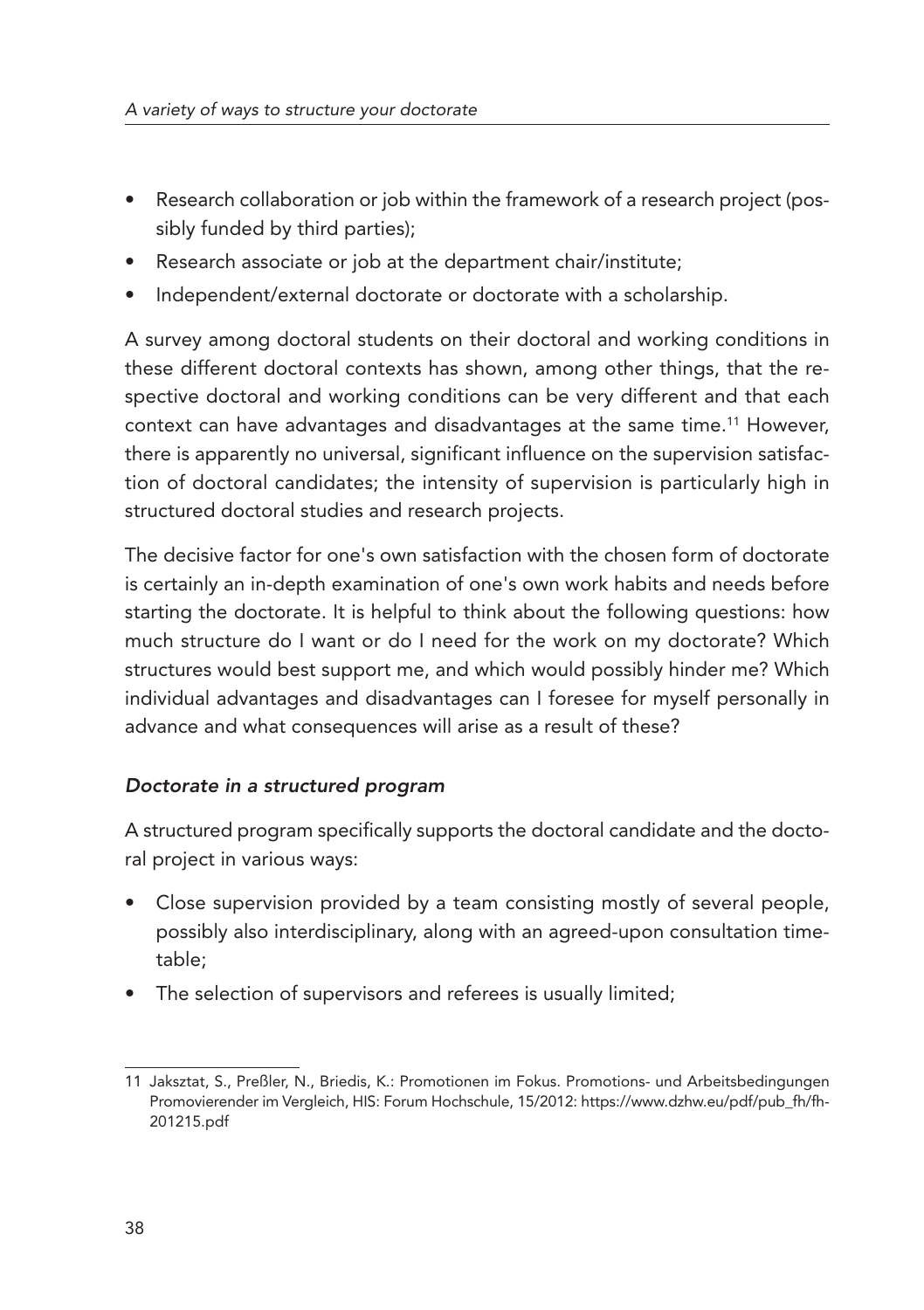- A qualification program specially geared towards the doctorate and future, non-university and intra-university professional requirements with specialist events, i.e. with doctoral colloquia, (main/upper) seminars, conference participation, courses etc., as well as interdisciplinary workshops, e.g., on rhetoric, presentation techniques, project/team/time management, etc.;
- In some cases, scholarship announcements, travel grants, funds for material purchases, etc.;
- Support through information about scholarships, project funds, prize announcements etc., and sometimes, also individual consultation about application opportunities via the respective office;
- Enhancement of networking opportunities through joint events hosted by the graduate institution;
- Admission to the program takes place as part of a transparent application process;
- There are programs from various funding settings, for example the Research Training Groups of the German Research Foundation (DFG), in which approximately ten to twelve doctoral candidates work on partial aspects of a common, overarching project topic and, in particular, receive close, and above all subject-related, support. 12

#### *Research collaboration or position within a research project (possibly funded by third parties)*

The structure of the doctorate in this variation is primarily based on the working context of a research position, the basic characteristics of which are described here under "Research collaboration or position in a department or at an institute" and in chapter 5 "Funding options for your doctorate". Doctoral positions can also be advertised within the framework of a research project (possibly funded by third parties); this applies in particular to the traditionally and particularly per-

<sup>12</sup> Detailed information is available at [www.dfg.de/foerderung/programme/koordinierte\\_](www.dfg.de/foerderung/programme/koordinierte_programme/graduiertenkollegs) [programme/graduiertenkollegs](www.dfg.de/foerderung/programme/koordinierte_programme/graduiertenkollegs)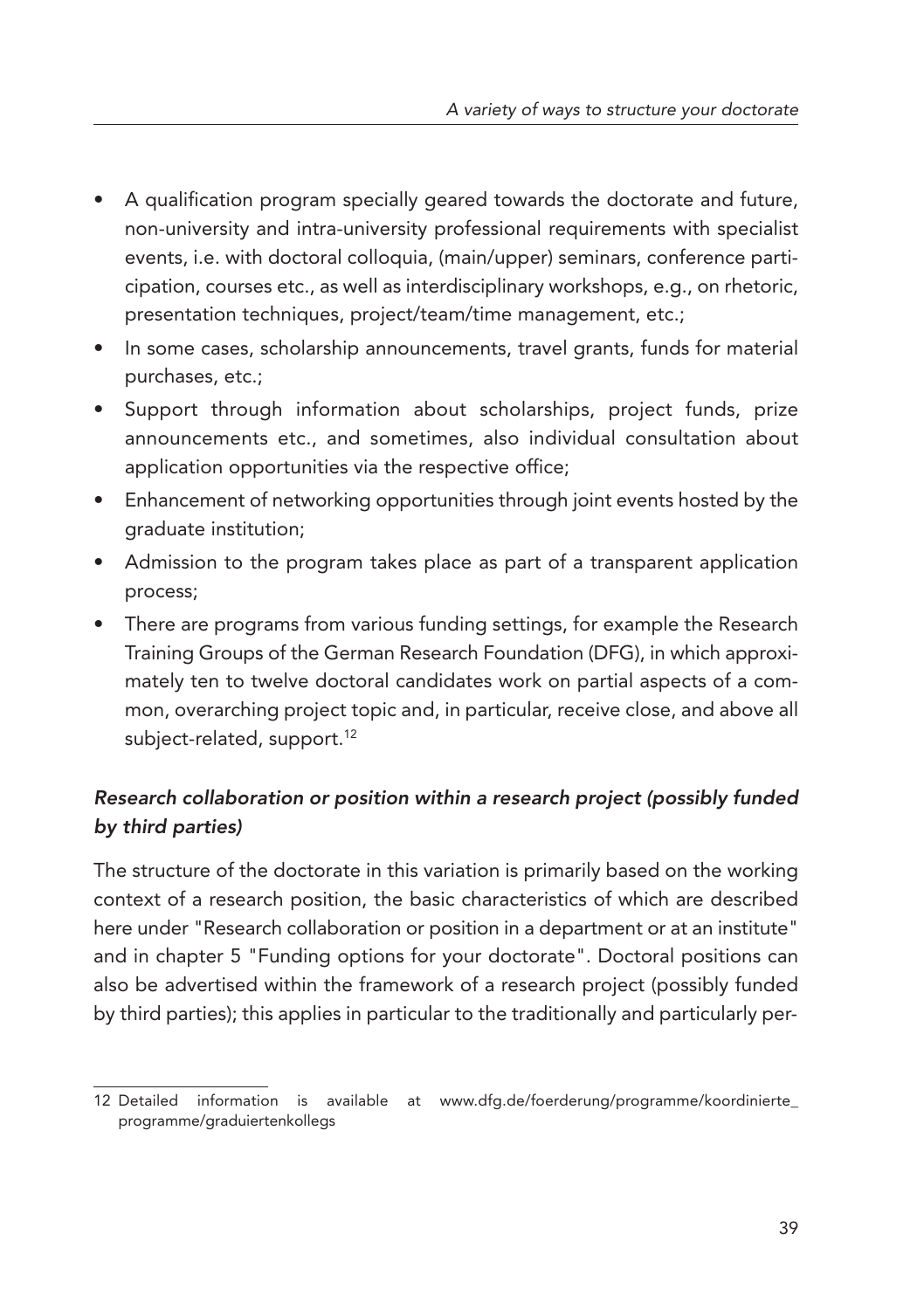sonnel-intensive and at the same time third party-funded areas such as the natural sciences or engineering.

The research collaboration or position within the framework of a research project often defines the doctoral framework as follows:

- When a position is accepted or filled within the framework of a specific research project, the allocation of a specific dissertation topic is at the same time linked and thus later only to a limited extent variable or even exchangeable;
- Accordingly, the selection of supervisors and referees is also restricted;
- The focus here is on the research work on the dissertation and project collaboration, i.e. in general, such a position is associated with fewer teaching and other tasks than with a chair-funded position (see below "Research collaboration or position in a department or at an institute");
- It is generally the doctoral candidate's own responsibility to take advantage of any qualification programs offered.

#### *Research associate / Position at a department chair or at an institute*

In the case of academic work at the department chair/institute, the structure of the doctorate is primarily determined by the work context of the department chair/institute. Here, the topic of the doctorate generally lies in the area of the general research orientation(s) of the supervisor(s). Such positions usually serve to facilitate a doctorate, i.e. the acceptance of such a position is accompanied by the decision to start a doctorate. In areas such as the humanities or social sciences, a commitment to supervise a doctoral candidate is often made without a simultaneous offer of employment; there is the option to apply for any vacancies in the course of the doctorate, though.

In this form, the doctorate as a research associate or via a position in the respective field is mainly shaped or structured by the following aspects:

• Close involvement in the activities of the department chair/institute in the form of doctoral colloquia, joint events organized or co-organized by the de-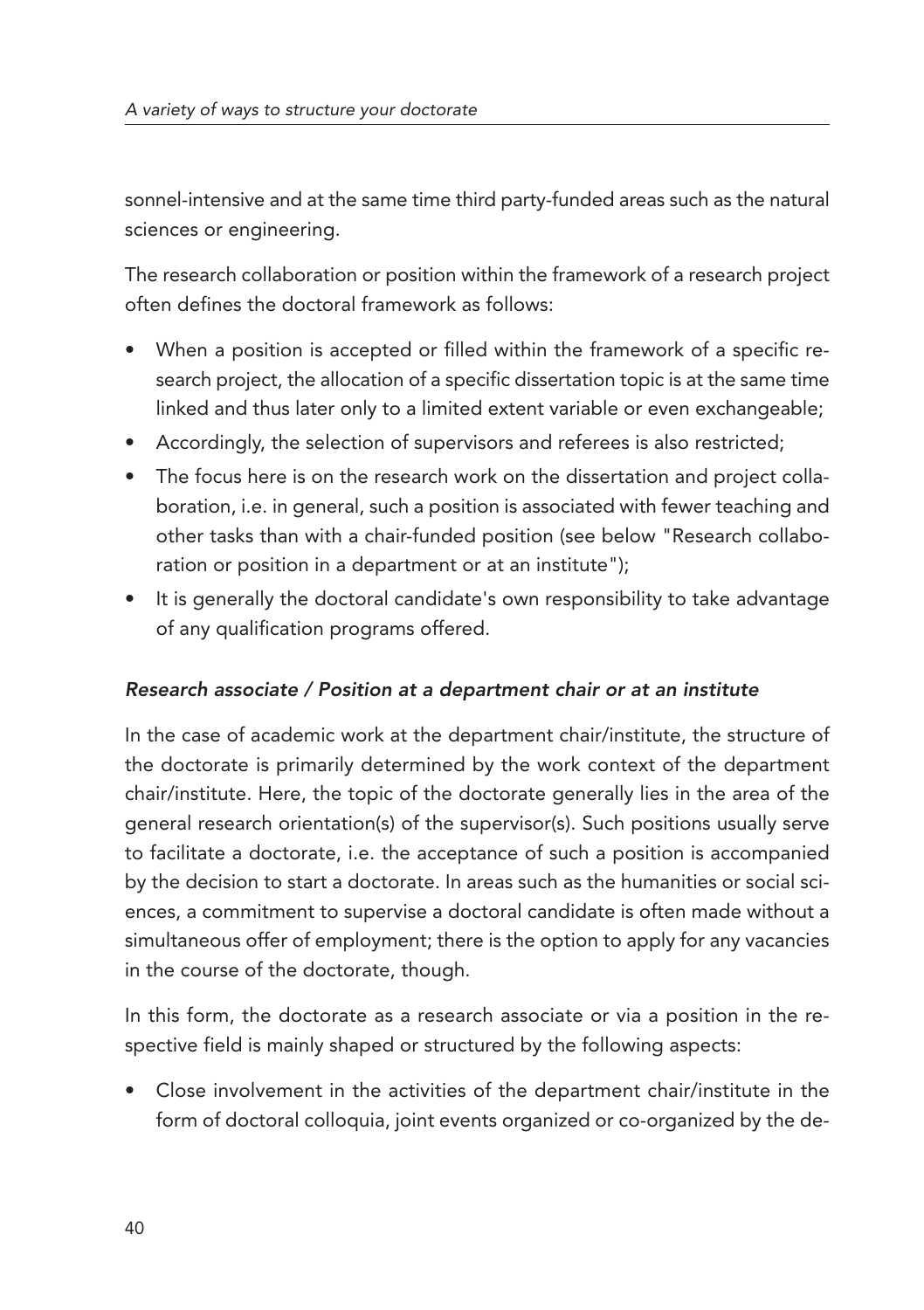partment chair or the institute, such as conferences, symposia, retreats, etc.; sometimes, non-subject-related or interdisciplinary qualification measures are also offered;

- A research position is always also linked to teaching tasks and partly to tasks of self-management in the institute/department, which generally take up a very large amount of time and have to be reconciled with the necessary time for the dissertation; this includes tasks such as preparation, implementation and evaluation of seminars, exercises, excursions, etc., implementation and correction of examinations, student counselling, etc., but also general support for the work of the department chair or institute;
- A workplace is generally available with access to the infrastructure, the department chair or institute library and the latest scholarly articles (important!), support from research assistants, technical staff, secretariat, etc.;
- Mostly direct, close-knit and ongoing support by the supervising person(s), quick lines of communication for information exchange, advice, etc. However, supervisory consultations are often also used to discuss teaching and chair matters within the framework of the position, which greatly reduces the time available for discussing research questions about the dissertation;
- There may be some competitive pressure among doctoral candidates who strive for a newly established position or an extension of their contract, or who want to ensure the future support in the postdoctoral phase from the supervising person, etc.;
- Here, too, it is generally the doctoral candidate's own responsibility to take advantage of any qualification programs offered.

#### *Independent/external doctorate / doctorate with scholarship*

In the case of an independent or external doctorate, the degree of structuring is not specified, i.e. stays at the institute are mainly for supervising purposes and are funded externally or via private sources. A doctoral scholarship is intended to create financial flexibility for the pursuit of a doctorate without, for example, working as a staff member at the university or being dependent on other forms of funding.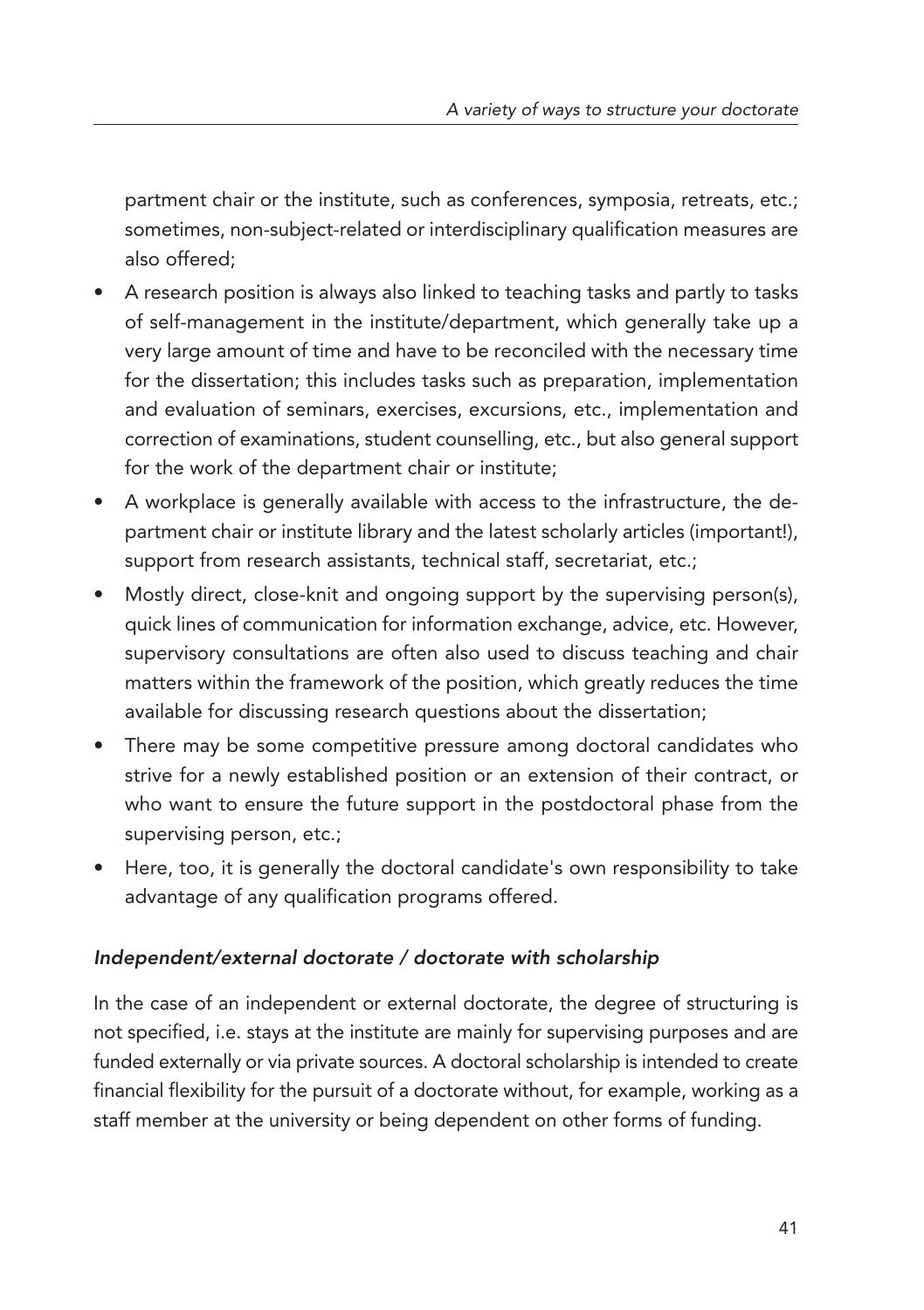This results in the following aspects with regard to the structuring and design of the doctoral period:

- A scholarship that is not awarded within the framework of structured doctoral programs offers the greatest freedom in the choice of topics, supervisors and referees, but at the same time also implies the greatest challenge and personal responsibility with regard to work planning and time management, funding and the design of the framework conditions (possibly with regard to family, motivation, networking, placement in the academic community, etc.);
- It is worth examining whether a workplace at the department chair or the institute can be made available, allowing access to university facilities such as the university library, IT support, etc.; this is generally only possible automatically for enrolled doctoral candidates;
- The frequent exchange with other doctoral candidates, the inclusion in teams and involvement in networking are not guaranteed, so a clear personal initiative is required;
- No teaching or other chair responsibilities, but at the same time also no continued automatic involvement in the work of the department chair or institute, possibly only limited access to information on job advertisements or assignments, teaching assignments, opportunities to participate in projects, conferences, publications, etc.;
- It is mostly the doctoral candidate's own responsibility to gather information about qualification opportunities offered by various institutions and institutes, which are often open to external doctoral candidates as well, and to weigh up and take advantage of such opportunities with an eye to one's own career objectives, doctoral discipline and other circumstances (possibly job vacancies at another location).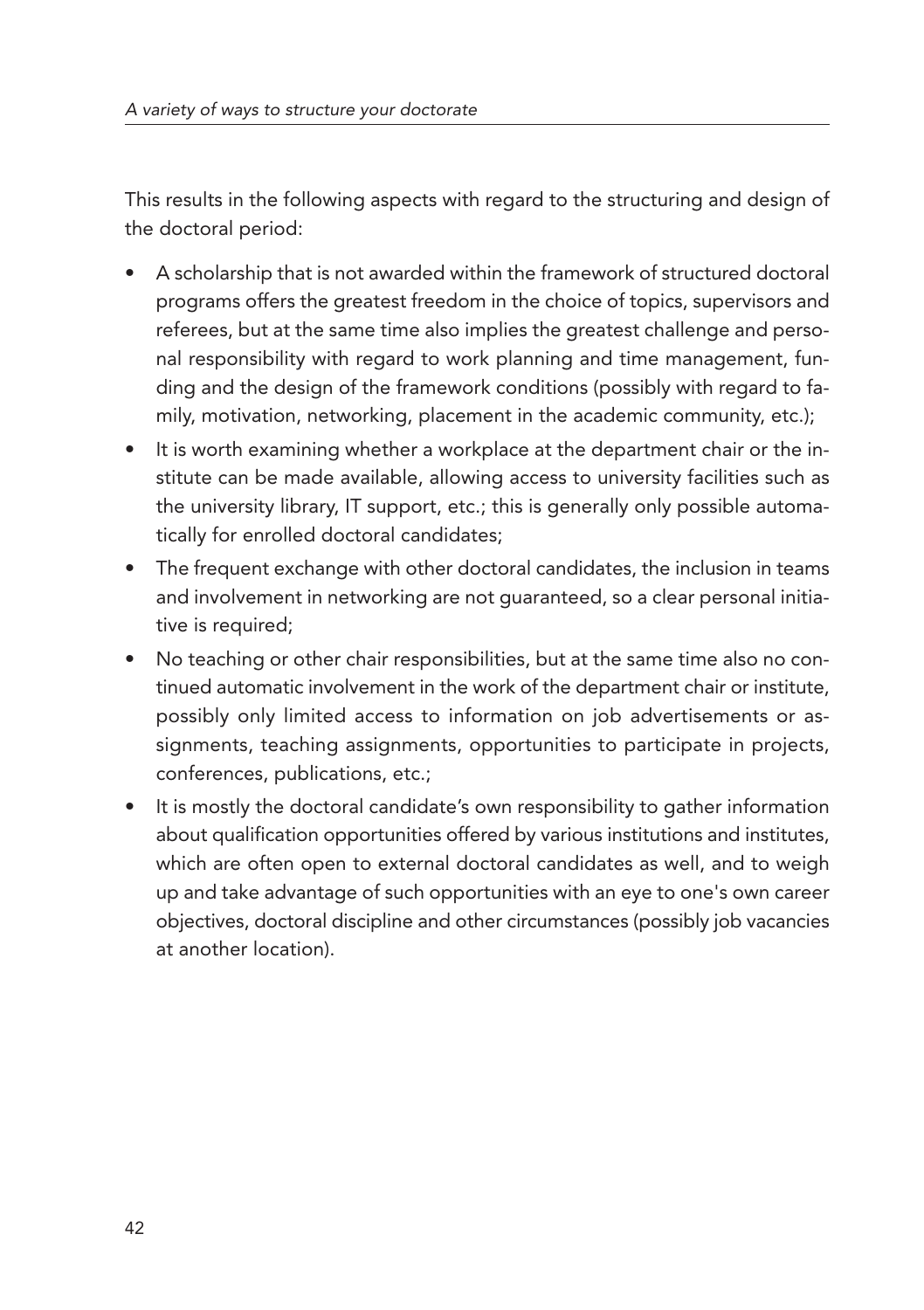## 7. Future prospects / Career opportunities and paths within and outside academia

You are thinking about whether you would like to do your doctorate and have already taken the various decision-making guidelines into account (see also chapter 2 "Motivation")? In your decision making process, you should also consider which career path you have in mind: can you imagine an academic career or would you like to work outside the university? You should make this decision in the advanced stages of your doctorate and expand your skills and experience for the respective job market as well as consider strategic planning steps in your career orientation.

We will provide you with some facts and figures to help you to find your way: both the study by the German Centre for Higher Education Research and Science Studies (DZHW) from 2014, which surveyed doctorate holders about their career paths, and the "Bundesbericht Wissenschaftlicher Nachwuchs 2017" (2017 Federal Report on Young Researchers) show that there are hardly any doctorate holders who are not in gainful employment approximately two years after their graduation. Less than three percent are unemployed; however, there are major differences between the respective disciplines: doctoral graduates from the engineering, natural and life sciences start out with better job prospects than their peers from the humanities or law. One advantage of a doctorate could be a faster ascent on the career ladder. One third of the respondents stated that they had held a management position one and a half years after completing their PhD.

In all areas, however, further qualification during your doctorate and the age at which you start working play an important role for most employers. During your PhD, you should already have thought about goals and possible paths after this phase. Would you like to stay in academia, fill a position in research management or enter the non-university labor market? You should have already set the milestones and qualifications required for these career paths during your doctorate. According to a DZHW survey on the careers of doctoral graduates, 55% of those surveyed one year after completing their PhD do not aspire to a future in acade-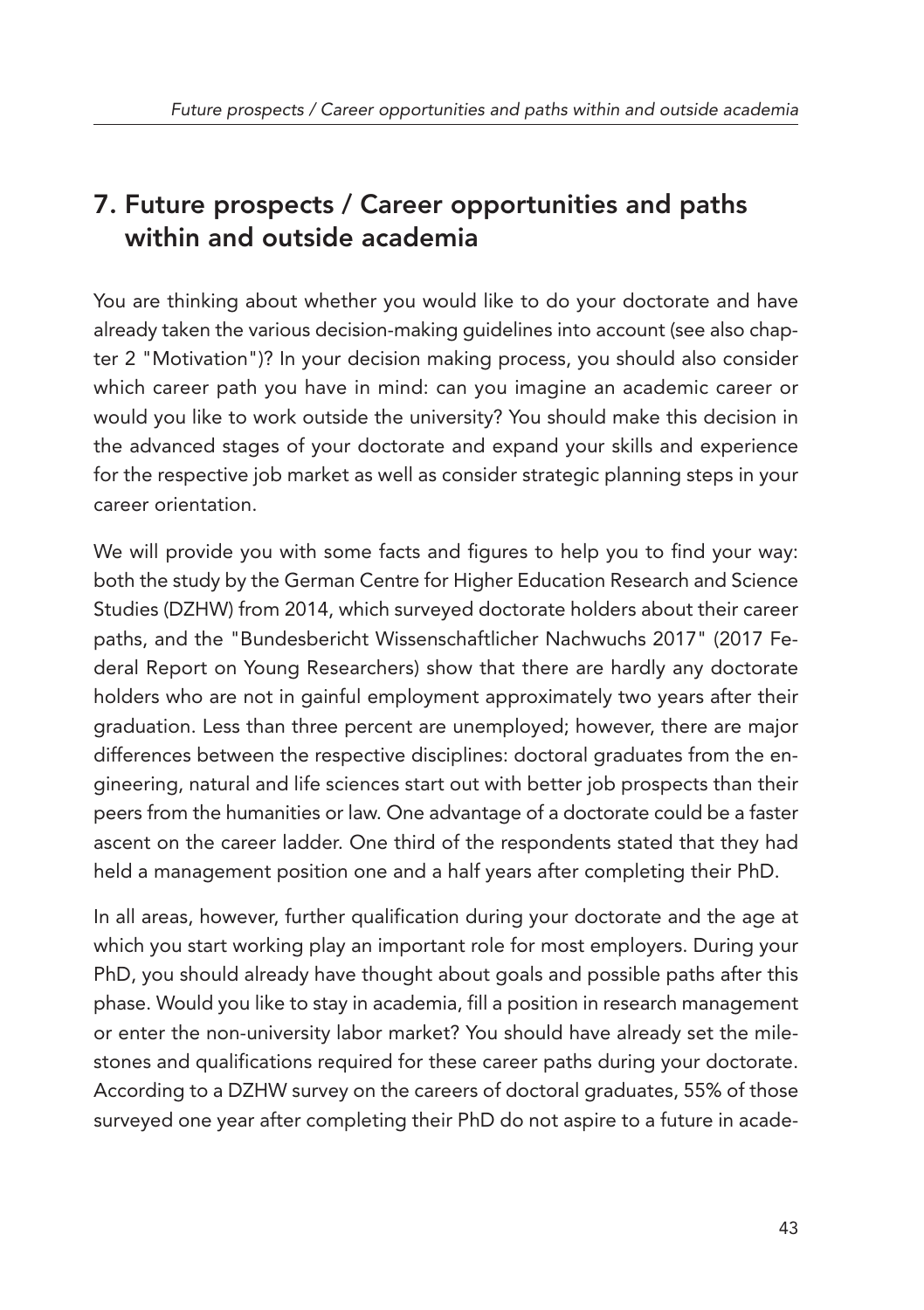mia. The intentions to remain at the university are highest in the humanities and social sciences, while only about 20% of economists, law graduates, natural scientists and engineers would like to stay in academia.

The "Bundesbericht Wissenschaftlicher Nachwuchs" also shows the different distribution of work environments after the doctorate:

- 39% of doctorate holders work in the private sector;
- 36% in the public sector;
- 20% at a university;
- 5% at a non-university research institution.

Nearly all doctorate holders (98%) who work in business have a permanent contract position. In contrast, only five percent of all postdoctoral researchers who remain in academia succeed in obtaining a permanent contract position. The advantages of employment outside academia mentioned by the report include better pay, quicker access to a permanent contract and a wide range of job opportunities. What is particularly attractive about employment at a university, on the other hand, is the freedom to organize one's own research and working hours.

Who can one turn to during one's doctorate to find out about career options and strategies? This depends on the different career paths mentioned above. If you are aiming for an academic career, in many cases you can get important tips and information and find out about networking opportunities from your research supervisors, who in some cases may also pass on concrete information about possible jobs. Some supervisors do not see it as their task to offer support in planning the career path after graduation. However, many supervisors are willing to provide their doctoral candidates with career-related knowledge, experience and contacts. If you intend to pursue a career in academia, it would therefore be good to inform your supervising person(s) about this and to proactively discuss potential forms of support. Another good opportunity is that some universities offer mentoring programs for early career researchers (you can find out more about this at the graduate institutions).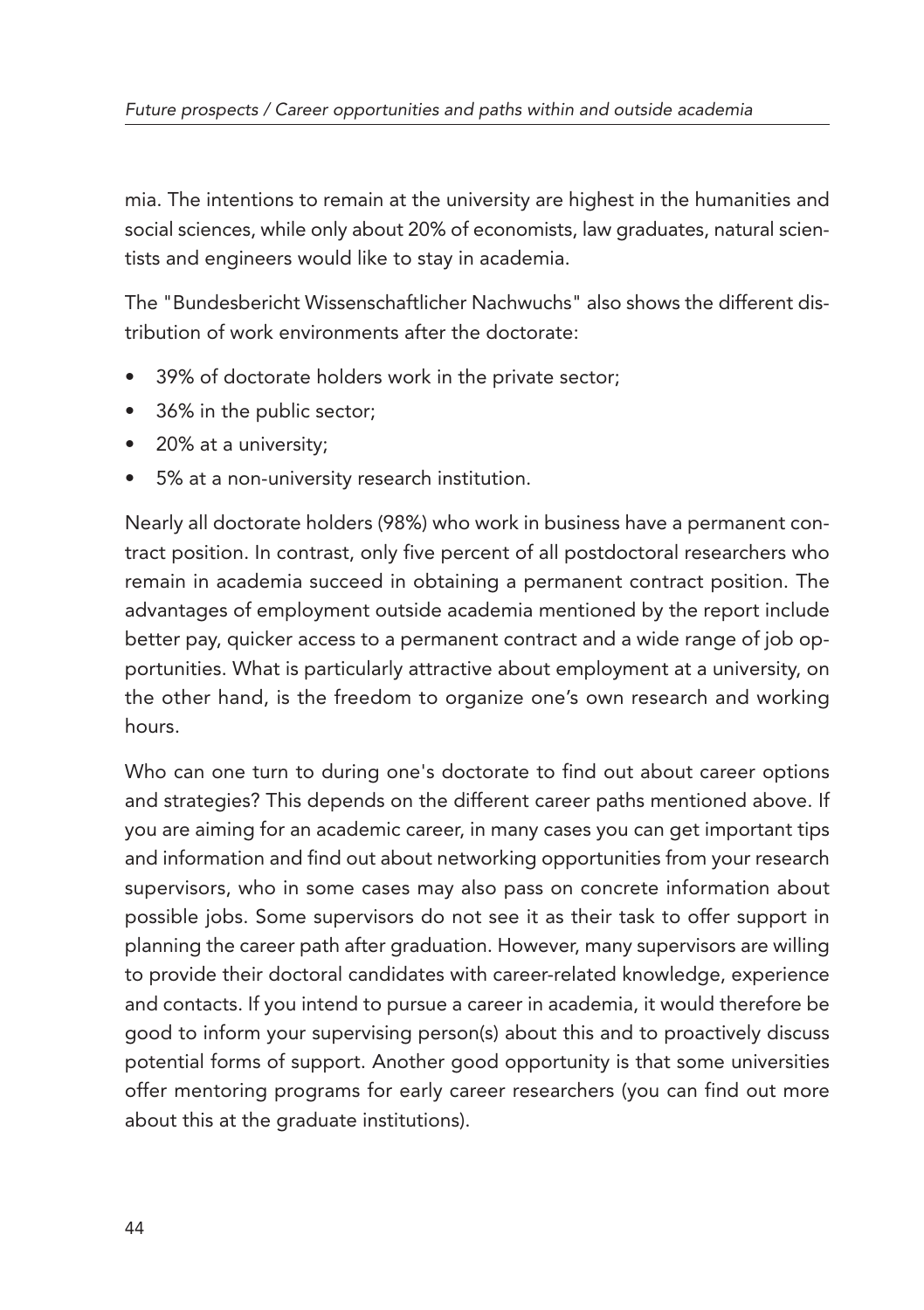If you are aiming for a non-university career path, the doctoral supervisors are normally not a sufficient source of information, but can refer to or establish contacts in the non-university labor market. Therefore, for non-academic career opportunities, the Career Center facilities available at many universities and colleges as well as the mentoring and alumni programs, some of which are tailored to the non-university sector, are good places to go. On the other hand, most graduate institutions offer information, counselling and/or doctoral workshops on career opportunities.

#### *Pursuing a professorship*

If you have decided that you want to pursue a professorship after completing your doctorate, you should set the course for yourself early on. The chance of obtaining the highest endowed professorship (W3 professorship) at a university is less than 10%13. Once you have achieved this, however, you will generally be granted permanent civil servant status – with a gross monthly salary of approximately EUR 6,00014 (salaries vary from state to state, plus a bonus depending on negotiations) and a large amount of freedom in research and teaching. On average, however, scientists are 41 years old when they are appointed to a professorship for the first time. Moreover, the path to a university professorship can vary greatly. It is possible to become a professor by way of habilitation, junior research group leadership or a junior professorship/tenure track professorship.

Already during your doctorate you should decide whether you enjoy teaching and application-oriented or practice-oriented research (Fachhochschule

<sup>13</sup> According to the "Bundesbericht Wissenschaftlicher Nachwuchs" (Federal Report on Young Researchers), there is only one new appointment for every ten doctorates. Bundesbericht Wissenschaftlicher Nachwuchs 2013a, p. 311. The German Rectors' Conference (HRK) even published a 20:1 ratio in its position paper from 13 May 2014 titled "Orientierungsrahmen zur Förderung des wissenschaftlichen Nachwuchses nach der Promotion und akademischer Karrierewege neben der Professur" ("Orientation Framework for the Promotion of Young Academics after their Doctorate and Academic Careers"): [https://www.hrk.de/positionen/gesamtliste-beschluesse/beschluss/detail/orientierungs](https://www.hrk.de/positionen/gesamtliste-beschluesse/beschluss/detail/orientierungsrahmen-zur-foerderung-des-wissenschaftlichen-nachwuchses-nach-der-promotion-und-akademis/)[rahmen-zur-foerderung-des-wissenschaftlichen-nachwuchses-nach-der-promotion-und-akademis/](https://www.hrk.de/positionen/gesamtliste-beschluesse/beschluss/detail/orientierungsrahmen-zur-foerderung-des-wissenschaftlichen-nachwuchses-nach-der-promotion-und-akademis/)

<sup>14</sup> The current salary table can be found at <https://www.hochschulverband.de/w-besoldung.html>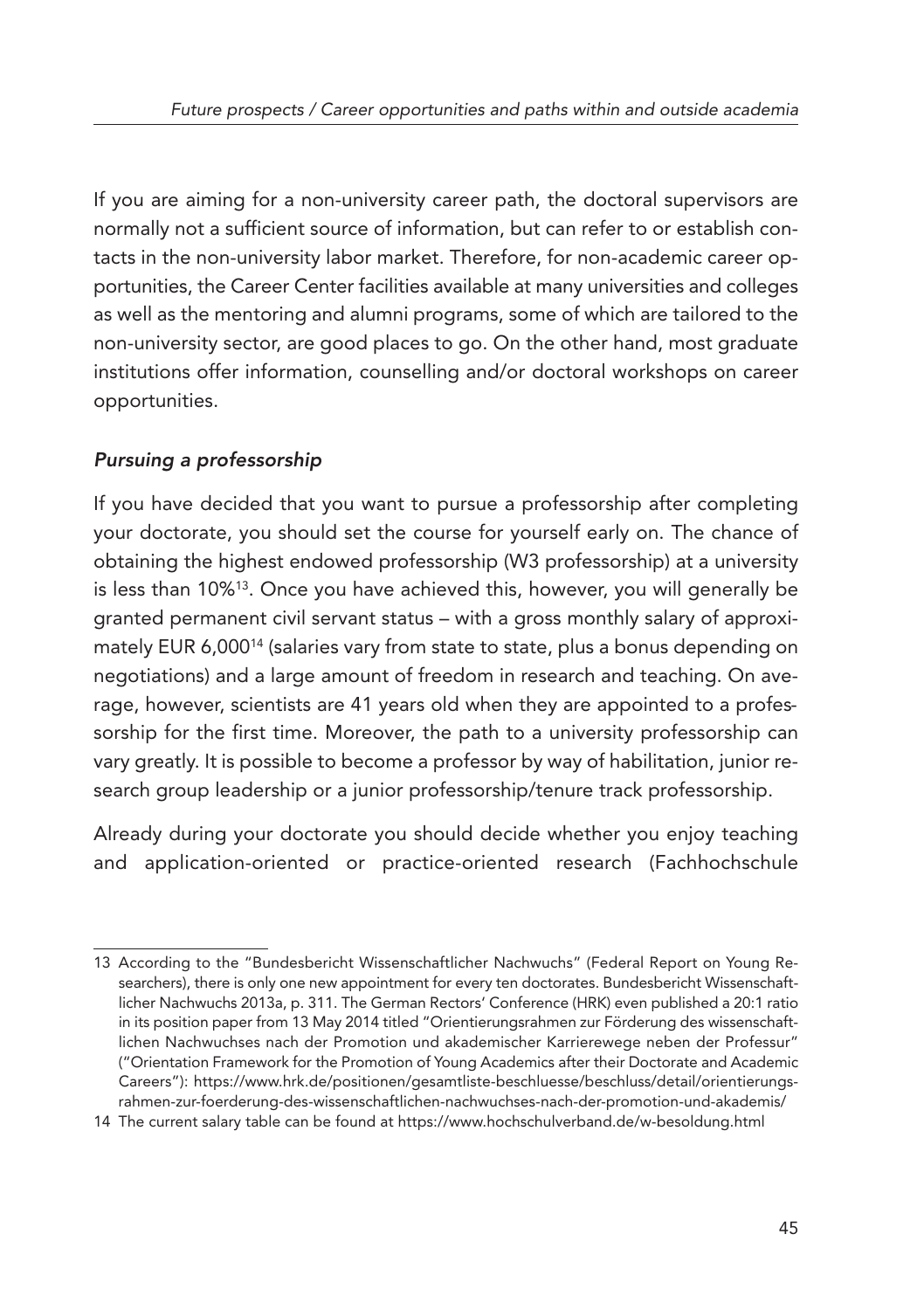(FH/HAW) professorship/professorship at a university of applied sciences (HAW)), or whether basic research or scientific-theoretical research (university professorship) is more in line with your expectations. An affinity to teaching and a university didactic aptitude are advantageous both at the university and at the universities of applied sciences, but teaching is more clearly at the center of the field of work of a professorship at universities of applied sciences.

It is also worth mentioning that the career paths between university professorship and FH/HAW professorship differ so markedly that in many cases it is not possible to switch from one type of higher education institution to another without further ado. The prerequisites for an FH/HAW professorship are usually a doctorate and several years of professional experience in business in the subject area of the professorship. In addition, FH/HAW professorships have a significantly higher teaching load, which is why, as already mentioned, pedagogical aptitude plays a particularly important role.

If you decide on a university professorship, you must be aware that there is a risk involved in getting there. While an FH/HAW professorship still has a practical connection to business and can therefore more easily fall back on a "Plan B" if necessary, the path to a professorship at a university usually does not offer any career-inherent occupational alternatives.

The habilitation is still a frequently used path to a (university) professorship. As a rule, you spend six years at a university (with or without employment) writing your habilitation thesis. The process for the habilitation varies from state to state. Since 2002, junior professorships and tenure track professorships have increasingly been an alternative to the habilitation. The tenure track professorship offers the prospect of temporary employment following a successful interim evaluation. Both types of professorship can be combined with up to six years' employment, contain the possibility of independent research and authorize the holder to carry out examinations and obtain third-party funding. The beginning of an academic career as a junior research group leader can also be a way to a professorship. Appropriate funding programs enable research with a generous budget, good equipment and a dedicated team.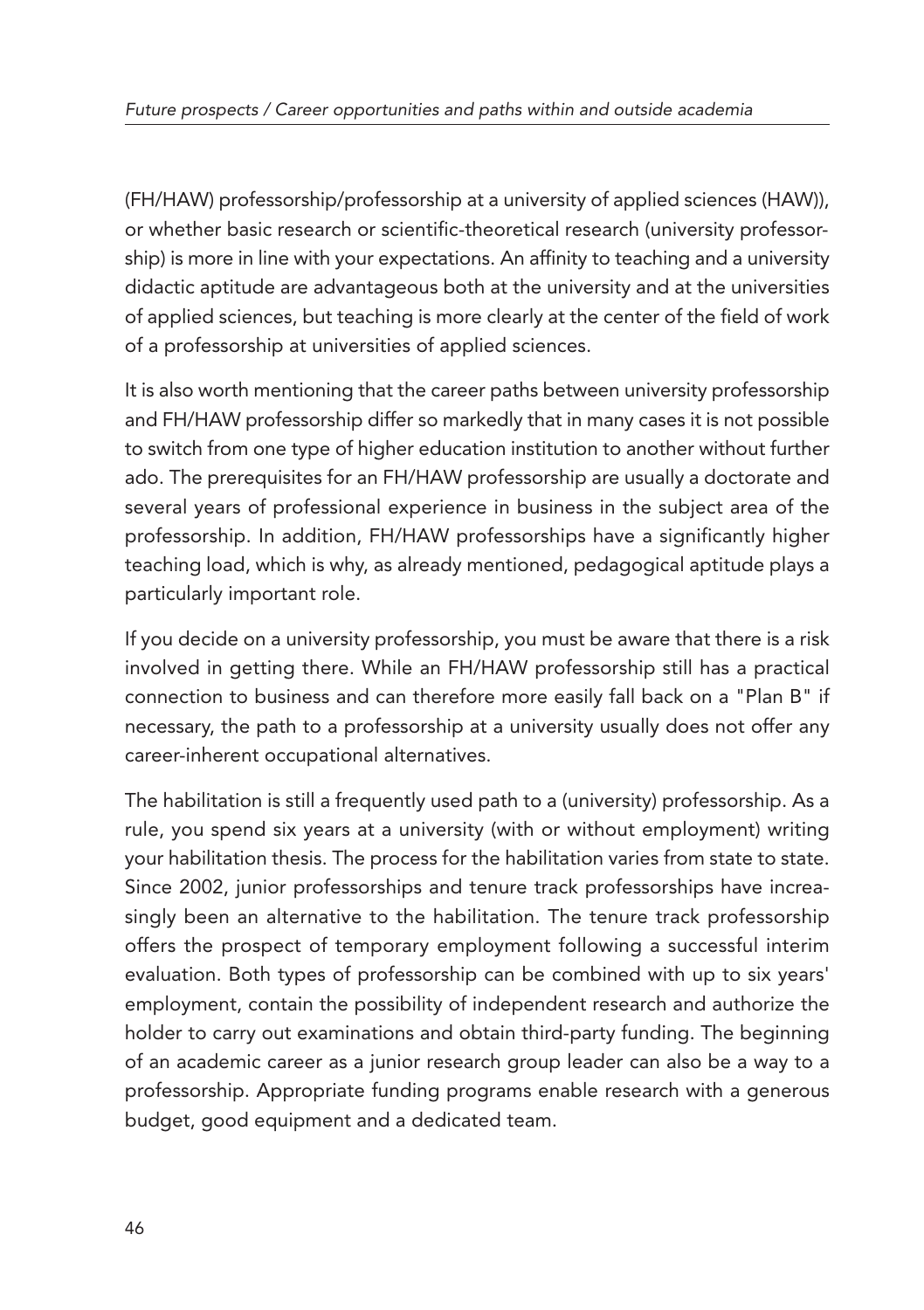No matter which professorship you ultimately choose, you must always go through an appointment procedure. In addition to the traditional application process, this includes a test lecture (the so-called "audition"), a teaching trial and appointment interviews. Use the time you have during your doctorate to get involved in appointment committees and gain initial experience in the field of appointment procedures.

#### *Careers in academic positions below a professorship and research management*

In addition to a professorship, there is also the possibility to remain in the so-called academic "Mittelbau" (academic positions below a professorship) or in research management. There are various options for (leadership) positions at universities: in research and teaching, research facilities, technology and research transfer and in academic support tasks such as research management and administration. While some of the academic support jobs are on a permanent contract, those of academic staff below the professorship are usually only temporary. They are often seen as "stopovers" on the way to a professorship, while there are only very few open-ended academic posts (such as the position of "Akademischer Rat"/"Akademische Rätin"). If you decide against an academic career and for research management, you should take into account that despite the affinity to the academic context, the majority of the tasks are administrative and there is usually no time for your own academic research.

#### *Ways to gain non-university employment*

According to a survey by the weekly journal DIE ZEIT, 81% of young researchers are considering leaving academia. <sup>15</sup> If you are interested in a career in a non-university setting or at least consider this as a "plan B", you should prepare your career path well during your doctorate. When applying for a job in the business

<sup>15</sup> *DIE ZEIT* from 5 December 2015: [www.zeit.de/2015/49/junge-wissenschaftler-karriere-wissenschaft](www.zeit.de/2015/49/junge-wissenschaftler-karriere-wissenschaft-professur-arbeitsbedingungen)[professur-arbeitsbedingungen](www.zeit.de/2015/49/junge-wissenschaftler-karriere-wissenschaft-professur-arbeitsbedingungen)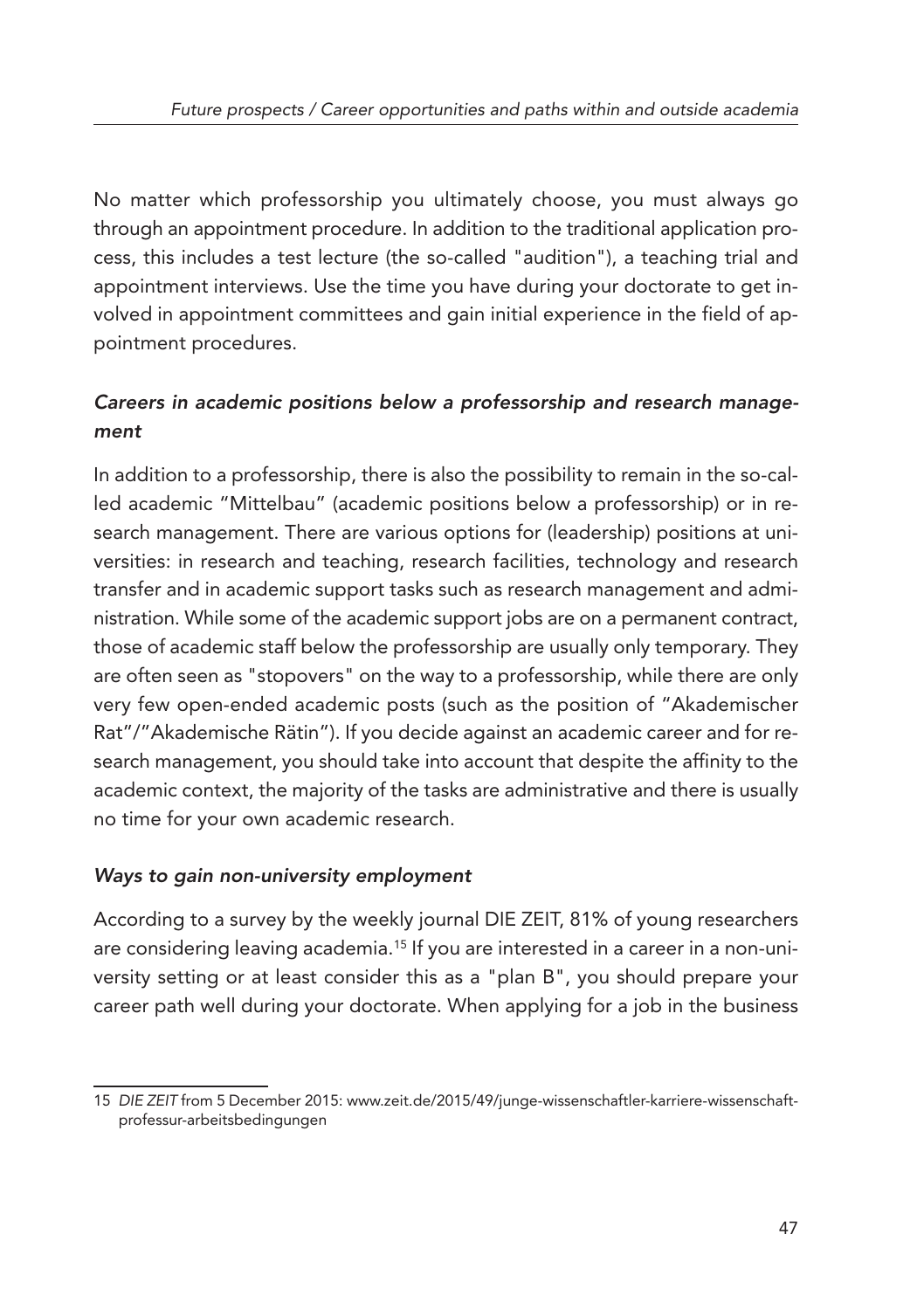world, the most important factors are professional experience and the acquisition of so-called "key qualifications". When applying for a job at a company, you should make it clear that you have already worked towards such a position during your doctorate. Due to the high demand for qualifications and guidance, many career centers and graduate institutions offer various measures to prepare you for the non-university labor market. In order to get an early indication of what opportunities exist, it is advisable to look at job advertisements and find out which jobs would interest you most and which might fit your profile the best. As you proceed, you should compare the qualifications you have found in the job advertisement with your own skills and knowledge in order to identify existing competency gaps and then "plug" these in the course of your doctorate. Ask the graduate institutions and the career center at your university for advice on how to use existing and available networks such as career fairs, alumni meetings and career talks for your career.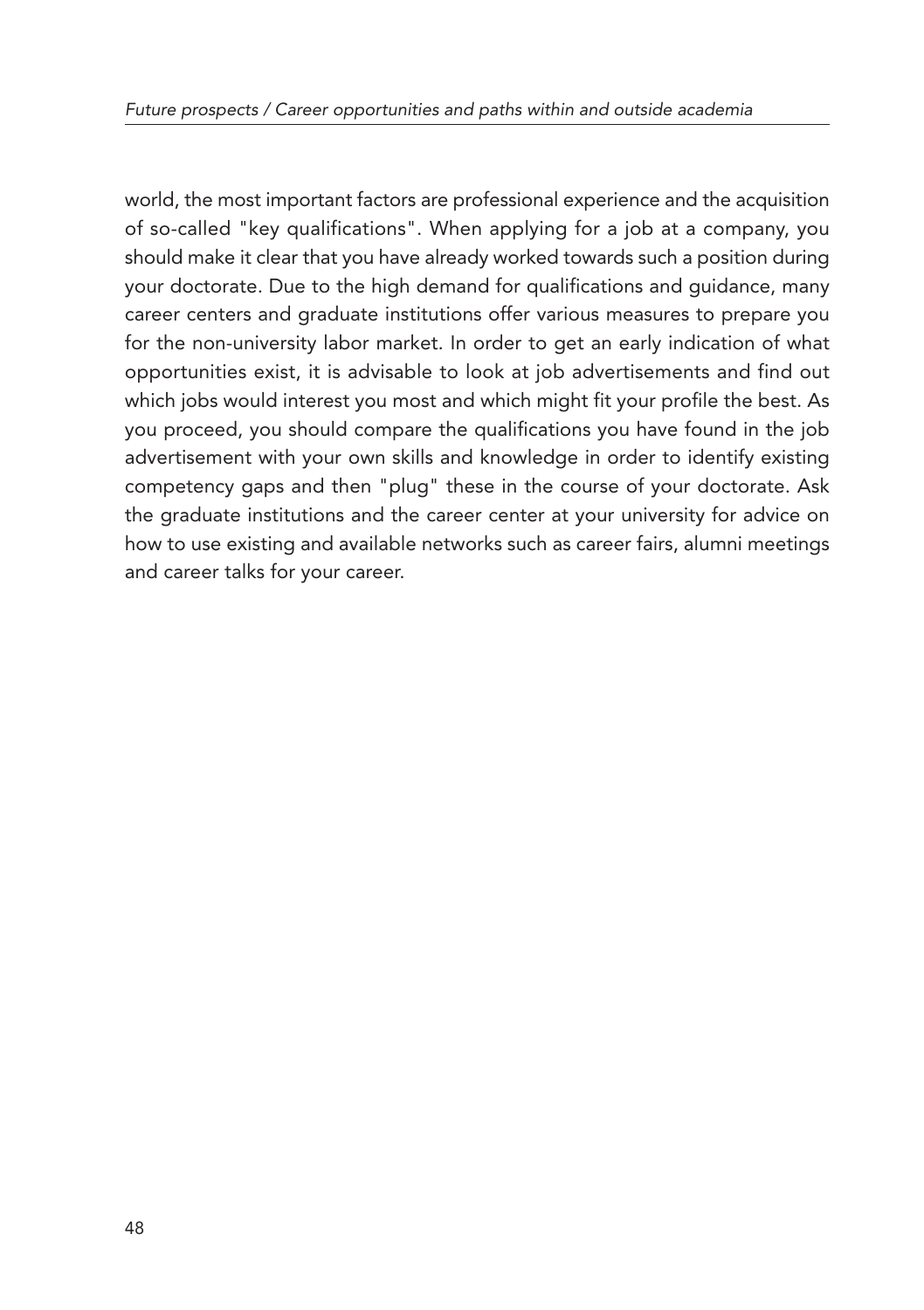## 8. Conclusion

Does starting a doctorate represent the best possible individual decision for you and your goals in life? As the title of our brochure points out, the main purpose of this information is to enable you to make your decision as consciously as possible and to do so after having considered as many relevant aspects as available.

A doctorate is "...an independent and original research achievement of its own, which contributes to the progress of knowledge in the respective field...". <sup>16</sup> While working on your doctorate, you will notice that your project, your way of thinking and working and thus your personality will develop further: you will definitely be breaking new ground with your PhD project, and neither the results nor the path you will pursue are completely foreseeable. Your subject of research will change contours and, to a certain extent, become unpredictable and may not solidify into new findings until the end.

Accordingly, your original research idea – which you may have initially formulated as a hypothesis, as a project with a working title, etc. – requires years of research from you, and you must constantly review and question your previous results, your applied methods, your working steps, and possibly even your original research goals, in order to actually generate new knowledge. Thus, doctoral candidates often find out only after years of research on their project whether their urge to carry out such work is becoming stronger and whether they want to pursue a career in research in the future – and this is a fundamental question concerning this first level of academic qualification.

In other words, a doctorate is both an academic and a personal adventure. So if this is something that excites you, then you have the most important prerequisite covered!

<sup>16</sup> Wissenschaftsrat (Ed.): Anforderungen an die Qualitätssicherung der Promotion. Positionspaper. Halle, November 2011, p. 8: <https://www.wissenschaftsrat.de/download/archiv/1704-11.pdf>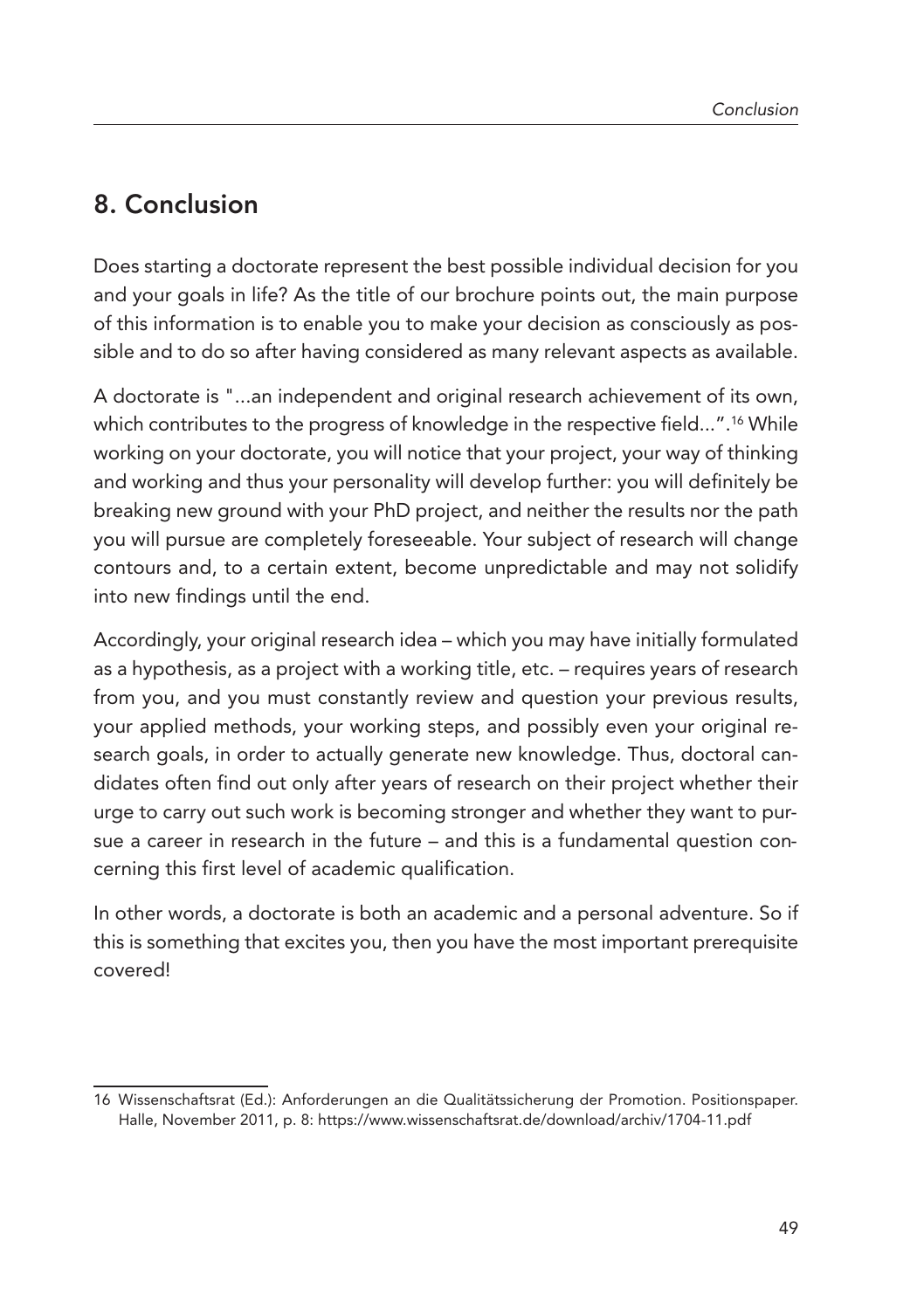### 9. Literature recommendations and internet links<sup>17</sup>

#### *Literature recommendations*

- Cone, J. D. & Foster, S. L.: Dissertations and Theses from Start to Finish: Psychology and Related Fields. American Psychological Association, 2nd ed. 2006.
- Graduate Center LMU (Hrsg.): Empfehlungen für die Gestaltung der Promotionsphase an der LMU (Ludwigs-Maximilians-Universität München), 2010. [www.graduatecenter.uni-muenchen.de/promotion/betreuung/gestaltung\\_](www.graduatecenter.uni-muenchen.de/promotion/betreuung/gestaltung_promotion.pdf) [promotion.pdf](www.graduatecenter.uni-muenchen.de/promotion/betreuung/gestaltung_promotion.pdf)
- Hillenbach, A.-K., Hacke, M., Schlegel, M., Witter, B.: Empfehlungen für den Übergang von der Master- in die Promotionsphase. UniWiND-Publikationen, Bd. 2/2014, Freiburg 2014. [https://www.uniwind.org/fileadmin/user\\_upload/](https://www.uniwind.org/fileadmin/user_upload/Publikationen/UniWiND_Pub_Bd2_web.pdf) [Publikationen/UniWiND\\_Pub\\_Bd2\\_web.pdf](https://www.uniwind.org/fileadmin/user_upload/Publikationen/UniWiND_Pub_Bd2_web.pdf)
- Jaksztat, S., Preßler, N., Briedis, K.: Promotionen im Fokus. Promotions- und Arbeitsbedingungen Promovierender im Vergleich. HIS: Forum Hochschule 15/2012, Hannover 2012. [https://www.dzhw.eu/pdf/pub\\_fh/fh-201215.pdf](https://www.dzhw.eu/pdf/pub_fh/fh-201215.pdf)
- Matthiesen, J. & Binder, M.: How to Survive Your Doctorate. Open University Press, 2009.
- Neis, M. & Rubelt, J.: Wissenschaftliches Prekariat an Hochschulen. Nachwuchswissenschaftler/-innen zwischen Karriere und Ausstieg. Tagungsdokumentation, Berlin 2010. [https://www.zewk.tu-berlin.de/fileadmin/f12/Downloads/](https://www.zewk.tu-berlin.de/fileadmin/f12/Downloads/koop/tagungen/wiss_prekariat_09/Tagungsdok.beste_Aufl_sung.Anstoesse0310_Rubelt.pdf) [koop/tagungen/wiss\\_prekariat\\_09/Tagungsdok.beste\\_Aufl\\_sung.Ansto](https://www.zewk.tu-berlin.de/fileadmin/f12/Downloads/koop/tagungen/wiss_prekariat_09/Tagungsdok.beste_Aufl_sung.Anstoesse0310_Rubelt.pdf)[esse0310\\_Rubelt.pdf](https://www.zewk.tu-berlin.de/fileadmin/f12/Downloads/koop/tagungen/wiss_prekariat_09/Tagungsdok.beste_Aufl_sung.Anstoesse0310_Rubelt.pdf)
- Nünning, A. & Sommer, R. (Hrsg.): Handbuch Promotion: Forschung Förderung – Finanzierung. Stuttgart 2007.

<sup>17</sup> Internet links were checked on 29 November 2019.